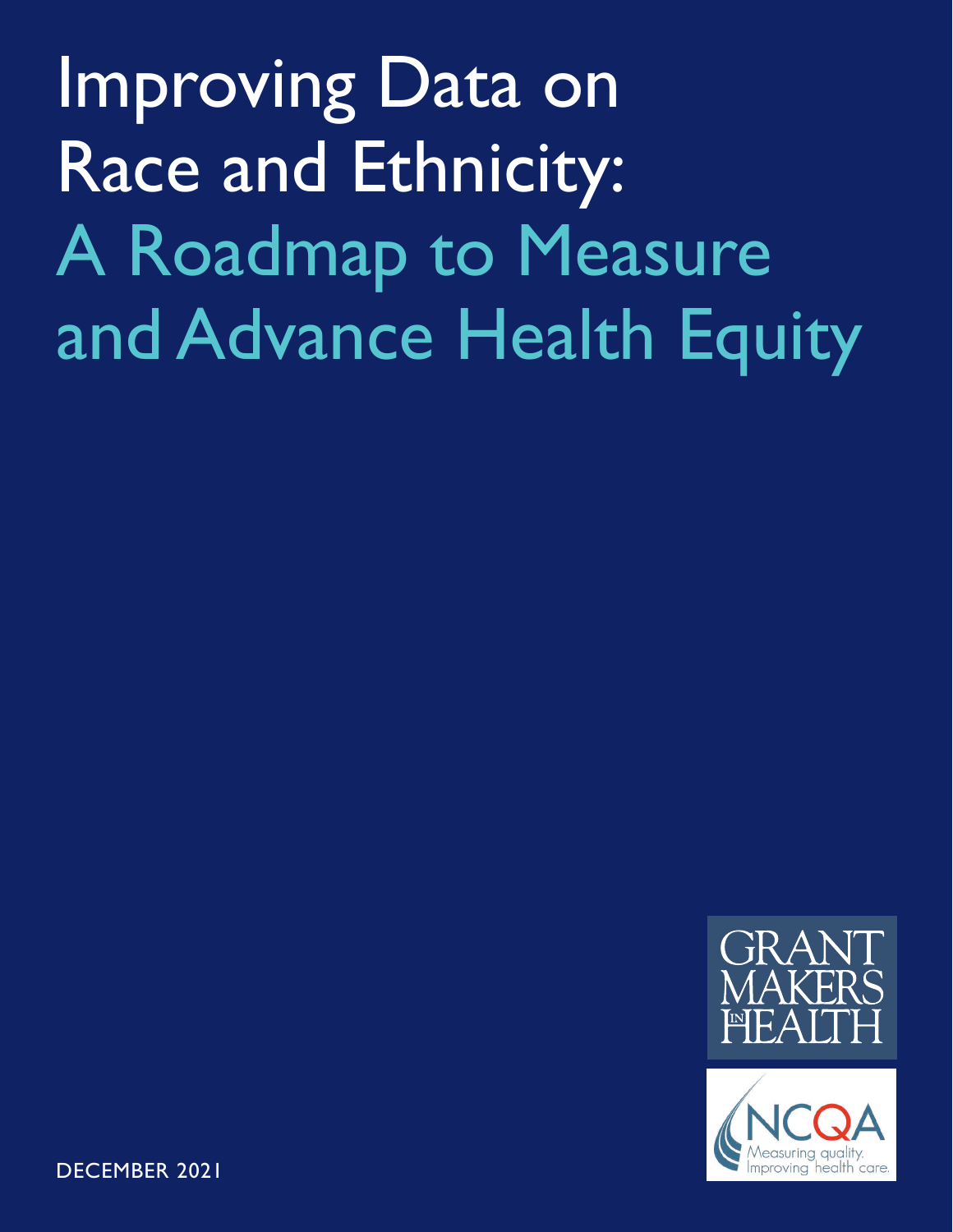# Improving Data on Race and Ethnicity: A Roadmap to Measure and Advance Health Equity

*This project, conducted jointly by Grantmakers In Health (GIH) and the National Committee for Quality Assurance (NCQA), with support from The Commonwealth Fund, details how race and ethnicity data are collected across federal health programs. This report builds on an earlier report, [Federal Action is Needed to Improve Race and Ethnicity Data in Health](https://www.gih.org/publication/federal-action-is-needed-to-improve-race-and-ethnicity-data-in-health-programs/)  [Programs](https://www.gih.org/publication/federal-action-is-needed-to-improve-race-and-ethnicity-data-in-health-programs/) (October 2020). The project team included Cara James and Smita Pamar, GIH; Sarah Hudson Scholle, Philip Saynisch, and Jeni Soucie, NCQA; and Barbara Lyons, consultant.*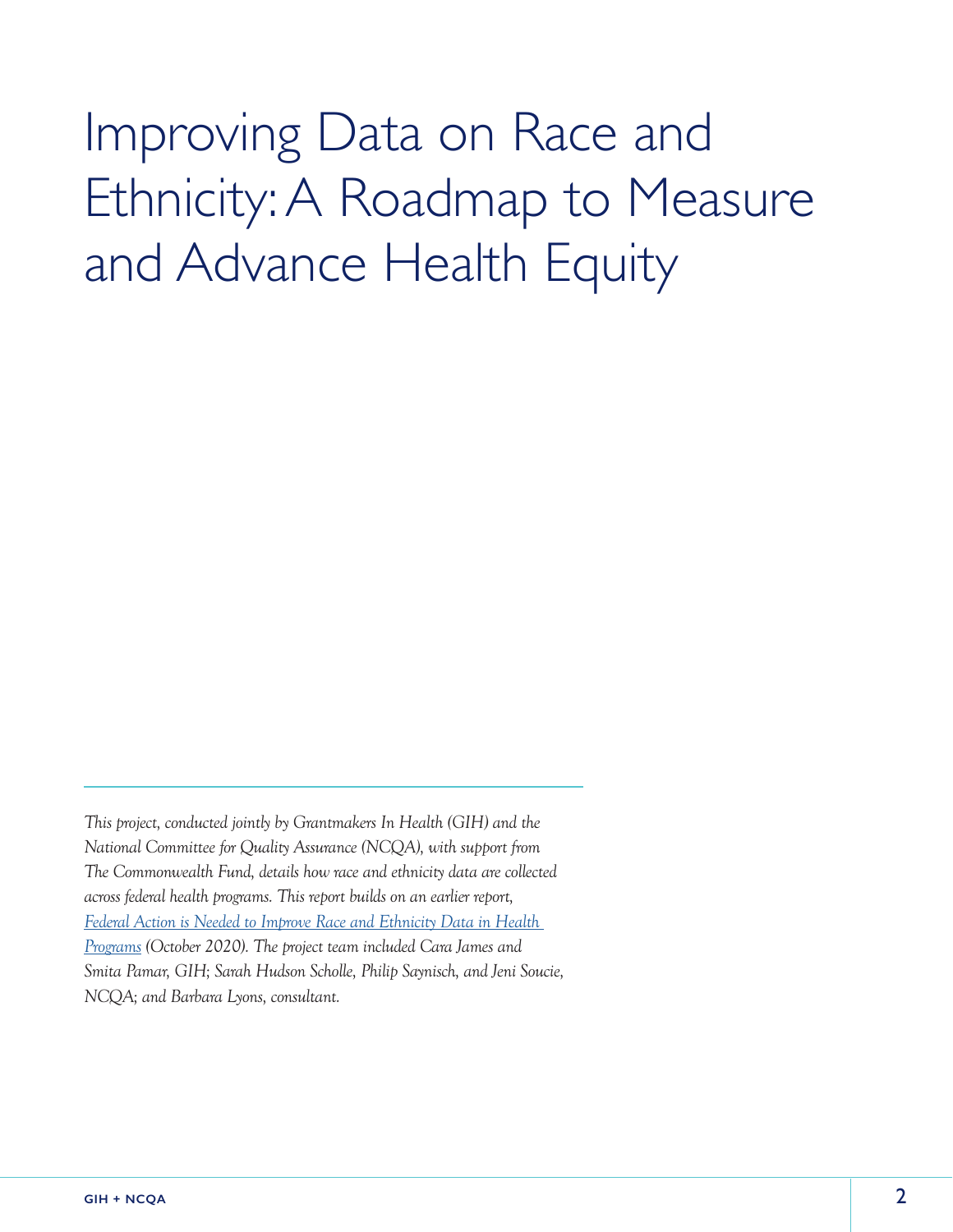# Executive Summary

Racial and ethnic health disparities have been documented in the United States for over a century. In 1985 the Heckler Report provided the first national summary of these disparities, leading to the creation of the Department of Health and Human Services Office of Minority Health. In the 1990s and 2000s the study of gaps in health care access, utilization, and outcomes by race and ethnicity grew rapidly, but confronted a critical limitation of the available data: the lack of standardized, self-identified race and ethnicity.

The COVID-19 pandemic provided stark proof that data limitations are far from being addressed, which has real consequences for the study and practice of public health. Though data have improved since the beginning of the pandemic, the Centers for Disease Control and Prevention can only identify the race and ethnicity of less than 60% of individuals testing positive for COVID-19 or receiving vaccines, significantly limiting the ability of policymakers and health care stakeholders to measure and improve equity in the pandemic's effects and mitigation.

This Roadmap builds on an earlier report, *Federal Action Is Needed to Improve Race and Ethnicity*  Data in Health Programs,<sup>1</sup> in three critical respects. First, it expands on that report's summary of the current state of race and ethnicity data in health care programs, offering more detail about whether and how race and ethnicity data are collected across a range of insurance programs, federally administered health systems and public health databases. Second, it summarizes a range of barriers to improving collection and use of race and ethnicity data, and identifies general principles for improving the data. Finally, it expands the range of recommendations for improving the data, considering not only actions the federal government could take, but also identifying actions for states and the private sector.

To advance these goals, the project team carried out a targeted search for information on the completeness and quality of race and ethnicity data; an environmental scan to identify previous reports summarizing challenges to collection and use of race and ethnicity data; and key informant interviews to better define and understand barriers and opportunities.

The environmental scan and informant interviews pointed to a consistent set of barriers faced by health care organizations, including:

- Legal and privacy concerns around collection and use of race and ethnicity data.
- Lack of standardized collection procedures and category definitions.
- Technical barriers to collection and storage of data.
- Cost of collection and lack of financial incentives or program requirements to collect race and ethnicity data.
- Lack of staff and resources in health care organizations to analyze and use data once collected.
- Resistance from patients and clinical providers to collection and use of race and ethnicity data.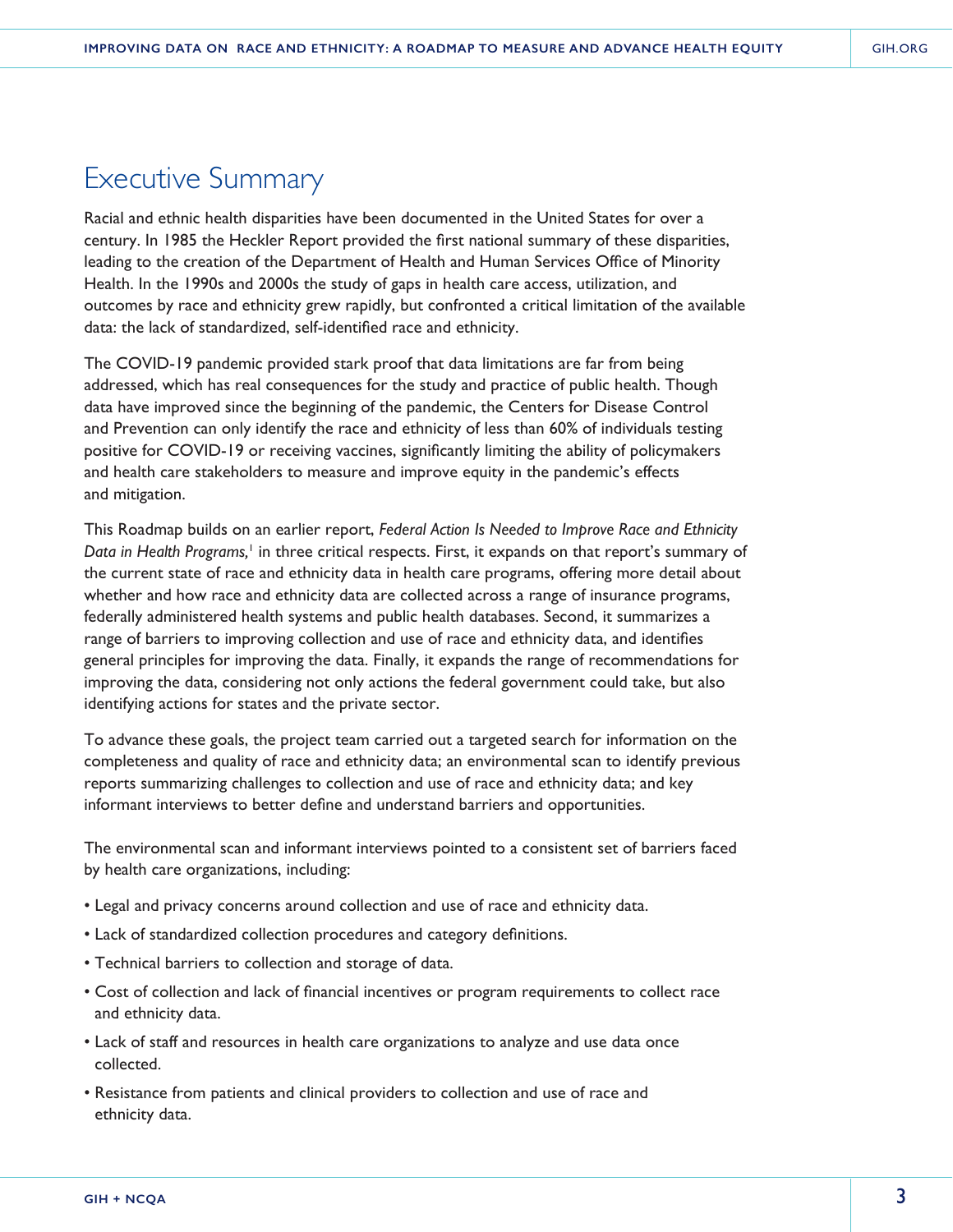Despite these challenges, prior reports and data from the key informant interviews pointed to several opportunities to improve collection and use of race and ethnicity data:

- Highlight early, successful adopters of expanded race and ethnicity data collection.
- Disseminate existing technical support resources and data standards.
- Educate patients and providers about the potential of improved race and ethnicity data to improve outcomes and equity.
- Provide incentives to encourage data collection and finance necessary technology investments and staffing.
- Where incentives fail to produce action, consider mandates (e.g., require collection to meet certain standards as a condition of participating in federal programs or demonstration projects).
- Identify existing resources that could be leveraged to improve analysis of health equity until consistent, complete, self-reported race and ethnicity data are available.

The report concludes with a series of recommendations for federal and state regulators and legislators, health systems and health insurance companies, and a range of other health sector stakeholders. Recommendations are grouped under the following themes:

- Improve data collection, storage and transfer systems.
- Evaluate and expand incentives and requirements to collect.
- Provide updated technical assistance to stakeholders.
- Review, clarify and, if necessary, amend regulations.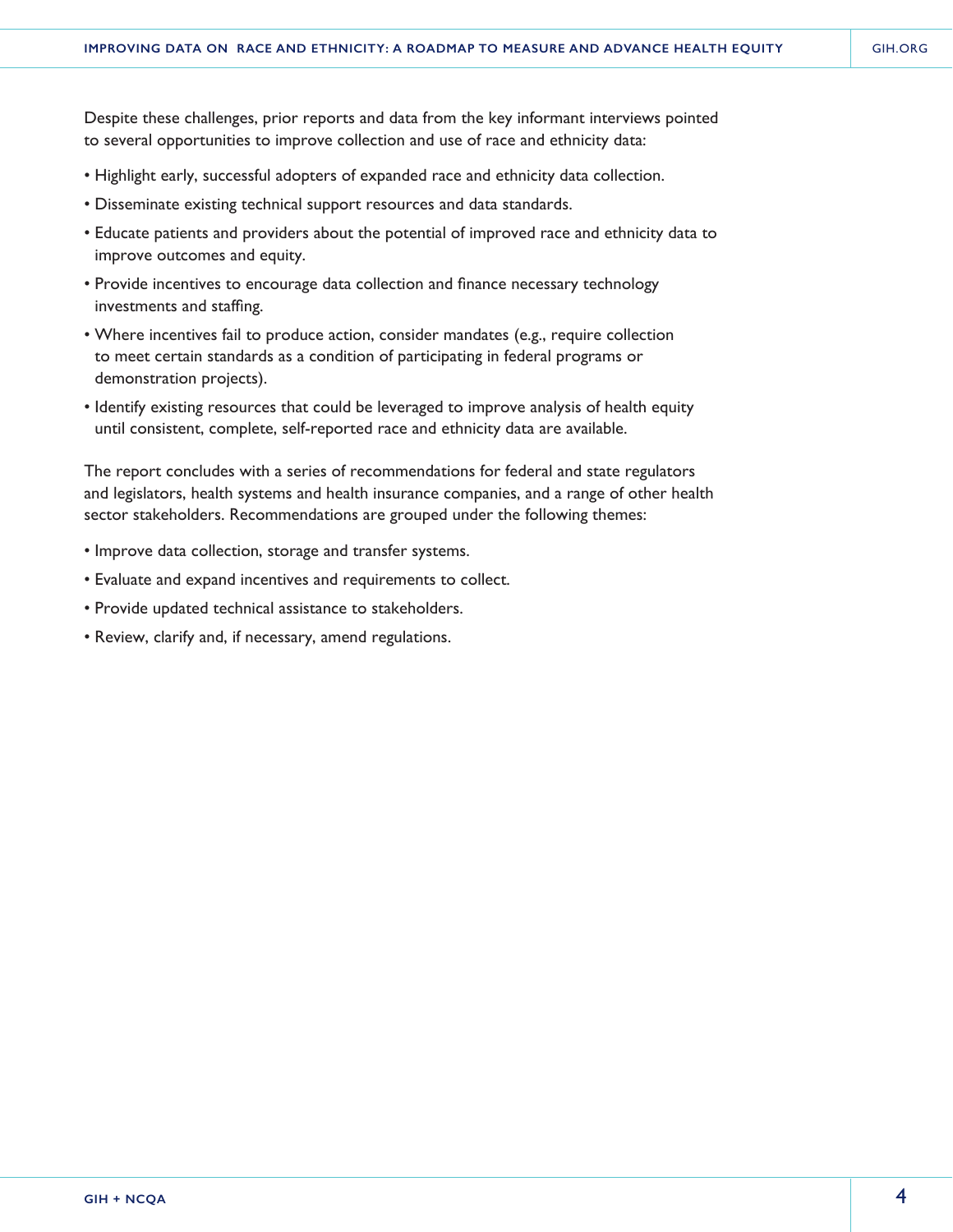# I. Background and the Role of This Report

An accumulating body of evidence demonstrates that racial and ethnic minority populations have been disproportionately impacted by the COVID-19 pandemic. These groups are at greater risk of exposure to COVID due to factors like overrepresentation among essential workers and crowded living conditions.<sup>2</sup> Additionally, the pandemic has been marked by racial and ethnic disparities in rates of severe illness leading to hospitalization or death, likely due to differential health care access, preexisting disparities in health status and a range of other contextual factors.<sup>3</sup>

These racial and ethnic health disparities have been documented for well over a century in the United States, though the 1985 Heckler Report was the first national report to summarize health disparities. Since that time, the language used to describe these differences—"health disparities" in the 1990s and 2000s, "health equity" more recently—has changed, but racial and ethnic gaps in health care access, quality, and outcomes have persisted and remain largely unchanged.

At the same time as the pandemic exacerbated existing disparities, it also highlighted major deficiencies in health care data systems. As of July 2021, the Centers for Disease Control and Prevention (CDC) only had race data for 64% of COVID case reports,<sup>4</sup> and eight states had race data on fewer than half of COVID cases as of October 2021.5 **These examples underscore a key challenge to monitoring and improving health equity: a critical lack of complete, standardized, self-identified race and ethnicity data across federal and state health care and public health programs.** Dating back to the Heckler Report, our ability to monitor and address health disparities has been limited by missing and incomplete data, particularly for small population groups, such as American Indians and Alaska Natives.

This report, a collaboration between Grantmakers In Health and the National Committee for Quality Assurance (NCQA), was funded by the Commonwealth Fund to identify these data limitations, describe barriers to improving data on race and ethnicity across health care systems, and provide recommendations for charting a course forward. In the first project report, I this group identified the potential scope for short-term actions at the federal level. However, there are barriers to collecting improved race and ethnicity data (and opportunities to use these enhanced data to measure and improve health equity) throughout the health care system. With that expanded perspective in mind, this report builds on the first document, incorporating insights on challenges and opportunities to expand the availability and use of race and ethnicity data from a range of sources. These include prior reports on race and ethnicity data quality and comprehensiveness, a detailed assessment of existing data resources across the health sector and a series of interviews with key health system stakeholders that shared their view of barriers and opportunities.

This report aims to describe the current state of completeness and quality of race and ethnicity data across a variety of health sector settings. Additionally, the work described seeks to identify barriers to improving data and opportunities that federal and state governments, as well as other health sector stakeholders, might leverage to lessen them. The report concludes with recommendations to improve the availability and use of race and ethnicity data as a key tool in measuring and improving health equity.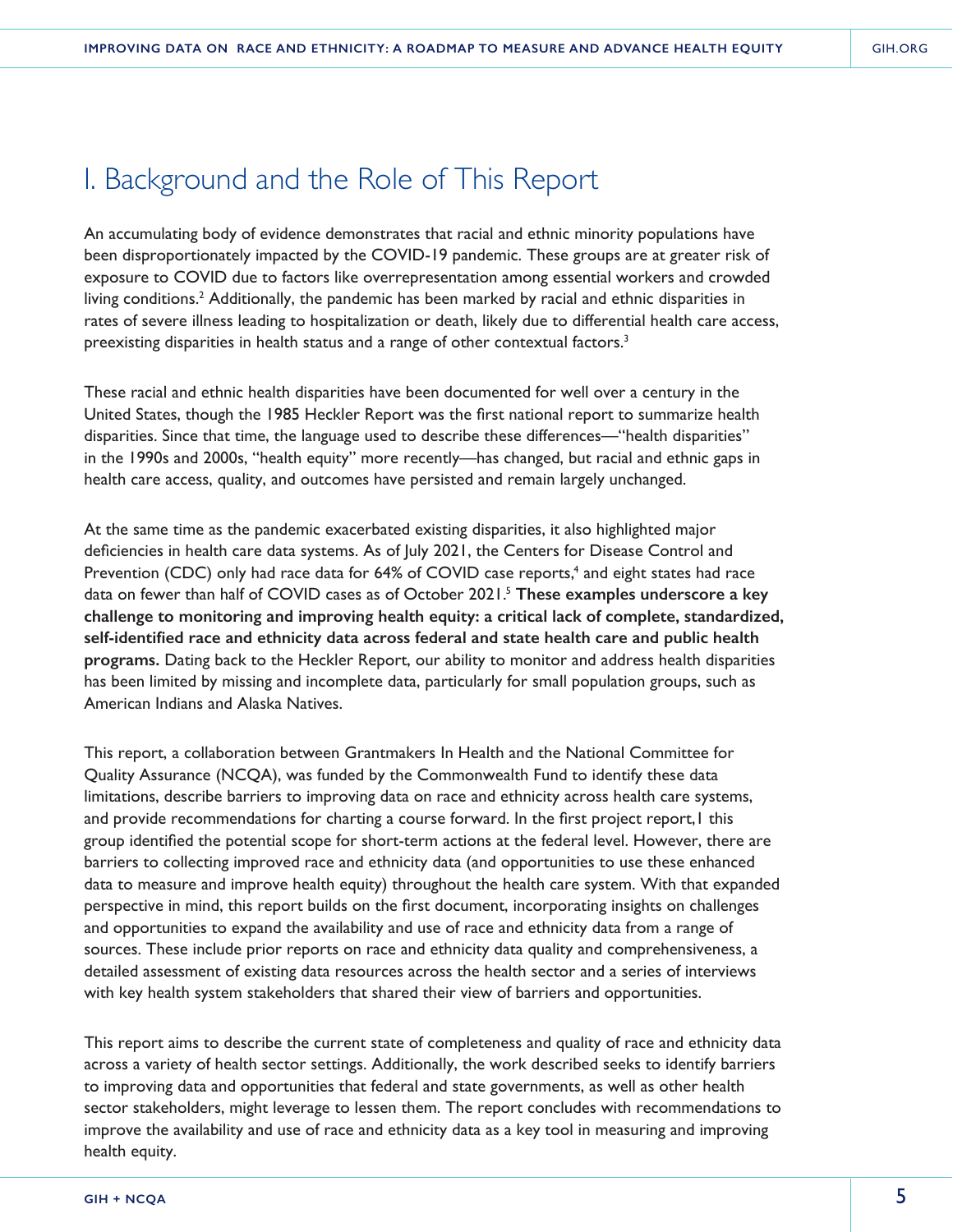# II. Methods

# **Data framework and scan of currently available race and ethnicity data**

The first goal of this project was to provide an up-to-date overview of the quality and comprehensiveness of data on race and ethnicity across a range of health care settings. In pursuit of this goal, the project team (in consultation with the Commonwealth Fund) identified four key characteristics of race and ethnicity data collected and used by the health sector:

- 1The *standards* used to collect the data.
- 2The *completeness* of the data.
- 3Whether data were *self-reported.*
- 4Whether data were *available to researchers or the public.*

In this context, the *collection standards* refer to the categories of race and ethnicity reported in a given setting. One widely used standard was published in 1997 by the Office of Management and Budget (hereafter, OMB 1997). The OMB 1997 standards call for a two-question approach when feasible. In this format, respondents separately indicate which of five race categories (American Indian or Alaska Native, Asian, Black or African American, Native Hawaiian or Other Pacific Islander, White) they identify as, with the option to select multiple races. In a second question, respondents indicate whether they are of Hispanic or Latino ethnicity.<sup>6</sup> More recent standards published in 2011 by the Department of Health and Human Services (HHS) Office of the Assistant Secretary for Planning and Evaluation (ASPE) (hereafter, HHS 2011) retain the twoquestion approach but greatly expand the granularity of the available categories.<sup>7</sup> Notably, even these expanded race and ethnicity standards lack the detail needed to reflect all individuals' selfidentification and to understand differences in health care utilization and outcomes. For example, neither standard includes a separate "Middle Eastern or North African" category. Newer, more comprehensive standards exist; for example, standards in the Office of the National Coordinator for Health Information Technology's (ONC) 2015 Edition final rule include over 900 ways of representing race and ethnicity. However, these newer standards are not widely used. Table 1 compares the 2 standards and shows the correspondence between the categories in each.

*The completeness* of the data refers to the percentage of the population included in a dataset for whom there were usable race and ethnicity data; that is, the percentage with a recorded race/ ethnicity category, excluding those labeled as unknown, missing, declined to answer or similar. Additionally, we assessed whether data were *self-reported.* Self-identification is considered the gold standard for race and ethnicity data collection and is recognized as the preferred approach by both the OMB 1997 and HHS 2011 standards.6,7 In most cases, our assessment describes whether the entity responsible for collecting and reporting race and ethnicity data *instructed* staff to record self-reported data. In practice, data collection may deviate from those instructions, but rigorously documenting these practices is beyond the scope of this overview.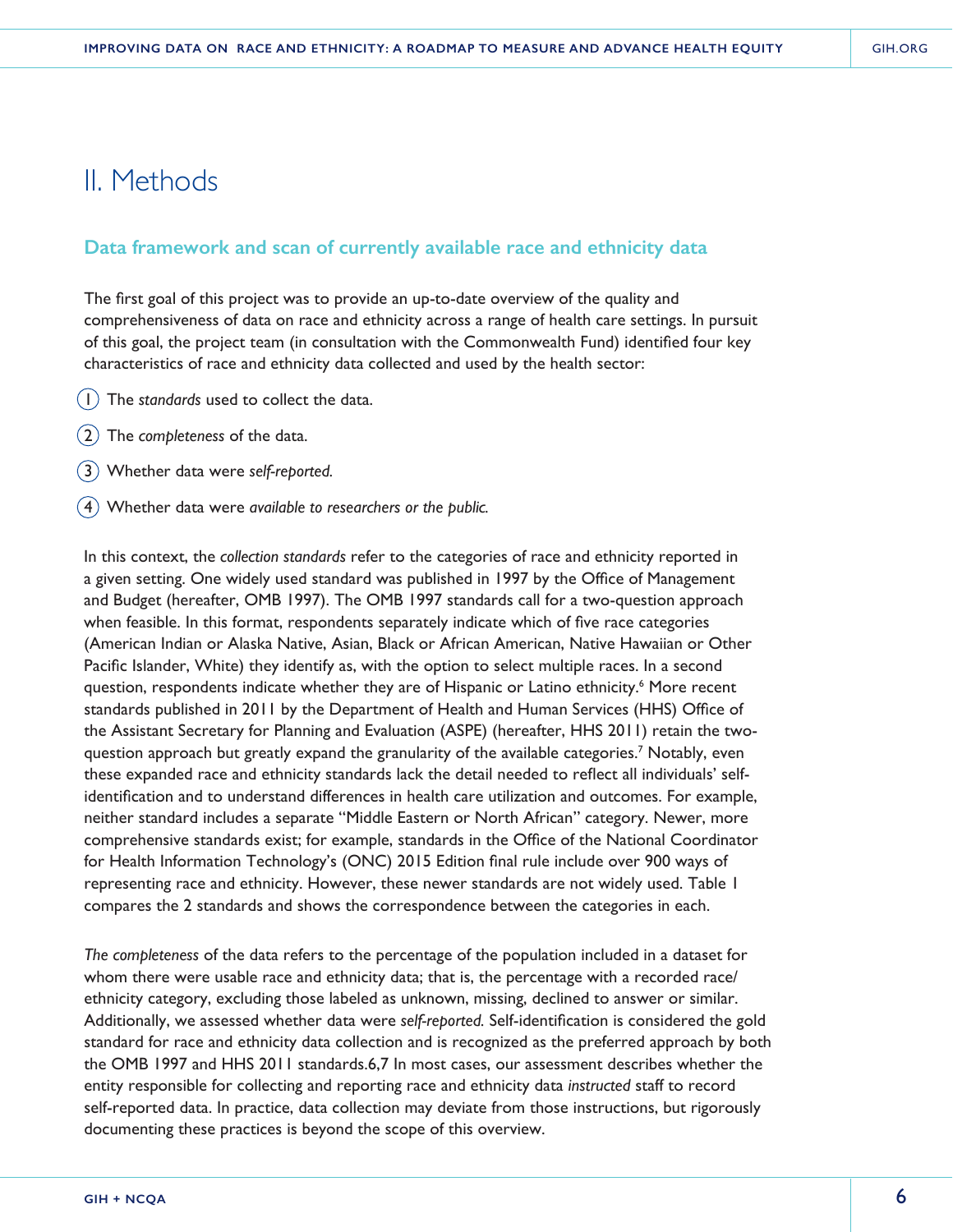Finally, we assessed whether the data described were available to *researchers or the public,* and on what basis. Some data were technically available, but only to employed or affiliated researchers; others are available as a "researcher identifiable file" (RIF, i.e., one with identifying information replaced with pseudo-identifiers that facilitate consistent identification of an individual patient or provider over time and linkage between data sets) on a restricted basis, while others are available as public-use files (PUF).

|                   | <b>OMB 1997</b>                  | <b>HHS 2011</b>                                   |
|-------------------|----------------------------------|---------------------------------------------------|
| Race <sup>*</sup> | White                            | White                                             |
|                   | <b>Black or African American</b> | <b>Black or African American</b>                  |
|                   | American Indian or Alaska Native | American Indian or Alaska Native                  |
|                   | Asian                            | Asian Indian                                      |
|                   |                                  | Chinese                                           |
|                   |                                  | Filipino                                          |
|                   |                                  | Japanese                                          |
|                   |                                  | Korean                                            |
|                   |                                  | Vietnamese                                        |
|                   |                                  | Other Asian                                       |
|                   | Native Hawaiian or               | Native Hawaiian                                   |
|                   | Other Pacific Islander           | Guamanian or Chamorro                             |
|                   |                                  | Samoan                                            |
|                   |                                  | Other Pacific Islander                            |
| Ethnicity*        | Not Hispanic or Latino           | No, not of Hispanic, Latino/a, or Spanish origin  |
|                   | Hispanic or Latino               | Yes, Mexican, Mexican American, Chicano/a         |
|                   |                                  | Yes, Puerto Rican                                 |
|                   |                                  | Yes, Cuban                                        |
|                   |                                  | Yes, Another Hispanic, Latino/a or Spanish origin |

#### **Table 1: Comparison of OMB 1997 and HHS 2011 Race and Ethnicity Collection Standards**

We conducted an environmental scan to populate the framework for health care and public health programs that measure and monitor health care quality, primarily focusing on programs at the federal level. This search generally excluded population-based surveys (such as the National Health Interview Survey [NHIS] and the Medical Expenditure Panel Survey [MEPS]) that already have a standard for data collection and cover narrow samples of eligible populations. Where possible, this scan was supplemented with targeted outreach to experts at the relevant agencies (e.g., Veterans Health Administration [VHA], CDC).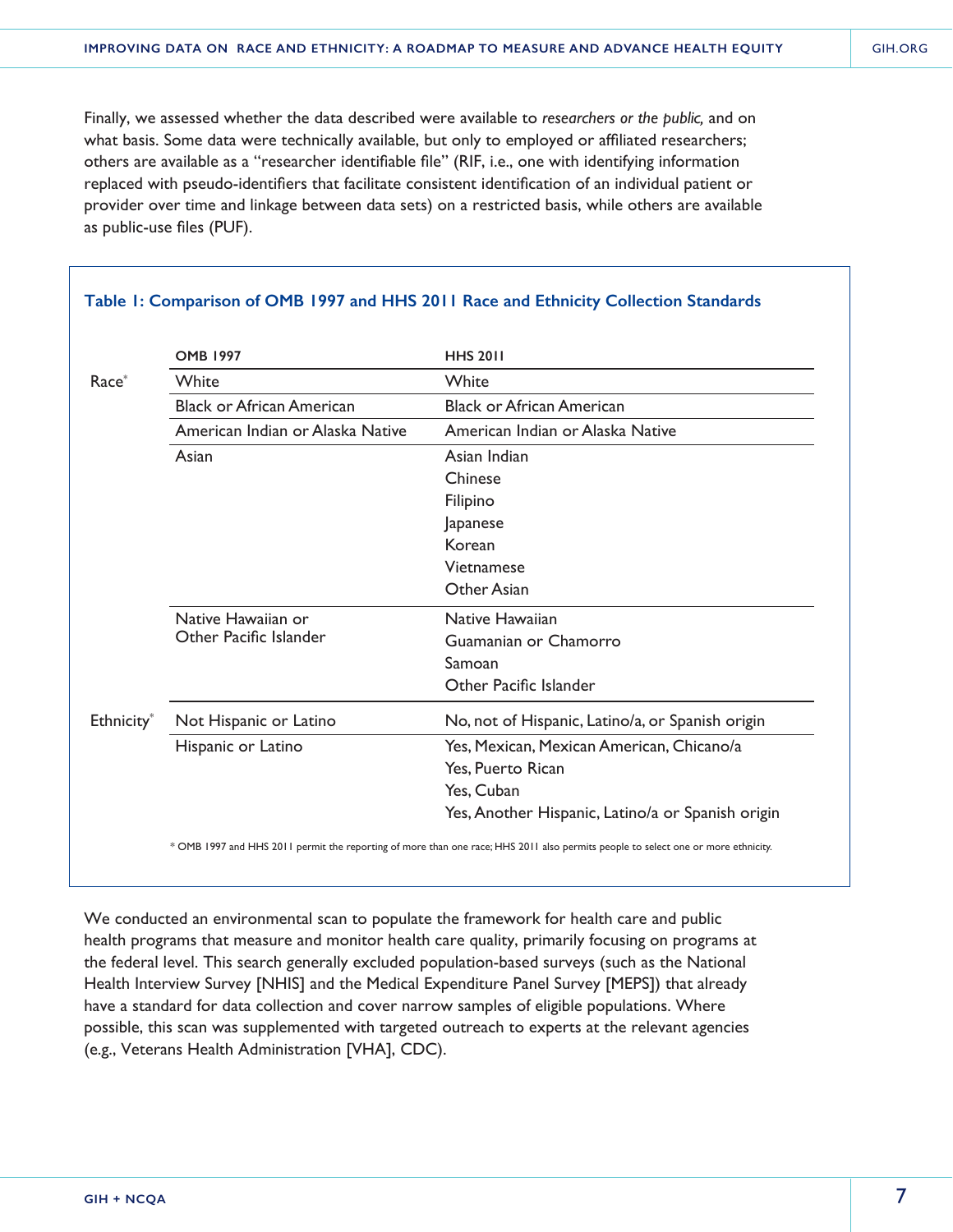One aspect of the data that was not included in these assessments was the accuracy of race and ethnicity data; that is, the concordance between the currently available race and ethnicity data and a reference set of self-reported race and ethnicity data for the same population. Several considerations drove this omission. First, while some efforts to assess accuracy are available (e.g., comparison of administrative data for Medicare beneficiaries to self-reported race and ethnicity data from the Outcome and Assessment Information Set [OASIS]<sup>8</sup>), such validations are not consistently available for the data resources we considered. Moreover, in some settings, race and ethnicity data are incomplete or unavailable, rendering such comparisons moot. Nonetheless, future efforts should assess the accuracy of currently available race and ethnicity data, perhaps through original research aiming to validate these data. Additionally, while issues surrounding algorithms and bias in health care are a major topic of concern for health care providers, scholars and policymakers, a detailed treatment of this conversation is beyond the scope of this report. However, this work and the topics covered here are critically linked—without accurate, comprehensive data on self-reported race and ethnicity, we will struggle to know the extent of disparate impact these algorithms may have on health care utilization and outcomes.

# **Review of prior reports on health equity, with an emphasis on race and ethnicity data**

In addition to the review of race and ethnicity data currently collected, the project team also conducted a targeted literature search on the subject that considered reports issued by the Institute of Medicine/National Academy of Medicine (IOM/NAM), the National Quality Forum, NCQA and the HHS ASPE. In particular, the literature search emphasized the sections of these reports that described the state of race and ethnicity data collected by health care stakeholders and the barriers to and opportunities for improving data collection. The review was limited to reports published since 2001, to ensure that commentary on race and ethnicity data was potentially relevant to current challenges. The full list of reviewed reports appears in Appendix Table 2.

### **Key informant interviews**

Finally, in consultation with the Commonwealth Fund, the project team identified a list of 19 key informants representing federal, state, and local health agencies; commercial insurance plans; public and private health systems; and health information technology experts. We conducted 60-minute, semi-structured interviews with each informant to identify barriers to and opportunities for improving race and ethnicity data collection and use that were most relevant to their area of expertise. Additionally, in response to feedback from informants, we conducted 4 targeted, 30-minute interviews with key technical experts. These interviews allowed the project team to confirm and, as needed, update the insights gleaned from the review of prior reports.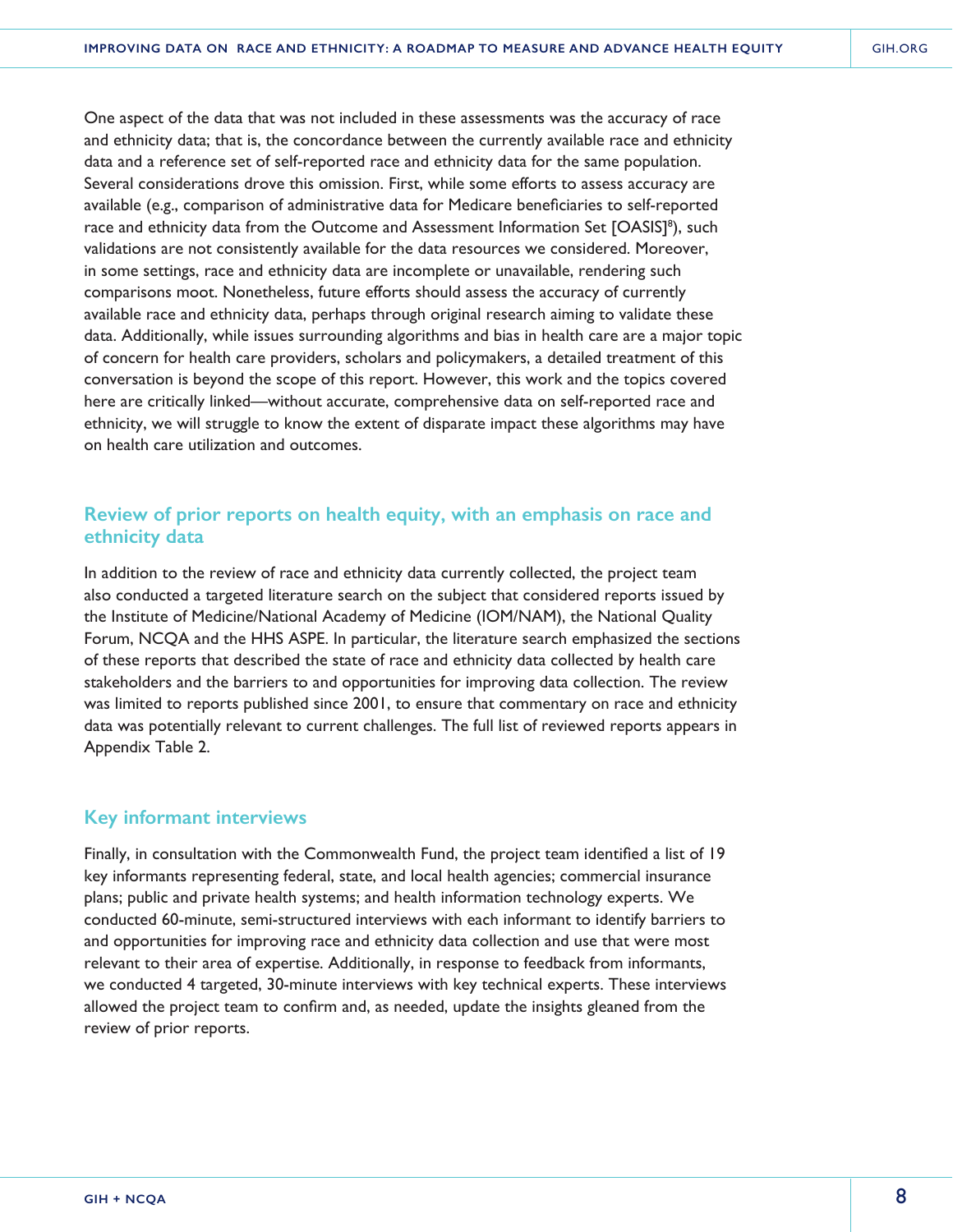# III. Findings on Data Completeness and Quality, Barriers and **Opportunities**

# **Data completeness and quality**

The following sections summarize the project team's findings on the completeness and accuracy of race and ethnicity data in health programs.Table 2 provides a summary of quality and completeness of race and ethnicity data; a more comprehensive treatment appears in Appendix Table 1.

#### **Table 2: Race and Ethnicity Data Collected at Enrollment in Selected Federal Programs**

| <b>SETTING</b>                                                     | <b>DATA COLLECTION</b><br><b>STANDARD</b>    |              | COMPLETENESS SELF-REPORTED? | <b>DATA AVAILABLE</b><br><b>FOR RESEARCH?</b> |
|--------------------------------------------------------------------|----------------------------------------------|--------------|-----------------------------|-----------------------------------------------|
| Medicare                                                           | Standards have<br>changed over time          |              | $\mathbf{v}$ <sup>a</sup>   | ✔                                             |
| Medicaid                                                           | HHS 2011 <sup>b</sup>                        | D            | V                           | V                                             |
| Federally-Facilitated and State-Based<br>Marketplaces (FFMs; SBMs) | FFMs HHS 2011;<br>SBMs vary                  |              |                             |                                               |
| Commercial Insurance                                               | Unknown                                      | ◯            | Unknown                     | X                                             |
| <b>Veterans Health Administration</b>                              | <b>OMB 1997</b>                              |              |                             | X                                             |
| <b>Indian Health Service</b>                                       | Blood Quantum &<br><b>Tribal Affiliation</b> | $\mathbf{C}$ | Unknown                     | ✔                                             |
| <b>Federally Qualified Health Centers</b>                          | <b>OMB 1997</b>                              |              | $\mathbf{V}^{\text{d}}$     | $\boldsymbol{\nu}^{\text{d}}$                 |
| <b>Birth Records</b>                                               | <b>HHS 2011</b>                              |              | $\mathbf{v}$ <sup>e</sup>   | ✔                                             |
| <b>COVID-19 Vaccinations</b>                                       | <b>OMB 1997</b>                              | D            | Unknown                     | ✔                                             |
| <b>Pregnancy Risk Assessment</b><br><b>Monitoring System</b>       | <b>OMB 1997</b>                              | ı            | $\mathbf{v}$ <sup>f</sup>   |                                               |

**LEGEND:**

❍ Less complete

- ◗ Varies (by state, collection method, etc.)
- More complete
- ✔ Yes

✗ No

#### **NOTES:**

- a Data are obtained by SSA from the parents at birth, but data are not available for most beneficiaries born after 1989 due to SSA procedure changes. Also includes imputation to improve reporting for Asian and/or Pacific Islanders & Hispanic beneficiaries.
- b Data categories roll up to OMB 1997 standards.
- c Limited to data from individuals receiving care at IHS providers; 78% American Indians and Alaska Natives live outside tribal statistical areas.
- d Data aggregated at center level.
- e Based on mother and father's self-report.
- f Extracted from birth certificate.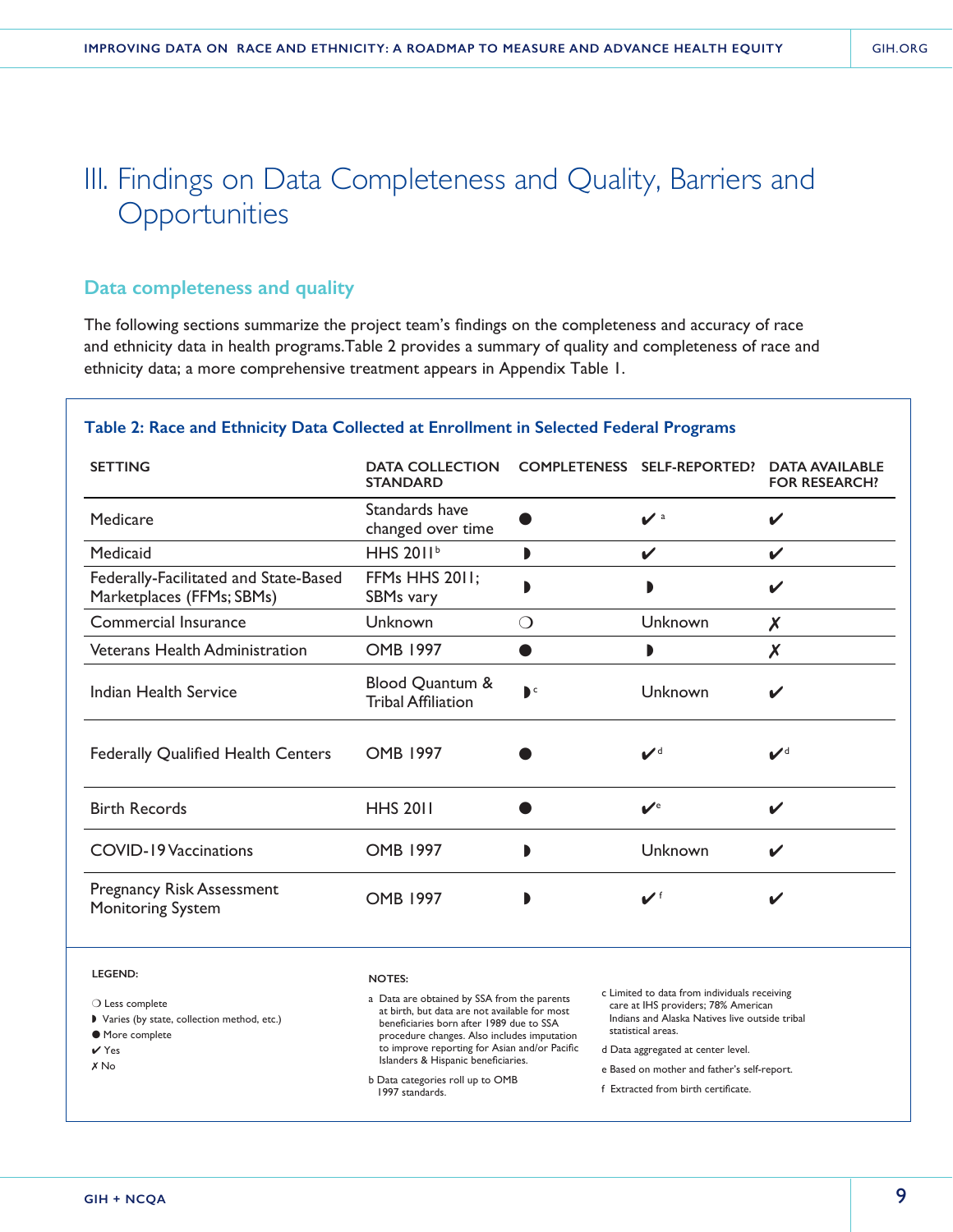#### **Medicare**

Race and ethnicity data are relatively complete for Medicare beneficiaries, though there are welldocumented issues with changing data sources and collection standards over time. Before 1989, Medicare's Enrollment Database (EDB) was populated from Social Security Administration (SSA) records derived from form SS-5 (application for Social Security). Prior to 1980, these forms allowed only White, Black or Other as race categories, with all enrollees not identifying coded as "Unknown." In 1980 these categories were expanded to White (non-Hispanic), Black (non-Hispanic), Hispanic, Asian/Asian American/Pacific Islander and American Indian or Alaska Native. However, when SSA switched to enrollment at birth, the race and ethnicity data contained in birth certificates were not recorded in SSA enrollment records. As a result, race and ethnicity data are missing from the EDB for beneficiaries born after 1989.<sup>9</sup> As of 2019, the Centers for Medicare & Medicaid Services (CMS) had race and ethnicity data on roughly 98% of Medicare beneficiaries.<sup>10</sup>

To the extent that health systems collect data on patients' race and ethnicity, these data are not submitted to CMS with Medicare claims. As a result, the race and ethnicity data that appear in Medicare claims databases like those maintained by the Research Data Assistance Center (ResDAC) are drawn from the Medicare EDB, not from data recorded at the point of care. Conversely, race and ethnicity data are collected using the OMB 1997 standard across a variety of quality reporting and assessment data sets, including the Long Term Care Minimum Data Set, the Home Health Outcome and Assessment Information Set and the CMS Hospice Item Set.<sup>11-13</sup> Moreover, these data are generally self-reported.

To address deficits in race and ethnicity information in Medicare data, algorithms such as the Medicare Bayesian Improved Surname Geocoding (MBISG)<sup>14</sup> and Research Triangle Institute (RTI)<sup>9</sup> methods have been developed to impute race and ethnicity from beneficiaries' name and place of residence. In the absence of self-reported data, these imputation approaches may be valuable tools for measuring health equity across populations.

Medicare enrollment, utilization and assessment data are generally available as RIFs from ResDAC, but accessing these data resources can be expensive,<sup>15</sup> which is challenging for researchers without funding for access. Additionally, because of the size of the datasets, analyses can be computationally intensive, requiring either investment in information technology or additional fees for access to computing environments like the Virtual Data Research Center.

#### **Medicaid**

Since 2019, Medicaid data have been made available by CMS through the Transformed Medicaid Statistical Information System (T-MSIS), which aims to improve on prior Medicaid data sources by standardizing data, making more timely data available, and other quality enhancements.<sup>12</sup> However, despite these improvements, the quality and completeness of race and ethnicity data varies from state to state. To summarize the state of race and ethnicity data in T-MSIS, the Medicaid Data Quality Atlas uses two criteria: the percentage of beneficiaries missing race and ethnicity data, and the number of race and ethnicity categories for which there was a 10 percentage point or greater difference between the T-MSIS enrollment data and the American Community Survey estimates for that state. On this basis, state data are classified as low concern, medium concern, high concern or unusable. As of 2018, 17 states had "low concern" data quality and 22 states had "high concern" or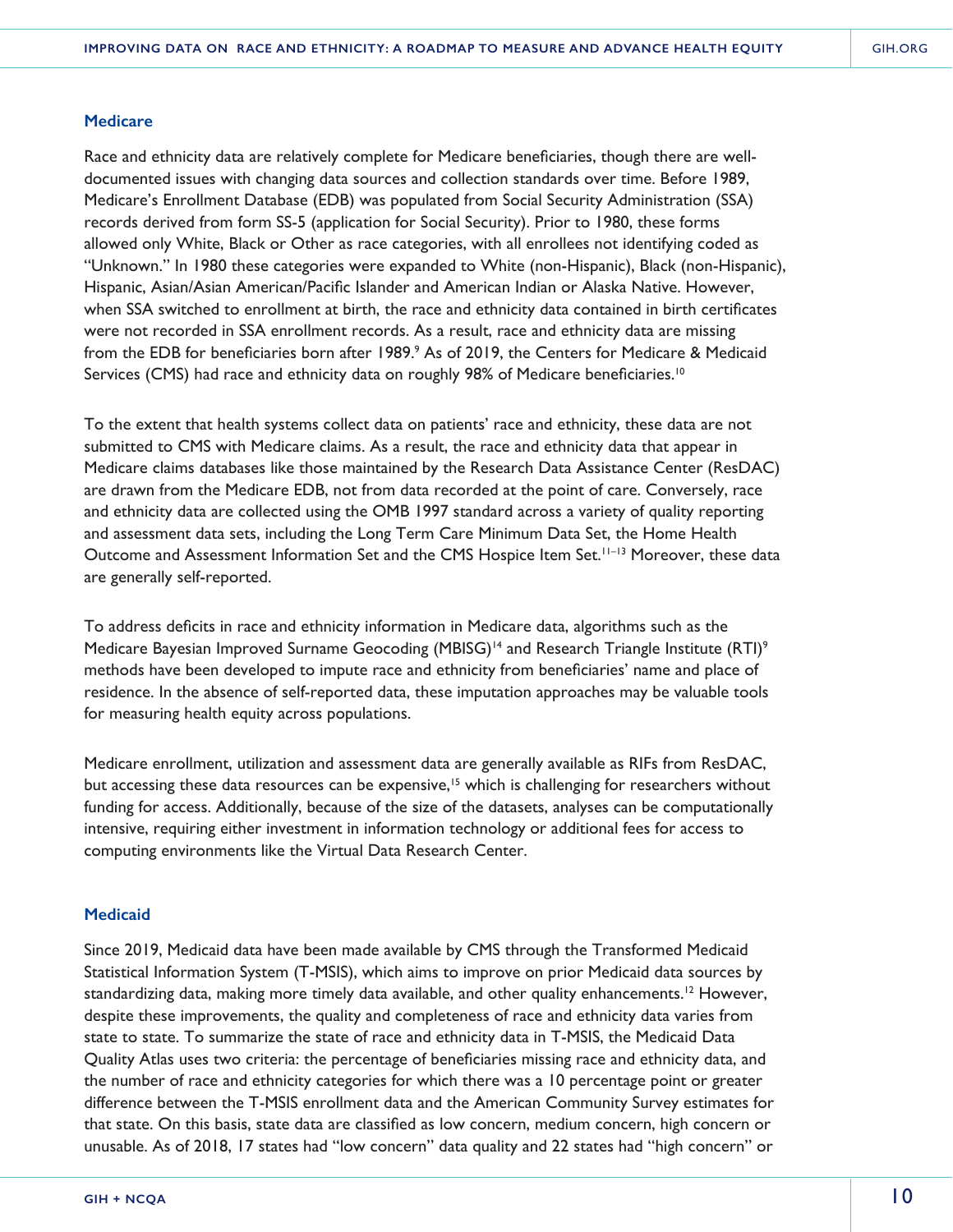"unusable" race and ethnicity data. In the 5 states with "unusable" data, more than 50% of enrollees were missing this information.<sup>17</sup> States report data based on the HHS 2011 standards when race and ethnicity are collected.<sup>18</sup>

Race and ethnicity data are not included in T-MSIS datasets reflecting use of health care services, quality of care and health outcomes or cost of care, but use of services and cost of care datasets can be linked to enrollment data with individual identifiers. As with Medicare data, T-MSIS analytic files are available as RIFs from ResDAC.

#### **Marketplace plans**

The latest CMS data indicate that about 12 million Americans are enrolled in insurance coverage purchased via health insurance Marketplaces.<sup>19</sup> As with race and ethnicity data in Medicaid programs, the quality and completeness of data linked to enrollment in Marketplace insurance plans varies considerably from state to state. According to state-level open enrollment PUFs, the percentage of enrollees with missing race data ranges from 11%–59% and ethnicity data are missing for between 4% and 42% of enrollees.<sup>20</sup> Additionally, collection and reporting standards vary depending on whether coverage is offered through state-based or federally facilitated Marketplaces (SBMs or FFMs). SBMs report race and ethnicity as a single variable, while FFMs use the HHS 2011 standards. Colorado does not report any race or ethnicity data to CMS.<sup>21</sup>

With respect to data availability, enrollment by race and ethnicity is publicly reported at the state level, but there is no publicly accessible central repository for Marketplace claims data. Moreover, while quality, outcome and cost of care data are all subject to public reporting, the data are not stratified by race and ethnicity.

#### **Other commercial insurance plans**

The majority of working-age adults (61.2% as of 2019) receive health insurance coverage through an employer.<sup>22</sup> Unfortunately, race and ethnicity information on this large population is largely incomplete. Recent research found that as of 2019, 76% of commercial plans had race data for less than 50% of members and 94% had ethnicity data on less than 50% of their membership.<sup>23</sup> Because of the largely incomplete nature of the data, information on collection standards is not centrally available and practices are likely to vary considerably from plan to plan.

Data on enrollment and health care utilization for commercial insurance enrollees are considerably more difficult to access than Medicare and Medicaid data. Claims data are available for a small subset of states through all-payer claims databases (APCD), but availability of race and ethnicity data is highly variable. For example, Minnesota does not include any race or ethnicity data in its APCD.<sup>24</sup> A 2017 analysis of 5 APCDs by the National Association of Health Data Organizations found that only 28% of records had usable race data.<sup>25</sup> Moreover, as of 2018, only 18 states either had legislation creating APCDs or were in the process of establishing an APCD<sup>26</sup> (only 9 had publicly posted rules for releasing data).<sup>27</sup> Data can also be accessed via commercially available claims databases; like APCDs, however, if the databases draw on data available to commercial insurance carriers, they will reproduce the same limitations with respect to race and ethnicity information.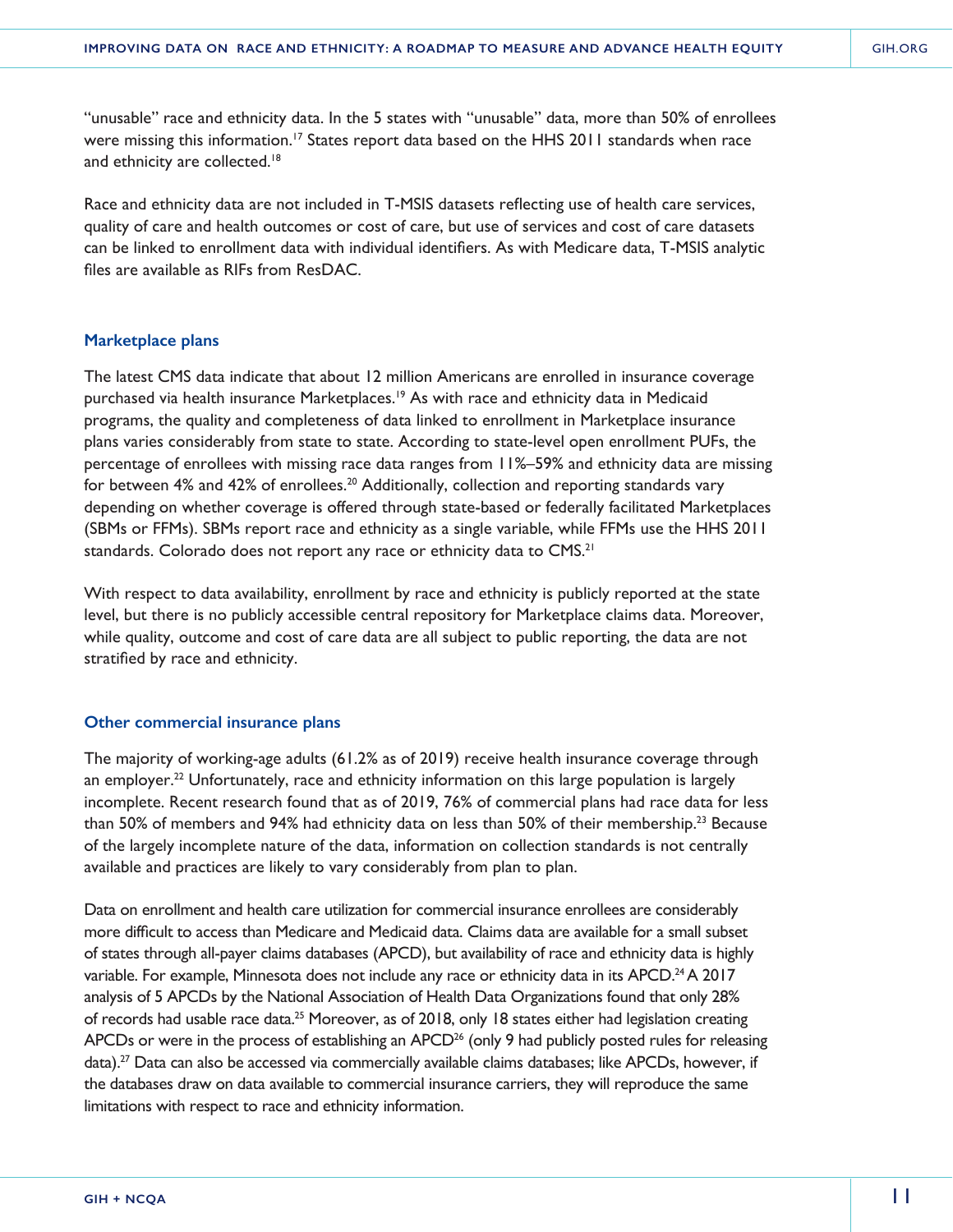#### **Federal health care delivery systems**

The sections above describe how the federal government collects data in its role as a purchaser of health care services, but for several key populations of interest, it also serves as the provider of health care services. This section details race and ethnicity data collected in several federal delivery systems.

The VHA provides health care services to veterans. It collects race and ethnicity data using the OMB 1997 standards, and data have become more complete over time. Prior to 2003, less than 60% of patients had usable race and ethnicity data; since 2015, that figure has climbed above 90%.<sup>29</sup> VA Medical Centers are instructed to collect self-reported race and ethnicity data, but this varies in practice. Enrollment and utilization data are typically not available to researchers outside the VHA system.

The Defense Health Agency (DHA), which provides care to active-duty members of the armed forces, collects eligibility and enrollment data in the Defense Enrollment Eligibility System. Data are collected using more national origin categories than are captured in the OMB 1997 standards but do not match the expanded HHS 2011 standards. Data reflect the race and ethnicity of the enrolled service member and may not match the self-identification of other family members enrolled as dependents. The project team was unable to locate data on the completeness of DHA race and ethnicity information.

Federally Qualified Health Centers (FQHC) are community-based health care providers funded by the Health Resources and Service Administration (HRSA). These centers serve essential safety net functions, including offering sliding scale-based payment structures to patients.<sup>30</sup> FQHCs are required to report center-level data to the Uniform Data System (UDS), which includes race and ethnicity data, using a modification of the OMB 1997 standards. These reflect self-reported data collected at registration, $31$  and aggregate statistics from 2019 suggest that race and ethnicity data are available for roughly 85% of FQHC patients.<sup>32</sup>

The Indian Health Service maintains the National Patient Information Reporting System (NPIRS). Because the IHS primarily provides care to members of federally recognized American Indian and Alaska Native (AIAN) tribes, IHS data reflect blood quantum and tribal affiliation rather than the race and ethnicity data used in other databases described here. Additionally, the NPIRS only includes data for individuals receiving care at IHS facilities. Because 78% of AIAN individuals do not reside in tribal statistical areas,<sup>33</sup> the NPIRS only provides data for a subset of AIAN populations.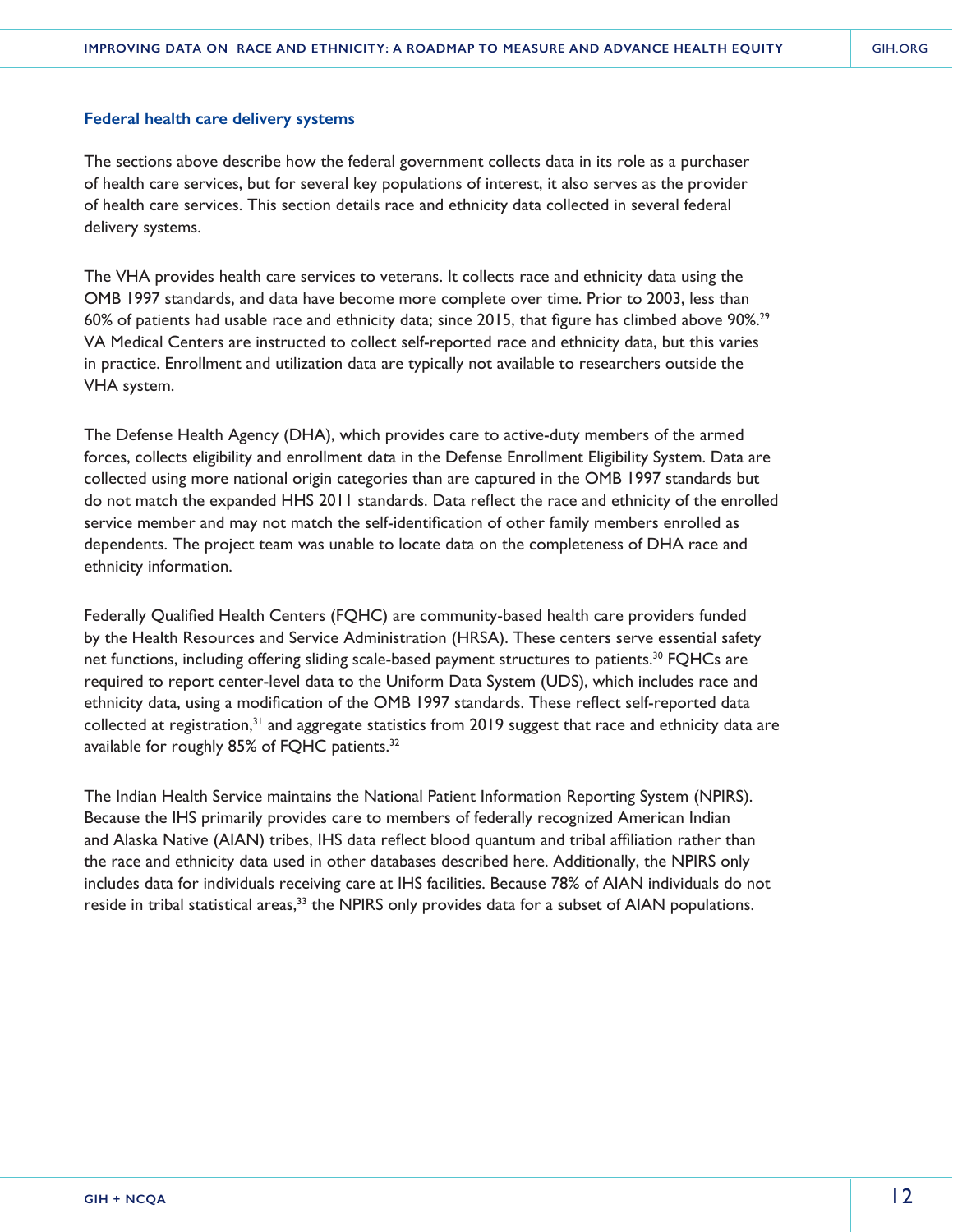#### **Federal public health data**

In addition to its collection of race and ethnicity data in its role as a payer, the federal government also administers a wide array of public health databases, many of which incorporate data on race and ethnicity. Race and ethnicity data are largely complete in vital statistics records, which include records of births and deaths. Births are recorded with the mother and father's self-reported race and ethnicity using HHS 2011 standards. Deaths are recorded using the OMB 1997 standards and may be reported by the funeral director rather than by the family of the deceased. Race and ethnicity data are largely complete for deaths and for the mother's race and ethnicity in birth records. The father's race and ethnicity are somewhat less complete in birth records, with 82% of records having usable race and 87% having usable ethnicity.<sup>34</sup> Aggregated national-level data are available as PUFs and researchers can apply for access to more granular, restricted-use files as well.<sup>35</sup>

The Pregnancy Risk Assessment Monitoring System (PRAMS) is a surveillance system that samples live births to support improvement in birth outcomes. Race and ethnicity are not included in the PRAMS questionnaire, but the PRAMS data system incorporates maternal and paternal race from birth certificate data, so respondents' race and ethnicity are available to researchers along with the PRAMS files. PRAMS data are also available to researchers as an RIF on a by-application basis.<sup>36</sup>

Another critical data resource is the federal Immunization Information System (IIS), which draws on systems administered by states, territories and local governments. Standards for the federal system call for use of the OMB 1997 standards, $37$  but implementation varies from system to system, with major implications for completeness and quality. For example, using COVID vaccines as a case study, as of October 2021, race and ethnicity data were available for only 62% of recipients.38

With respect to data sources on communicable diseases, the National Healthcare Safety Network data on health care-acquired infections do not include patient race or ethnicity. Data on community-acquired infections typically use the OMB 1997 standards, but completeness of race data varies by reporting unit. For example, race was available for 57% of reported COVID cases.39

# **Environmental Scan and Key Informant Interviews**

To provide critical context for this overview of the current state of race and ethnicity data in health care systems, the project team conducted two further, complementary efforts: a scan of major reports on health equity and a series of semi-structured interviews with key stakeholders. Both efforts were intended to elicit information on *barriers* to improving race and ethnicity data collected and used by health system stakeholders, and *opportunities* to improve the data. The following section describes those barriers. The opportunities, along with the project team's assessment of the policy and practice environment, form the basis of our recommendations.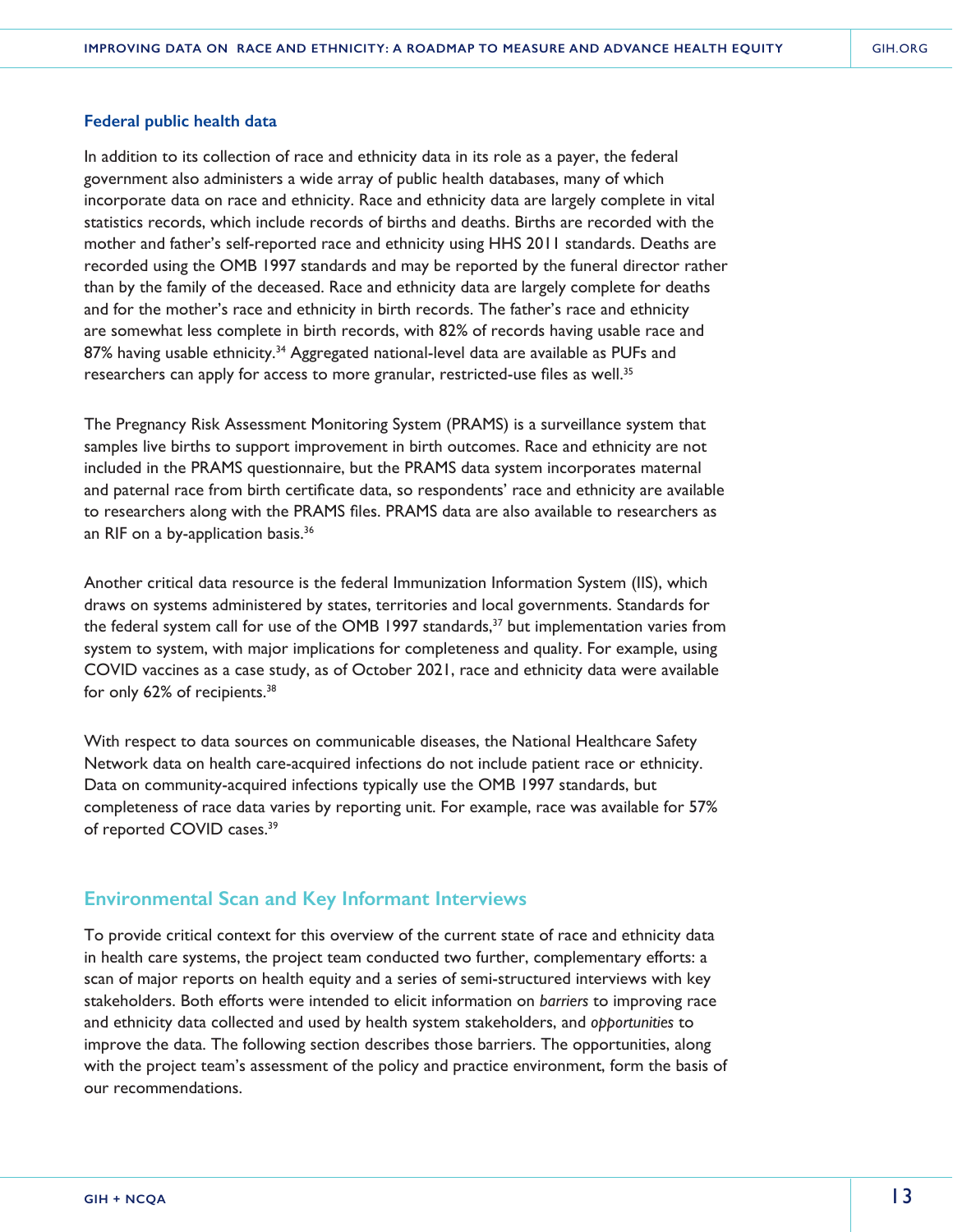#### **Barriers**

#### **1. Legal and privacy concerns.**

One major barrier to collecting race and ethnicity data, particularly in the context of health insurance plans, is the widely shared belief that there are restrictions or even blanket prohibitions on collecting such data. The 2004 National Research Council (NRC) report, *Eliminating Health Disparities: Measurement and Data Needs,* cited four states (California, Maryland, New Hampshire, New Jersey) with a law or insurance regulation restricting collection of race, ethnicity and/or language data by insurers.<sup>40</sup> However, another legal analysis, *Improving Racial and Ethnic Data on Health,* presented at a workshop the same year, indicated that collecting these data is permitted under federal law and—at least under most circumstances—under state law.<sup>41</sup>

While these reports are now almost two decades old, similar concerns were cited in an open letter to the National Association of Insurance Commissioners in 2021, citing the same states and restrictions in some places.<sup>42</sup> In addition to direct prohibitions and restrictions on collecting race and ethnicity data, the same letter highlighted ways in which collection could create liabilities; for example, by being subject to Federal Trade Commission (FTC) action through Unfair and Deceptive Practices laws.

One interview subject raised a related concern about the consequences of *analyzing* race and ethnicity data, once collected. With greater attention focused on health equity (and racial justice more broadly), health plans and health care providers are much more likely to identify when their actions have created or contributed to disparate health outcomes. They may be concerned that *recognizing* the presence of disparities may create liabilities for organizations that fail to subsequently take corrective action.

Our environmental scan and interviews also revealed extensive concerns about ensuring the privacy of race and ethnicity data. These concerns were highlighted in both the 2003 Institute of Medicine report *Unequal Treatment,*<sup>43</sup> as well as in the 2004 report, *Improving Racial and Ethnic Data in Health*. 41 In our interviews, concerns ranged from high-level considerations about the need to protect the data, to specifics about how to construct data use agreements to facilitate data sharing, how to set boundaries around sharing (e.g., to prevent use of data for marketing purposes) and how to balance potential gains from sharing race and ethnicity data with the risks. The financial and administrative costs of privacy protections have also been cited as an issue.

### **2. Lack of standardized definitions and collection procedures.**

Variations in how race and ethnicity data are collected and uncertainty about best practices are another major category of challenges to improving health equity data. The OMB 1997 standards for race and ethnicity categories have been widely—though not universally—adopted. While some competing standards, like the 2011 HHS categories, are compatible with the OMB 1997 approach (Table 1), others are not. For example, race and ethnicity data are collected differently, depending on whether health insurance Marketplace coverage is available through an SBM or FFM. Conflicting standards between administrative data, surveys, electronic health records (EHR) and other sources limit comparability, and in some cases, prevent the use of complementary sources to address missing data issues. Our environmental scan and interviews revealed a lack of clarity about which standards are best, and in some cases, competing guidance from different federal agencies about which standards to use.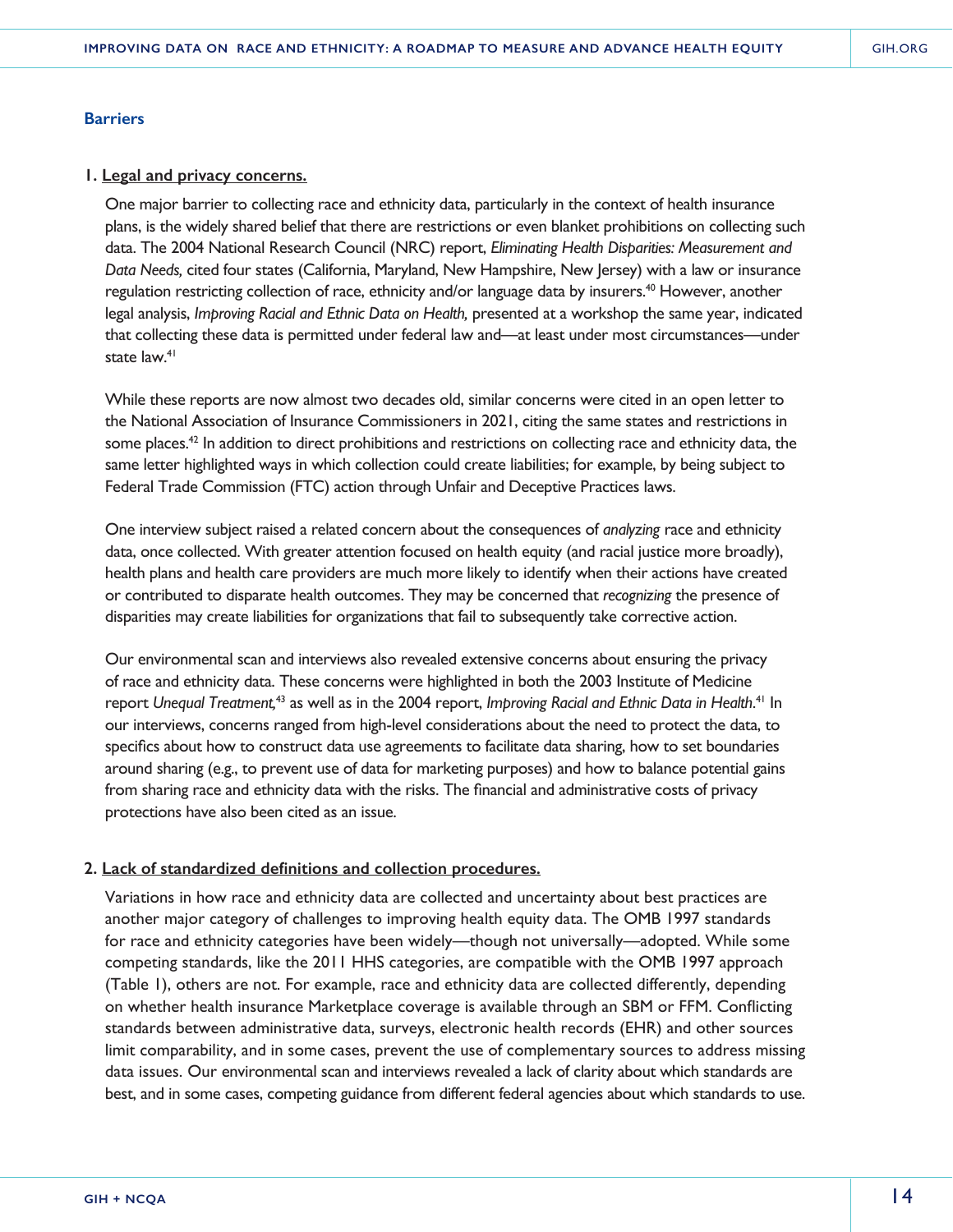One reason for deviations from the standardized sets of race and ethnicity categories is the lack of granularity in these definitions. Several interviewees stressed the challenges created by the coarseness of the OMB 1997 categories. Aggregate categories like "Asian or Pacific Islander" can obscure important differences in experiences, access and outcomes between groups. Moreover, the subgroups that make up these aggregate categories vary by region and health plans or providers often want detailed data on local populations. While the 2011 HHS standards added more granular categories, several groups (particularly people with Middle Eastern or North African ancestry) were not included as separate categories. Several interviews also pointed to the need for better data on the growing population of people with multiracial heritage and better understanding of the factors that lead some individuals to respond with "other" racial or ethnic self-identification.

Uncertainty about best practices in collecting race and ethnicity is another major barrier. In addition to the categories offered as options and whether race and ethnicity are addressed as one question or two, there is considerable variation across plans and providers in when, how often and by whom questions about race and ethnicity are asked. Resources designed to support collection of race and ethnicity data (e.g., the American Hospital Associations Disparities Toolkit) encourage offering patients a rationale for why these data are collected, along with assurances about how the data will (and will not) be used.<sup>44</sup> However, there is little data on specific approaches. One interview subject mentioned the need to improve the evidence base on best practices. Translating guidance into practice may create unexpected challenges, too; for example, legal requirements that *answering* questions about race and ethnicity is voluntary have been interpreted by frontline staff that *asking* the questions is optional, as well.

#### **3. Technological readiness and interoperability concerns.**

In addition to concerns about whether different health care stakeholders are collecting data using compatible categories of race and ethnicity, our environmental scan and key informant interviews pointed to major concerns regarding interoperability and data sharing. Several respondents noted that although providers and employers might have data on race and ethnicity, they are often reluctant to share it—the more granular and detailed the data, the greater the perceived pressure to keep the data private.

Other respondents stressed the lack of technical interoperability between EHRs and administrative data, or across systems used by different providers, payers and community-based organizations. While standards like Health Level Seven® (HL7®) exist, not all health IT is required to use them. Moreover, health data system end users may not be aware of all the opportunities to capture data using these standards.

Several interviewees also highlighted the need for clarifying the provenance of race and ethnicity data, or the actors and processes that created a record.<sup>45</sup> Interview subjects also called for clearer procedures for reconciling conflicting records maintained by different entities or collected by a single entity over time. Without clear guidelines, a usable datapoint on race or ethnicity might be overwritten as "missing" by subsequent encounters during which this question is left unanswered.

Critically, contributors to the 2004 NRC report, *Improving Racial and Ethnic Data on Health,* noted that addressing standardization might be precondition for making necessary improvements to health data management systems.<sup>41</sup> In one interview, this was referred to as a need for "semantic interoperability." In other words, providing a common definition of what data to collect may be a precondition to deploying the ideal technology for that purpose.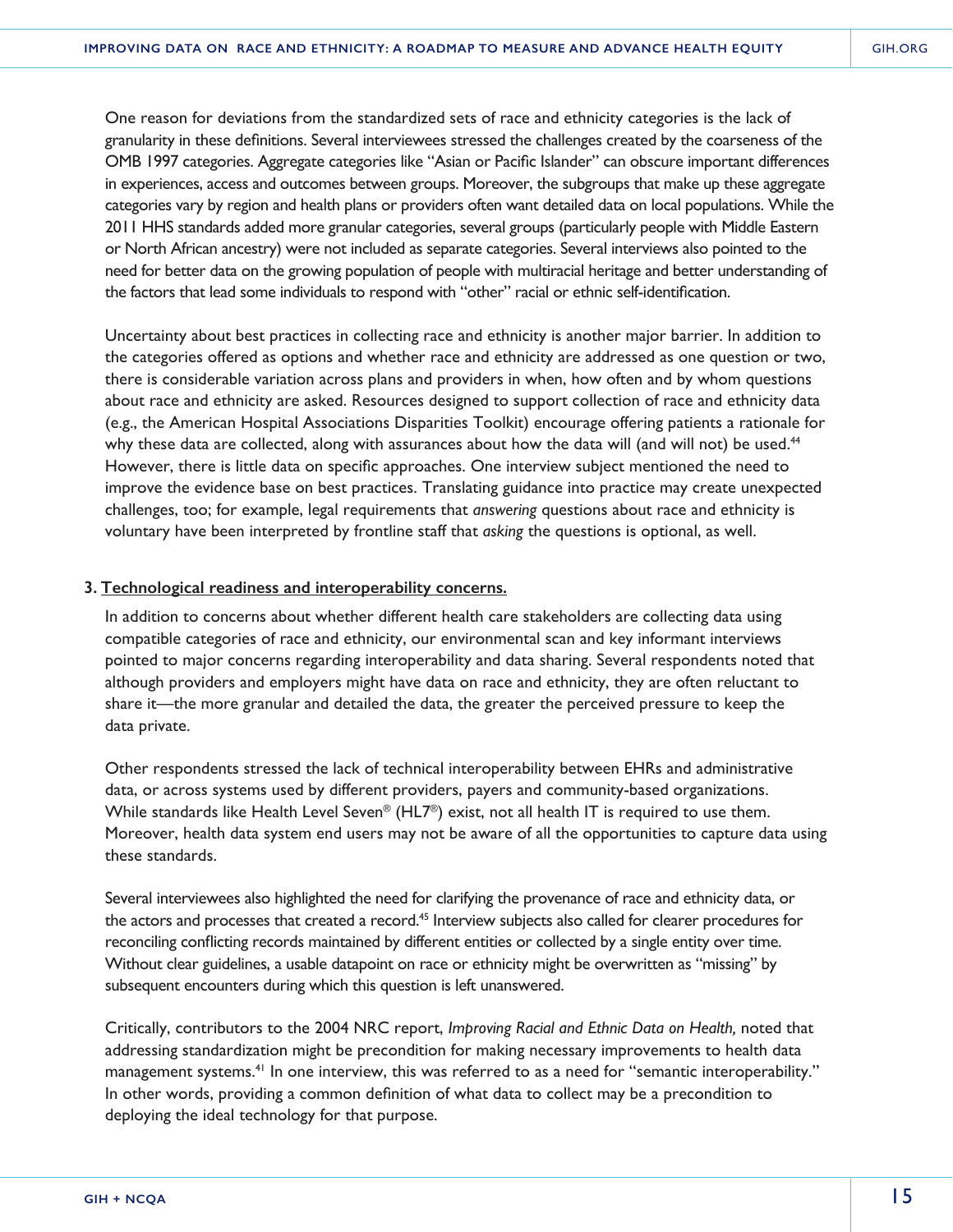### **4. Cost of collection and lack of incentives.**

Multiple sources emphasized financial factors that inhibited collection of race and ethnicity data, including both the *costs of expanding data collection* and the *lack of direct financial incentives* to do so. In terms of direct costs, the 2004 NRC report mentioned above highlighted the need to update the process for collecting data, including updating forms and procedures, investing in health IT and retraining staff. At the state- and local-government levels, this can entail substantial investments to upgrade outdated data systems.<sup>41</sup> Several interviews also stressed the opportunity cost of clinical time if billable activities are displaced by additional collection of demographic data.

Reports and interview subjects also pointed to the lack of formal incentives or requirements to collect race and ethnicity data. As a result, these efforts are at risk of being deprioritized, relative to work in performance measurement and other domains with reporting requirements, even if stakeholders view collecting expanded race and ethnicity data is worthwhile. However, while there was broad acceptance of the idea that greater incentives, requirements, and financial support might be necessary, our interviews highlighted a number of potential challenges in designing those incentives. One respondent pointed to the need for caution in designing incentives, to avoiding gaming of reporting requirements. Another noted that even if delivery systems have greater incentives to collect and analyze race and ethnicity data, patients generally lack clear incentives to share their data.

Finally, one respondent highlighted that while identifying and emphasizing the financial return on investment could help build the business case for expanded data collection, this should not be the sole basis for doing so. This caution is well-founded, since securing the support of patients, providers and advocacy organizations could be jeopardized by an overemphasis on economic considerations.

#### **5. Resistance from patients, providers and health care organizations.**

The environmental scan and stakeholder interviews also revealed concerns about patients' willingness to share race and ethnicity data, and providers' willingness to collect such information. The 2003 IOM report, *Unequal Treatment,* highlighted providers' potential objections to encroachment on their professional autonomy. They would also be likely to resist a new administrative burden to clinical workflows. Given the additional operational challenges introduced by the COVID pandemic, these concerns warrant consideration.

The *Unequal Treatment* report and our interviews also emphasized patients' well-founded concerns about how race and ethnicity data might be used.<sup>43</sup> One interviewee emphasized fears that data collected by insurers might be used in underwriting, and suggested greater need to clarify rationales for collection. Given past and ongoing discriminatory treatment of vulnerable patients by health care institutions, race and ethnicity data collection procedures need to stress reasons for data collection, patients' privacy protections and other trust-building components.

### **6. Adequacy of staff and resources.**

Even if dedicated funding sources for data collection and related processes are expanded, smaller health care organizations (particularly local public health agencies) may lack the necessary staff and technology to carry out collection and analysis. Additionally, resource constraints in these settings apply to a wide range of functions, not just to health equity efforts. For these less well-resourced organizations, commitment from leadership is needed to ensure that scarce resources are devoted to investments in these data systems and related staffing.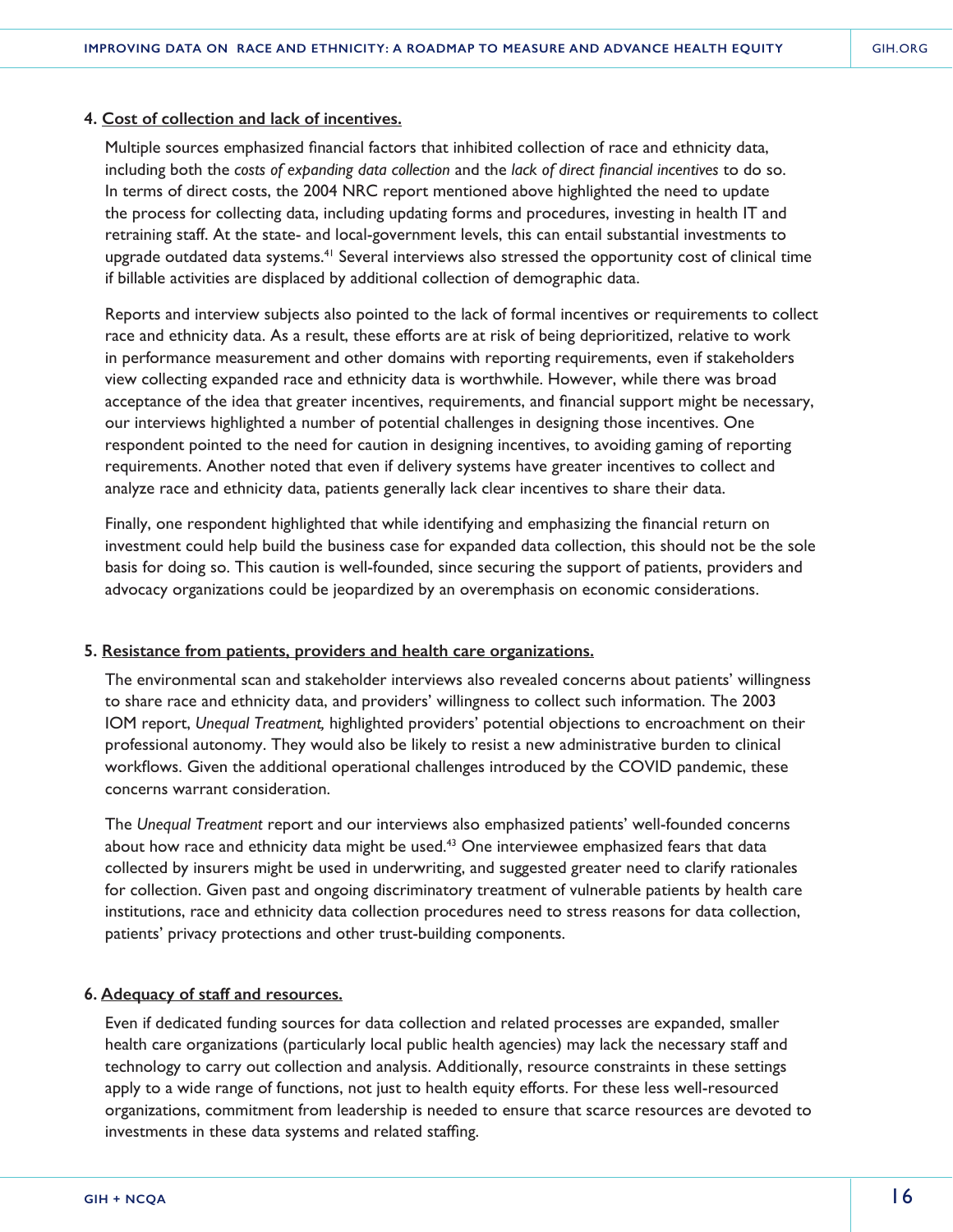# IV. Statement of Principles for Improving Data on Race and Ethnicity

In addition to supporting development of specific recommendations for federal and state policymakers and other health sector stakeholders, our environmental scan and key informant interviews pointed to a range of general principles for improving race and ethnicity data. These principles cut across audiences and topic and can help guide the improvement process.

First, a consistent theme in our interviews was the need to *acknowledge the key role of leadership.* In particular, the federal government can provide a single, consistent vision and discourage states and health care organizations from implementing competing approaches. Interview subjects regularly highlighted leadership's commitment to equity measurement and improvement as a critical predictor of success in collecting and using race and ethnicity data at the organizational level. In health care settings, scarce resources and urgent competing demands can create pressure to deprioritize efforts toward equity, and strong commitment from policy and organizational leaders can help sustain this critical work.

A second theme that emerged was that *diffusion of innovation frameworks*46 can provide a value lens through which to understand efforts to collect and use race and ethnicity data. Identifying and studying early adopters can provide valuable insights into enabling contextual factors and opportunities for peer learning, and these lessons can be disseminated widely to accelerate innovation and adoption of current best practices. Conversely, this approach can also help identify lagging organizations that may require technical support or financial incentives, or both, to improve.

Third, interviewees emphasized the need to allow an appropriate level of flexibility in the design of program requirements and incentives. For example, standardized coding schemes for race and ethnicity data should support minimum standards and consistent "roll-up" categories but allow health care organizations to capture details appropriate to local demographics. Incentives and financial support should be designed to ensure that not only can states and large health systems access these funding streams, but also smaller, local stakeholders.

Fourth, the process of improving the collection and use of race and ethnicity data must engage with patient and community groups at every step. Health care organizations should identify relevant organizations and solicit input on how to collect race and ethnicity data, as well as how to use the data to advance health equity. Identifying key questions and community goals can serve a vital role in building and preserving trust. When data are used in analyses or quality improvement efforts, the results of these efforts should be reported to patient and community groups as well, reinforcing community consultation at every step in the process.

Finally, advocates for health equity should help build the business case for greater investment in race and ethnicity data. While considerations of health justice should remain paramount, building the business case for investing in equity can help motivate lagging organizations and support sustainable progress. Moreover, the business case should extend beyond purely financial benefits to consider factors like the risk to an organization's reputation for delivering inequitable care.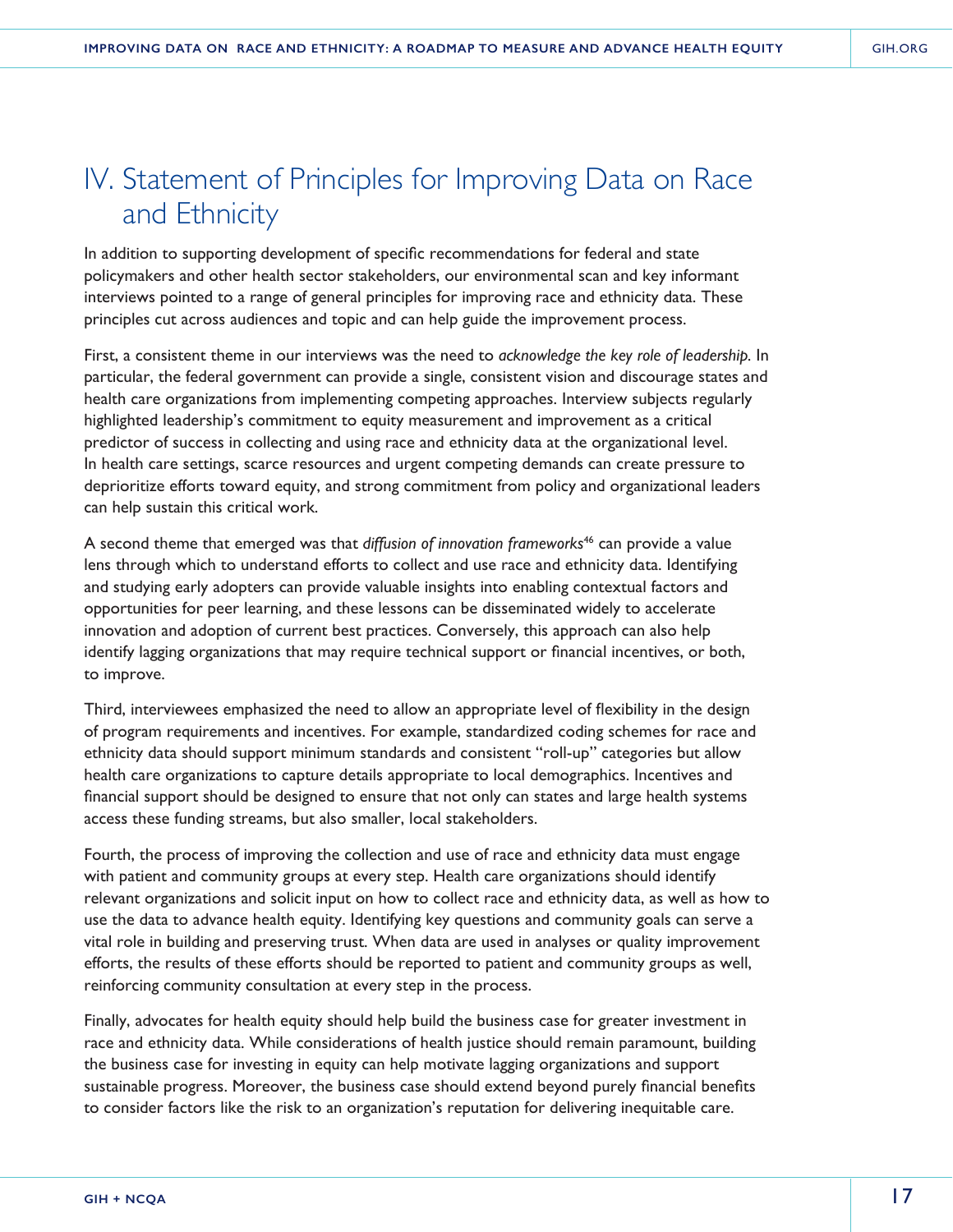# V. Recommendations for Improvement of Data on Race and Ethnicity

The federal government must play a major role in improving the collection and use of race and ethnicity data, given its control of key incentive systems and regulations and its central position in the health care system. However, a wide range of other actors—state policymakers, health plans and delivery systems, quality measurement and improvement organizations and advocates—have critical roles to play and have varying degrees of ability to influence the completeness and quality of these data. The following sections organize recommendations which follow from the team's review of data resources, the environmental scan and key informant interviews, grouped by theme and identifying relevant actors:

- 1Data collection, storage and transfer systems.
- 2Incentives and requirements to collect.
- 3Technical assistance to stakeholders.
- 4Review, clarification and, if necessary, amendment of regulations.

### **1. Changes in Data Standards and Systems**

*Data systems and standards* refers to the tools and procedures for collecting, storing and sharing race and ethnicity data. Stakeholders identified critical ways to update the categories that describe racial and ethnic selfidentification. The federal government should standardize and modernize the collection, analysis and reporting of such data across all programs and provide the resources necessary to accomplish this goal.

#### **Recommendation 1.1:**

The federal government should review and update the OMB 1997 Statistical Policy Directive on Standards for Maintaining, Collecting, and Presenting Federal Data on Race and Ethnicity to more accurately reflect the demographics of the United States population and provide flexibility to state and local governments to capture information representing their communities. In 2016 OMB convened federal agencies and sought public comment on proposed changes, such as including Hispanic as a race option and adding an additional race category for Middle Eastern and North African, but recommendations were never finalized.

#### **Recommendation 1.2:**

CMS should include race and ethnicity on the Medicare Parts C & D application. Currently, CMS obtains race and ethnicity data on Medicare beneficiaries at the time of enrollment from the SSA, which gets the data from birth certificates. For most beneficiaries, those categories predate the OMB 1997 Directive. Additionally, beginning in 1990, SSA implemented a new process for issuing Social Security numbers at birth and opted not to include race and ethnicity among the information requested. As a result, it cannot provide race and ethnicity data for beneficiaries born after 1990. The proportion of Medicare beneficiaries enrolled in Medicare Advantage has grown significantly in the past decade to include nearly 40% of all beneficiaries, and more than 75% of Medicare beneficiaries are enrolled in a Part D plan. Collecting the data at enrollment in Parts C and D will help fill the void and allow for data to be collected reflecting the current data standards. Additional recommendations for improving racial and ethnic data in Medicare can be found in a report CMS submitted to Congress in 2017.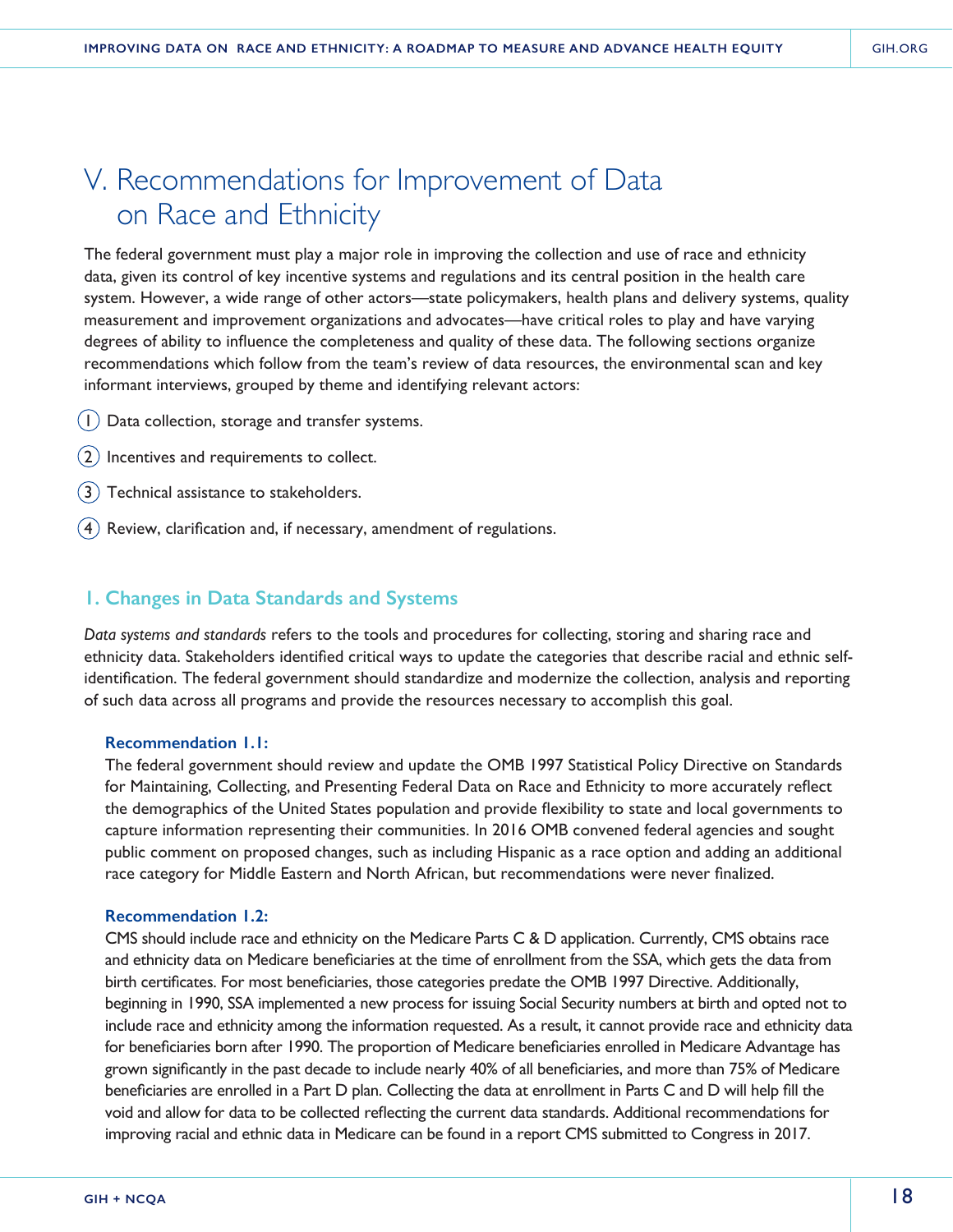#### **Recommendation 1.3:**

The Interagency Working Group on Equitable Data (Data Working Group) should work through OMB to standardize collection and reporting of racial, ethnic and other demographic data across the federal government (e.g., USDA, CMS, HRSA reporting requirements), while providing states, local governments and grantees the flexibility to collect data on other populations residing in their area. The federal government should review all data systems to ensure that race and ethnicity data are collected, where appropriate, and that programs and systems allow for more granular data, such as HHS race and ethnicity data categories. Some stakeholders expressed frustration at the inconsistent requirements across federal programs for submission of race and ethnicity data, and at the limited flexibility for more granular categories. For example, the UDS includes data from community health centers and asks respondents to report race data for their patient population using one of eight categories: 1.) Asian, 2.) Native Hawaiian, 3.) Other Pacific Islander, 4.) Black/ African American, 5.) American Indian/Alaska Native, 6.) White, 7.) More than one race, or 8.) Unreported/ Refused to report race. Meanwhile, the Transformed Medicaid Statistical Information System (T-MSIS) includes more detailed categories for Native Hawaiian and Other Pacific Islander consistent with the HHS standards, and the Women and Infants (WIC) includes Native Hawaiian and Pacific Islander as one racial population, consistent with the OMB 1997 Directive.

#### **Recommendation 1.4:**

HHS should edit provider data systems to collect information on provider demographics, and work with the Bureau of Labor Statistics at the Department of Labor to help ensure that the population caring for communities reflects the demographics of those communities. Much of the information related to disparities focuses on the patient or the institution from which they receive care, with considerably less attention paid to the individuals providing care. Two of the National Standards for Culturally and Linguistically Appropriate Services in Health and Health Care (National CLAS Standards), developed by HHS, emphasize the importance of recruiting and developing a diverse workforce and collecting demographic data to monitor disparities and support suggestions about delivery of services. Having a better understanding of who provides care at all levels—from doctors and nurses to nursing home, home health, and community health workers—can help increase the availability of culturally competent care.

#### **Recommendation 1.5:**

The ONC should provide funds to support the expansion of health information exchange (HIE) coverage. Patients' data are often stored in multiple records regarding health insurance eligibility, health care utilization in a variety of settings and clinical data. State or regional HIEs can provide a central hub for these data and by combining records from multiple sources, health plans and health care systems can help improve the completeness of race and ethnicity data (compared to what would be available from any one data source. However, the current situation varies significantly from state to state, and considerable technical and financial resources may be needed to promote this function as a "public health utility."

#### **Recommendation 1.6:**

Measure developers should assess the feasibility of incorporating the HL7 Fast Healthcare Interoperability Resources<sup>®</sup> (FHIR<sup>®</sup>) V3 Code System for race<sup>47</sup> and ethnicity,<sup>48</sup> where appropriate, into quality measure specifications. FHIR is a standard for data formats and elements that allows health information to be exchanged between systems.49 These specifications are used for required reporting activity such as HEDIS® , MIPS and in other quality programs, and their use could enable sharing of reliable information on race and ethnicity between stakeholders. The ONC Certified Health IT standards require health IT vendors to demonstrate that

HEDIS® is a registered trademark of the National Committee for Quality Assurance (NCQA).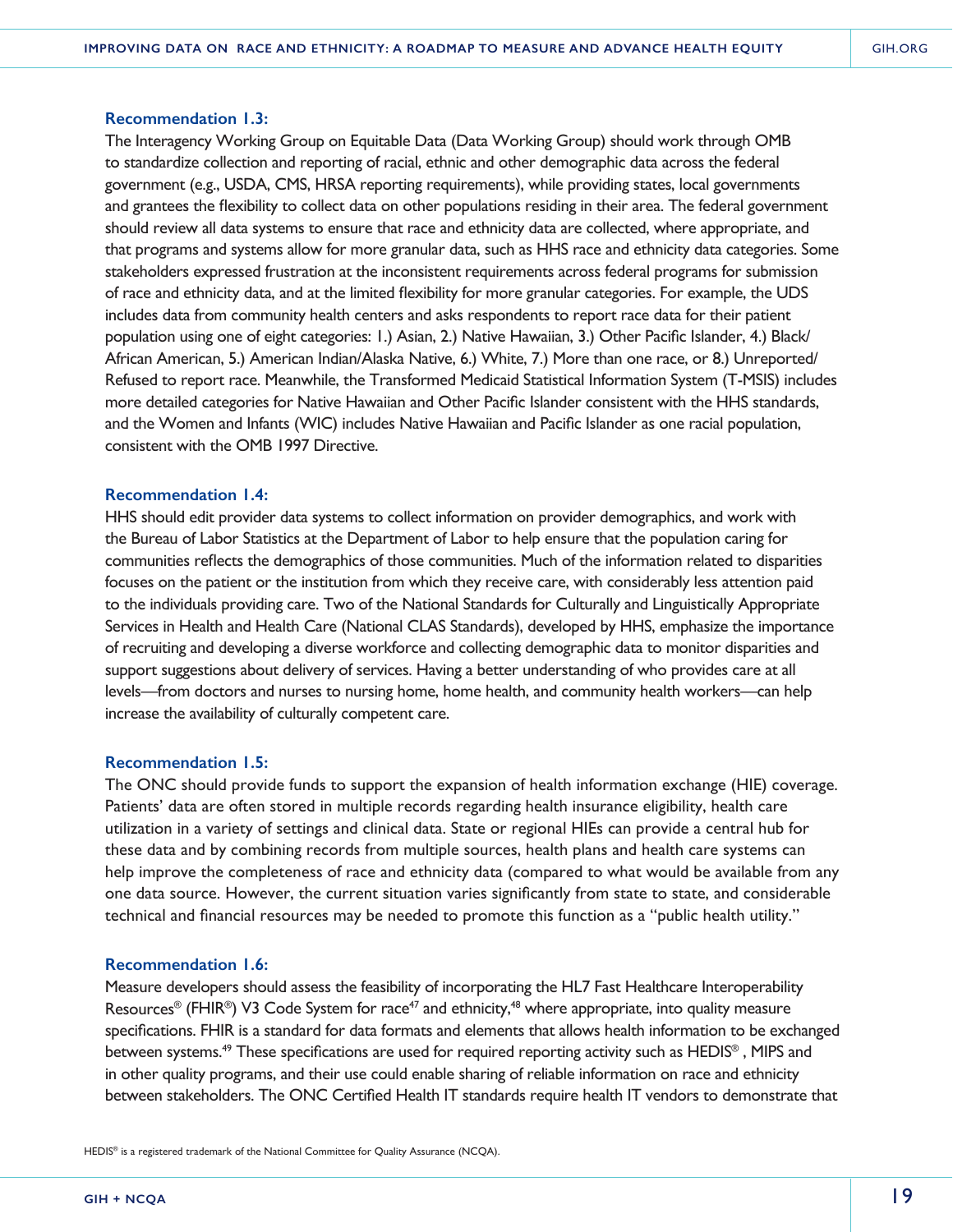their products *support* data exchange using FHIR standards, but do not mandate that health IT products *include* these functionalities if end users do not request them—and without clear use cases for these features, they are unlikely to be broadly adopted.

Quality measurement and accreditation organizations can play a critical role in advancing interoperability by building FHIR standards for race, ethnicity, and data provenance into measure specifications for required reporting activities and by supporting their deployment through technical assistance and publication of implementation guides, to ensure that implementors can understand and use these requirements.

# **2. Incentives and Requirements**

The completeness and quality of race and ethnicity data varies in federal, state, and local governments; payers; and providers, as does their level of initiative in improving the data. Some stakeholders have invested time and resources, some are interested but not sure how to proceed, and some have other priorities and/or fewer resources to devote to the task. As a result, a one-size-fits-all approach will not work. Therefore, the federal government should use a combination of incentives and requirements to increase racial and ethnic data completeness and quality at the state and local levels. Incentives can encourage data collection and finance necessary technology investments and staffing. Where incentives fail to produce action, mandates (e.g., require data collection to meet certain standards as a condition of participation in federal programs or demonstration projects) may be necessary. For example, in an initial phase, ONC could offer grant funding to support adoption of health IT needed for expanded collection of race and ethnicity data. As data collection practices mature and become more standardized, incentives could be phased out or paired with race and ethnicity data collection as a condition of participation in Center for Medicare & Medicaid Innovation (CMMI) demonstrations or receiving payment from Medicare.

#### **Recommendation 2.1:**

The OMB should require all federal program reports to include data stratified by race, ethnicity, and other demographics, where feasible. Some reports (e.g., National Healthcare Quality and Disparities Reports; Health, US; Part C and D Performance Data Stratified by Race, Ethnicity, and Gender) provide information stratified by race, ethnicity, and other demographic characteristics, but many federal program reports do not. In some instances, special reports have been issued, but the lack of routine reporting at leads to reduced availability of timely information and dependence on champions, luck and political or external pressures to get the information needed to identify and monitor health disparities. Making reporting race and ethnicity data standard operating procedure will help ensure that the information is more consistently available and raise awareness about racial and ethnic health disparities, and can help spur improvement in the data. Using the data can also signal to stakeholders that the government is interested in this topic, which may lead to more stakeholders looking at their data.

#### **Recommendation 2.2:**

HHS should require state and local health departments, Medicaid programs and public health and human service programs to conduct an audit of their race and ethnicity data to identify information gaps and barriers to completion. This should include an audit of how data are collected (e.g., selfreport or another method). Understanding where there are data gaps is critical for guiding efforts to address barriers and solutions and planning for the resources needed to fill data gaps. Smaller agencies, such as local health departments, may need supplemental funding and technical assistance to achieve these goals.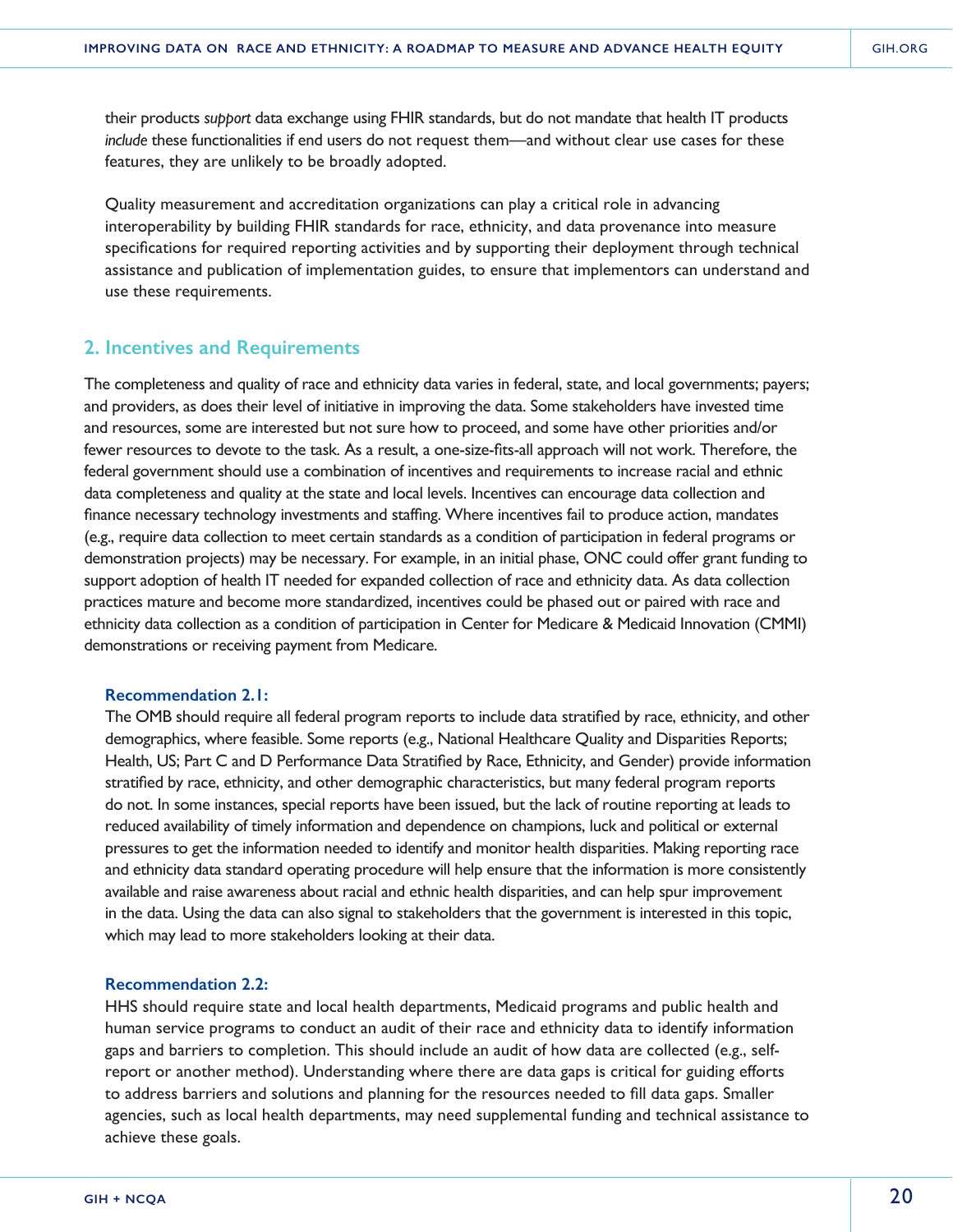#### **Recommendation 2.3:**

Health care quality measurement and improvement agencies should promote in the short term stratification of quality reporting data by race and ethnicity, and require it in the long term. Considerable effort has been devoted to developing and maintaining quality reporting systems for hospitals, health plans, and other entities in the health care system. While these data systems provide vital information for comparison, quality improvement and reimbursement purposes, they are generally limited to providing a "top line" rate for each entity. These aggregates can obscure the fact that entities providing high-quality care *on average* may not provide *equitable care* across groups. Stratified reporting—such as NCQA's new requirement that plans begin reporting certain quality measures by race and ethnicity—can help uncover inequities. In the short term, health plans and health care providers may lack the data on race and ethnicity needed to generate such reports. As a result, a combination of technical assistance now and requirements to report later will ensure development of these capabilities.

# **3. Education and Technical Assistance**

Stakeholders consistently noted three major factors that contribute to incomplete and inaccurate racial and ethnic data: lack of awareness or understanding of best practices regarding the collection of racial and ethnic information; discomfort asking individuals to indicate their race and ethnicity; and lack of consumer awareness about how data are used. Experts noted that in some cases, health plans and systems key informants mistakenly believed that federal or state laws or insurance regulations prohibited collecting data on race and ethnicity. Other interviewees were unaware that standardized data categories exist or were concerned that consumers would not provide the information. Clarifying what is allowed and best practices for data collection are critical steps in improving data completeness and quality.

Interviewees also identified success stories—early adopters of expanded race and ethnicity data collection whose methods and accomplishments could be amplified and shared with peer organizations. Health sector stakeholders would benefit from work to identify existing technical support resources and data standards that would facilitate collection. Outreach to patients and providers about the potential of race and ethnicity data to improve outcomes and equity would also provide critical support to this work.

#### **Recommendation 3.1:**

HHS and other departments should provide both technical and financial assistance to improve data systems and interoperability, as well as analytic and reporting capacity. Many departments and agencies work with states to administer their programs. For example, CMS has a long history of working with states through multiple avenues such as state grantee initiatives, State Operations and Technical Assistance calls and informational bulletins. Additionally, the CDC supports state departments of public health, HRSA engages with states on their maternal health programs and the U.S. Department of Agriculture interacts with states through the Supplemental Nutrition Assistance Program (SNAP). As part of its interactions with states, the federal government could raise awareness about the need to improve race, ethnicity and other demographic data and provide tools, resources and best practices. Through these same programs, it could provide additional resources to help states improve their data infrastructure. Medicaid allows states to receive a 90% match from CMS for state administrative activities related to development of core HIE services (e.g., designing and developing a provider directory, privacy and security applications and/or data warehouses), public health infrastructure, electronic Clinical Quality Measurement (eCQM) infrastructure and provider onboarding. Nearly all states already participate in the program, but it is not clear if states use these funds to improve their race and ethnicity data.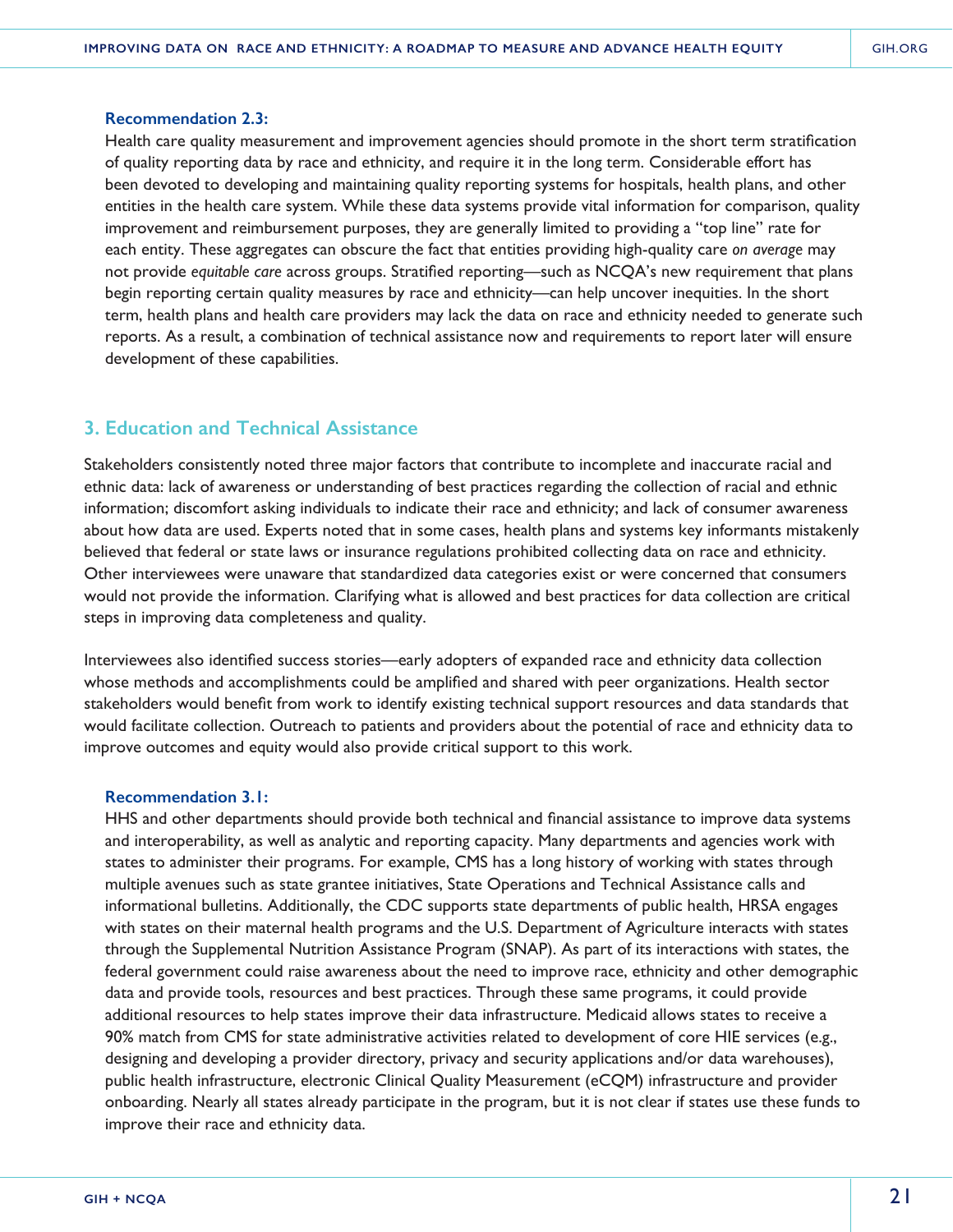#### **Recommendation 3.2:**

HHS should develop educational resources on the importance of collecting self-reported race and ethnicity and data, and why the information is important and how it will be used. These resources should provide guidance on informing patients on prohibited uses of the data, to assuage concerns about potentially discriminatory impacts and to provide privacy assurances. In addition, HHS should and work with stakeholder groups (e.g., providers, consumer and community-based organization, public health) to disseminate these resources. Resources like the American Hospital Association (AHA) Health Research and Educational Trust Disparities Toolkit already exist to provide guidance on collecting race and ethnicity data and could be adapted for other stakeholders. With HHS endorsement, resources could be compiled, updated and distributed to a wider audience. Henry Ford Health System's *Why We Ask page<sup>50</sup>* is an example of these principles being translated into a plain-language resource for patients, and offers the concise summary: "We ask because we care!"

HHS should also issue guidance to clarify that federal regulations do not prohibit collecting race and ethnicity data. Doing so would address some perceived barriers to care that have been posited as reasons for not collecting race and ethnicity data. While entities cannot require people to answer these questions, federal law does not prohibit asking for race and ethnicity data.

#### **Recommendation 3.3:**

Health plans, provider systems and other health sector entities collecting race and ethnicity data should include community voices in developing and disseminating materials explaining why the information is collected, how it will be used and why it is important. Consumers are often unclear about why they are asked to provide the information and unsure how the information will be used, making them reticent to provide it. The use of "help text" explaining why a question is being asked has been shown to increase response rates. Working with communities to understand their concerns and collaborating with them on the development and dissemination of resources can also help increase response rates and help ensure that response options reflect the diversity of the community.

Information gleaned from data collection efforts should be shared with the communities being measured. Blue Cross Blue Shield of Massachusetts released a *Health Equity Report*51 documenting disparities in care for its members. Ideally, future efforts would not only include frank documentation of the challenges payers and providers face in delivering equitable health care, but also the remedial actions they take to address them.

#### **Recommendation 3.4:**

The National Library of Medicine (NLM) should develop a database of existing resources that provide practical guidance for health plans and health care providers, and should promote their use. Toolkits can provide guidance on how to ask questions about race and ethnicity, how to support and train staff to collect data and how to use the data. There is also the potential to update existing resources; for example, the AHA Institute for Diversity and Health Equity's Disparities Toolkit was developed in 2007. Where best practices for data collection are unknown or disputed, or where updates and improvements to guidance for data collected are needed, the NLM, HHS, and others should fund research to resolve these issues.**Recommendation 3.5:**  Health care quality improvement organizations should leverage insights from diffusion of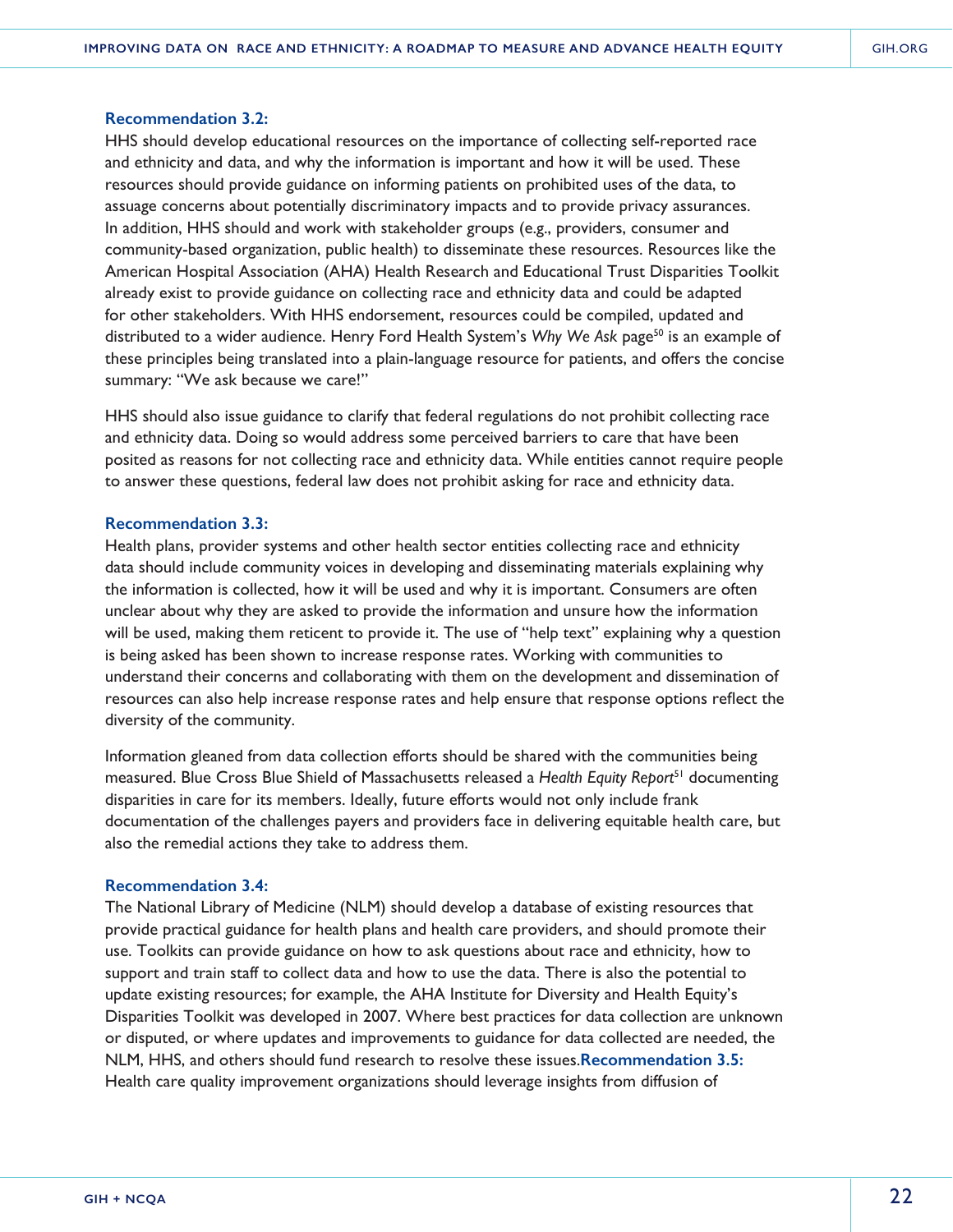innovation frameworks to promote peer learning regarding race and ethnicity data collection. Our interviews indicate that despite significant barriers, some health systems and plans have made significant progress toward complete, self-reported data, and their insights are often replicable.

Health care quality improvement organizations can also provide valuable technical assistance on analysis of race and ethnicity data. Interviews revealed that a lack of guidance can be a critical barrier: sometimes health care organizations resist collecting data they feel they lack the capacity or technical knowledge to productively analyze. Providing this guidance can help create a "virtuous cycle," where data are collected with a clear sense of how they will be used to improve care and promote equity. Clearly defining use cases can also support communicating with patients about the goals of race and ethnicity data collection.

# **4. Regulation**

As noted above, multiple stakeholders expressed beliefs that one or more aspects of federal laws or regulations prevented them from collecting race and ethnicity data. Understanding what federal policies create real or perceived barriers to data collection (including, but not limited to, formal prohibitions) is critical to improving the data available in health programs. Moreover, as the range of stakeholders with interest in (and potential access to) health data grows with the proliferation of health apps, federal policy may need to expand to cover these domains as well.

#### **Recommendation 4.1:**

Congress should amend as necessary the Health Information Portability and Accountability Act (HIPAA), the Family Educational Rights and Privacy Act (FERPA), the Patient Protection and Affordable Care Act (ACA), and other data laws to encourage the collection and sharing of information across health, human and social services, including the justice system. Despite recent efforts to improve data sharing, multiple stakeholders noted that this remains a challenge will require congressional action to change.

#### **Recommendation 4.2:**

Improve privacy protections of data captured through health apps (e.g., broaden the FTC's authorization to oversee health apps). An increasing number of apps make it easier for consumers to track their health, set goals and monitor progress toward meeting them, but several interviewees suggested that more needs to be done to improve data protections because many apps are not covered by HIPAA. Improving data protections could lead to increased consumer confidence and a greater willingness to share the information.

#### **Recommendation 4.3:**

State legislators and regulators should similarly review whether laws or insurance codes prohibit or restrict collection of race and ethnicity data, and amend as necessary. For example, a recent public comment letter from the Blue Cross Blue Shield Association to the National Association of Insurance Commissioners cites several states with these restrictions in place.<sup>42</sup> This echoes a 2004 National Research Council report in which California, Maryland, New Hampshire, and New Jersey were identified as barring health plans from collecting race and ethnicity data.<sup>40</sup>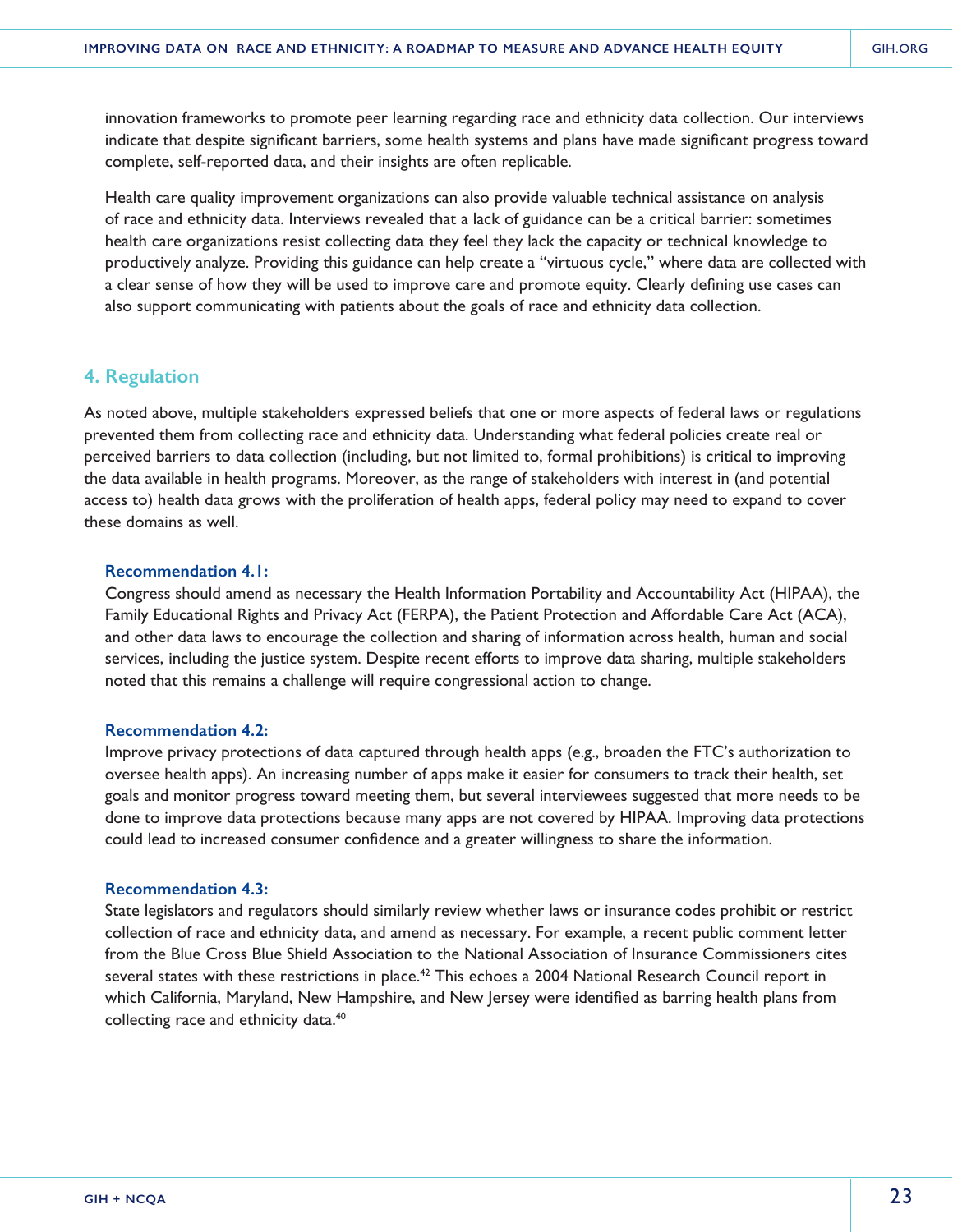#### **Recommendation 4.4:**

The Department of Labor (DOL) should clarify whether, and when, employers are permitted to share race and ethnicity data collected as part of Equality Employment Opportunity Commission (EEOC) requirements. Under Title VII of the Civil Rights Act of 1964, private-sector companies with 100 or more employees are required to report workforce demographic data to the EEOC.52 While the resulting EEO-1 forms, which describe aggregate firm-level employment data by race and ethnicity, are treated as confidential by the EEOC, these regulations do not specify that employers must treat the disaggregated data they collect as confidential. By sharing workplace race and ethnicity data with the carrier providing health insurance to a company's employees, employers could help address a key data limitation identified in this report. Additionally, the DOL should provide guidance to employers about how to ensure employee privacy in this process and how best to represent the potential uses of the data collected.

# Conclusion

The COVID pandemic has provided jarring evidence of racial and ethnic disparities in health care access, quality and outcomes. It has also revealed major weaknesses in health care and public health data resources; for example, as local, state and federal authorities struggled to assess the demographic composition of patients infected with or vaccinated against COVID. Improving these data systems in general, and addressing limitations to data on race and ethnicity in particular, will be a critical step in advancing health equity.

This report provides new details on the quality and comprehensiveness of race and ethnicity data in a wide range of federal health care and public health data bases. It draws on a scan of available literature and interviews with an array of health sector stakeholders on barriers to improving these data—and opportunities to do so. Last, it provides recommendations on how the federal and state governments, as well as other actors, can catalyze improvements in race and ethnicity data.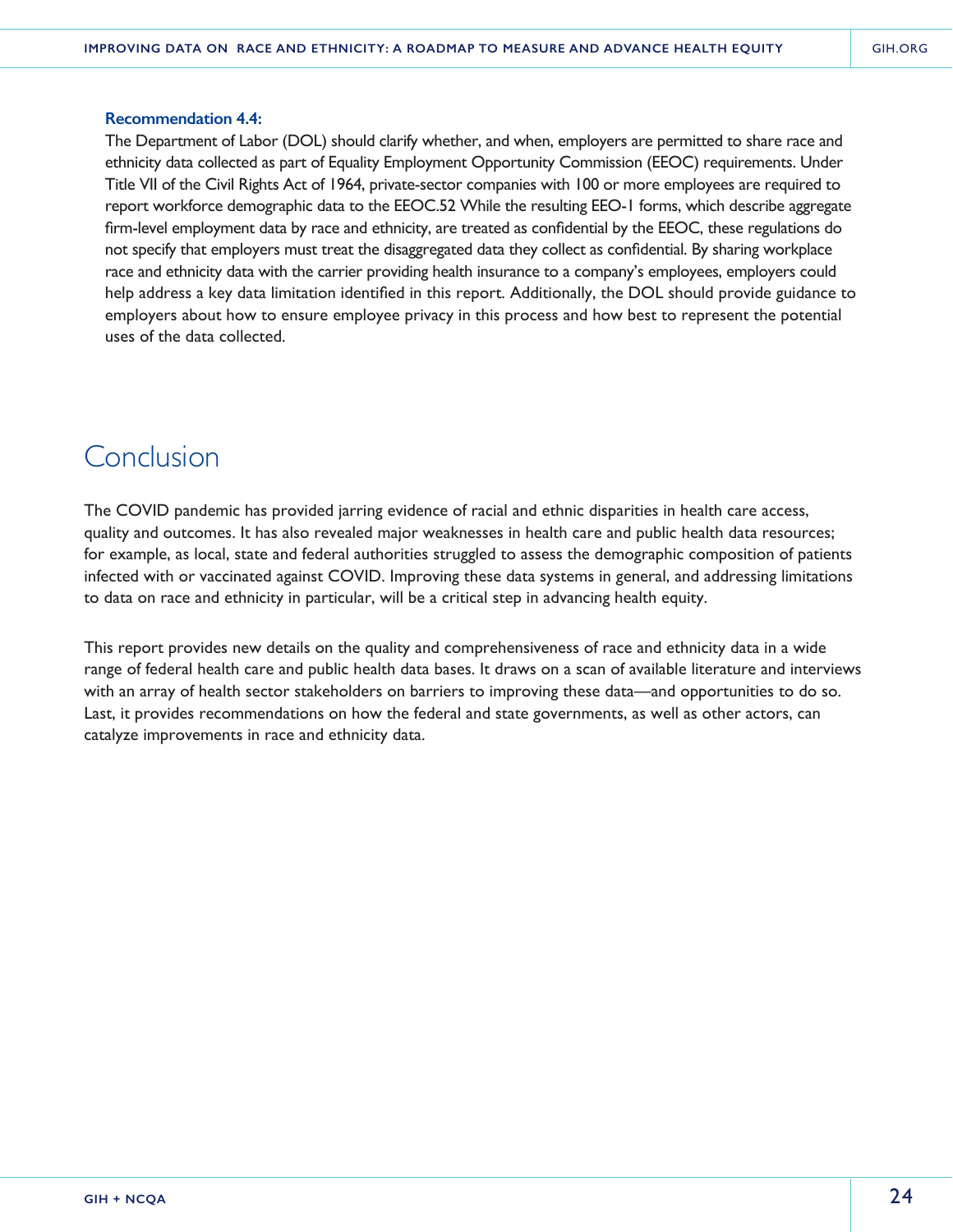# **References**

- 1. James C, Pamar S, Scholle SH, Saynisch P, Soucie J, Lyons B. *Federal Action Is Needed to Improve Race and Ethnicity Data in Health Programs.* Grantmakers in Health and NCQA; 2021. Accessed October 28, 2021. https://www.gih.org/wp-content/uploads/2021/10/GIH-Commonwealth-Fund-federal-data-report-part-1.pdf
- 2. CDC. Health Equity Considerations and Racial and Ethnic Minority Groups. Centers for Disease Control and Prevention. Published February 11, 2020. Accessed October 28, 2021. https://www.cdc.gov/coronavirus/2019-ncov/community/health-equity/race-ethnicity.html
- 3. CDC. Risk of Severe Illness or Death from COVID-19. Centers for Disease Control and Prevention. Published February 11, 2020. Accessed October 28, 2021. https://www.cdc.gov/coronavirus/2019-ncov/ community/health-equity/racial-ethnic-disparities/disparities-illness.html
- 4. CDC. Risk for COVID-19 Infection, Hospitalization, and Death By Race/Ethnicity. Centers for Disease Control and Prevention. Published February 11, 2020. Accessed October 28, 2021. https://www.cdc.gov/ coronavirus/2019-ncov/covid-data/investigations-discovery/hospitalization-death-by-race-ethnicity.html
- 5. COVID-19 Cases by Race/Ethnicity. KFF. Published September 9, 2021. Accessed October 28, 2021. https://www.kff.org/other/state-indicator/covid-19-cases-by-race-ethnicity/
- 6. Office of Management and Budget. Revisions to the Standards for the Classification of Federal Data on Race and Ethnicity. The White House. Published October 30, 1997. Accessed September 13, 2021. https://obamawhitehouse.archives.gov/node/15626
- 7. Office of the Assistant Secretary for Planning and Evaluation. HHS Implementation Guidance on Data Collection Standards for Race, Ethnicity, Sex, Primary Language, and Disability Status. ASPE. Published October 30, 2011. Accessed September 13, 2021. https://aspe.hhs.gov/reports/ hhs-implementation-guidance-data-collection-standards-race-ethnicity-sex-primary-language-disability-0
- 8. Jarrín OF, Nyandege AN, Grafova IB, Dong X, Lin H. Validity of Race and Ethnicity Codes in Medicare Administrative Data Compared With Gold-standard Self-reported Race Collected During Routine Home Health Care Visits. *Med Care.* 2020;58(1):e1. doi:10.1097/MLR.0000000000001216
- 9. Eicheldinger C, Bonito A. More Accurate Racial and Ethnic Codes for Medicare Administrative Data. *Health Care Financ Rev.* 2008;29(3):27-42.
- 10. 2019 Medicare Enrollment Section | CMS. Accessed October 29, 2021. https://www.cms.gov/ research-statistics-data-systems/cms-program-statistics/2019-medicare-enrollment-section
- 11. ResDAC. Data Documentation: Long Term Care Minimum Data Set (MDS) 3.0. Accessed October 29, 2021. https://resdac.org/cms-data/files/mds-30/data-documentation
- 12. ResDAC. Data Documentation: Home Health Outcome and Assessment Information Set. Accessed October 29, 2021. https://resdac.org/cms-data/files/oasis
- 13. CMS. *Guidance Manual for Completion of the Hospice Item Set (HIS)*.; 2021. Accessed October 29, 2021. https://www.cms.gov/files/document/his-manual-v300022321.pdf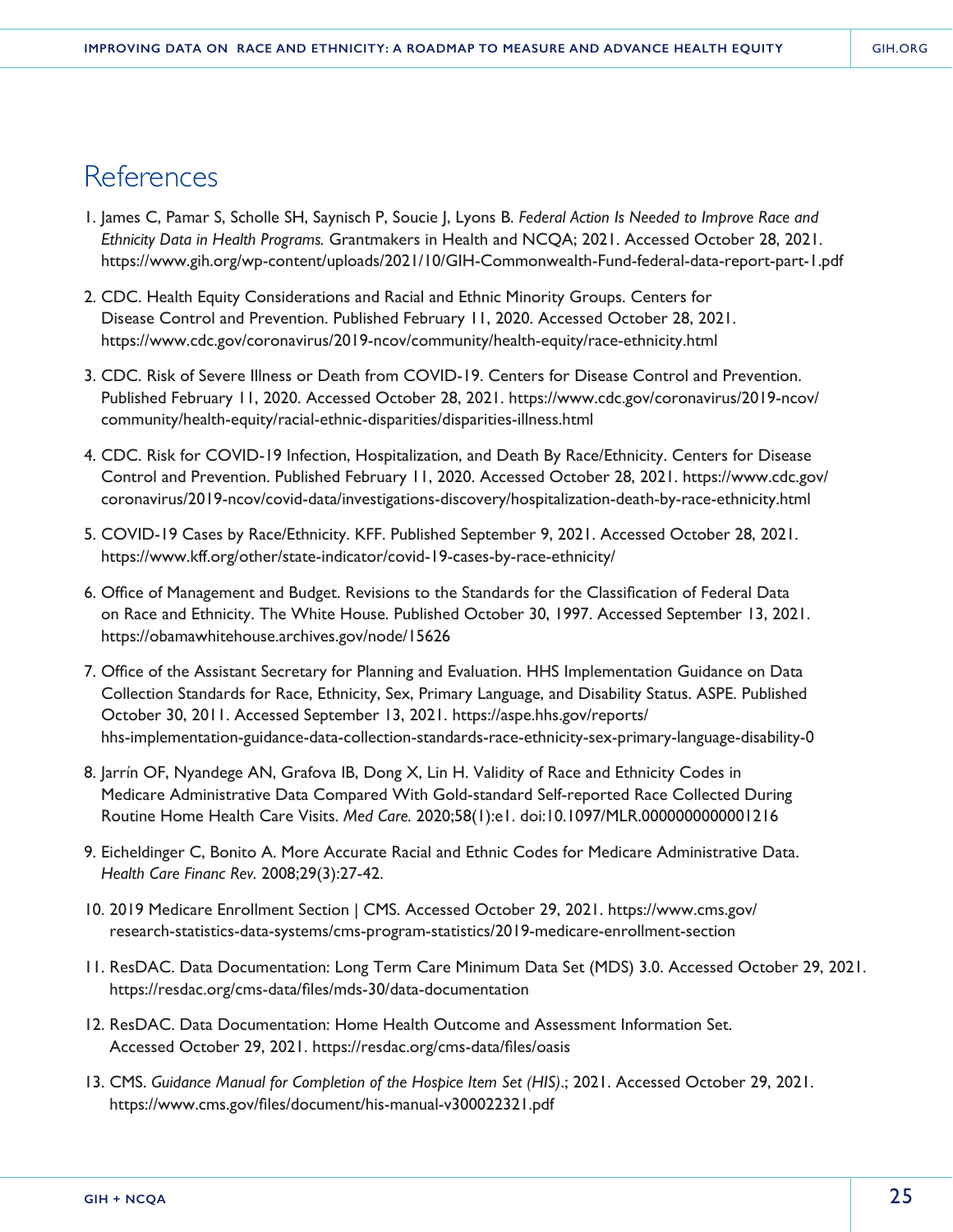- 14. Haas A, Elliott MN, Dembosky JW, et al. Imputation of race/ethnicity to enable measurement of HEDIS performance by race/ethnicity. *Health Serv Res.* 2019;54(1):13-23. doi:https://doi.org/ 10.1111/1475-6773.13099
- 15. ResDAC. CMS Fee List for Research Files. Accessed October 28, 2021. https://resdac.org/sites/ datadocumentation.resdac.org/files/2021-08/CMS%20Fee%20List%20for%20Research%20Files\_0.pdf
- 16. Medicaid and CHIP T-MSIS Analytic Files Data Release | CMS. Accessed October 28, 2021. https://www.cms.gov/newsroom/fact-sheets/medicaid-and-chip-t-msis-analytic-files-data-release
- 17. Single Topic Map View Race and Ethnicity | DQ Atlas. Accessed October 28, 2021. https://www.medicaid.gov/dq-atlas/landing/topics/single/map?topic=g3m16&tafVersionId=18
- 18. Medicaid.gov. *DQ ATLAS Background and Methods Resource Race and Ethnicity.* Accessed October 28, 2021. https://www.medicaid.gov/dq-atlas/downloads/background\_and\_methods/TAF\_DQ\_Race\_Ethnicity.pdf
- 19. Marketplace Enrollment Tops 12 Million For 2021; Largest-Ever Funding For Navigators | Health Affairs. Accessed October 28, 2021. https://www.healthaffairs.org/do/10.1377/hblog20210422.65513/full/
- 20. 2021 Marketplace Open Enrollment Period Public Use Files | CMS. Accessed October 28, 2021. https://www.cms.gov/research-statistics-data-systems/marketplace-products/2021-marketplace-openenrollment-period-public-use-files
- 21. CMS. 2021 Marketplace open Enrollment Period Public Use Files Definitions.pdf. Accessed October 28, 2021. https://www.cms.gov/files/document/2021-public-use-files-definitions.pdf
- 22. Health Insurance Coverage of Adults 19-64. KFF. Published October 23, 2020. Accessed October 28, 2021. https://www.kff.org/other/state-indicator/adults-19-64/
- 23. NCQA. *Health Equity and Social Determinants of Health in HEDIS: Data for Measurement.* NCQA; 2021. Accessed October 28, 2021. https://www.ncqa.org/wp-content/uploads/2021/06/20210622\_NCQA\_ Health Equity Social Determinants of Health in HEDIS.pdf
- 24. MN Department of Health. *Request for Information: MINNESOTA ALL PAYER CLAIMS DATABASE (MN APCD) USES AND PRIORITIES.*; 2017. Accessed October 28, 2021. https://www.health.state.mn.us/data/apcd/docs/ apcdrfi.pdf
- 25. The RAND Corporation. The History, Promise and Challenges of State All Payer Claims Databases. :54.
- 26. All-Payer Claims Databases. Accessed October 28, 2021. http://www.ahrq.gov/data/apcd/index.html
- 27. Claims Data Release Rules. APCD Council. Published July 7, 2015. Accessed October 28, 2021. https://www.apcdcouncil.org/claims-data-release-rules
- 28. 38 U.S. Code § 101 Definitions | U.S. Code | US Law | LII / Legal Information Institute. Accessed October 28, 2021. https://www.law.cornell.edu/uscode/text/38/101
- 29. Mor MK. Session #7: Assessing Race and Ethnicity in VA Data. Presented at: Database & Methods Cyberseminar Series; April 1, 2019. https://www.hsrd.research.va.gov/for\_researchers/cyber\_seminars/ archives/3546-notes.pdf
- 30. Federally Qualified Health Centers. Official web site of the U.S. Health Resources & Services Administration. Published April 21, 2017. Accessed October 28, 2021. https://www.hrsa.gov/opa/eligibility-and-registration/ health-centers/fqhc/index.html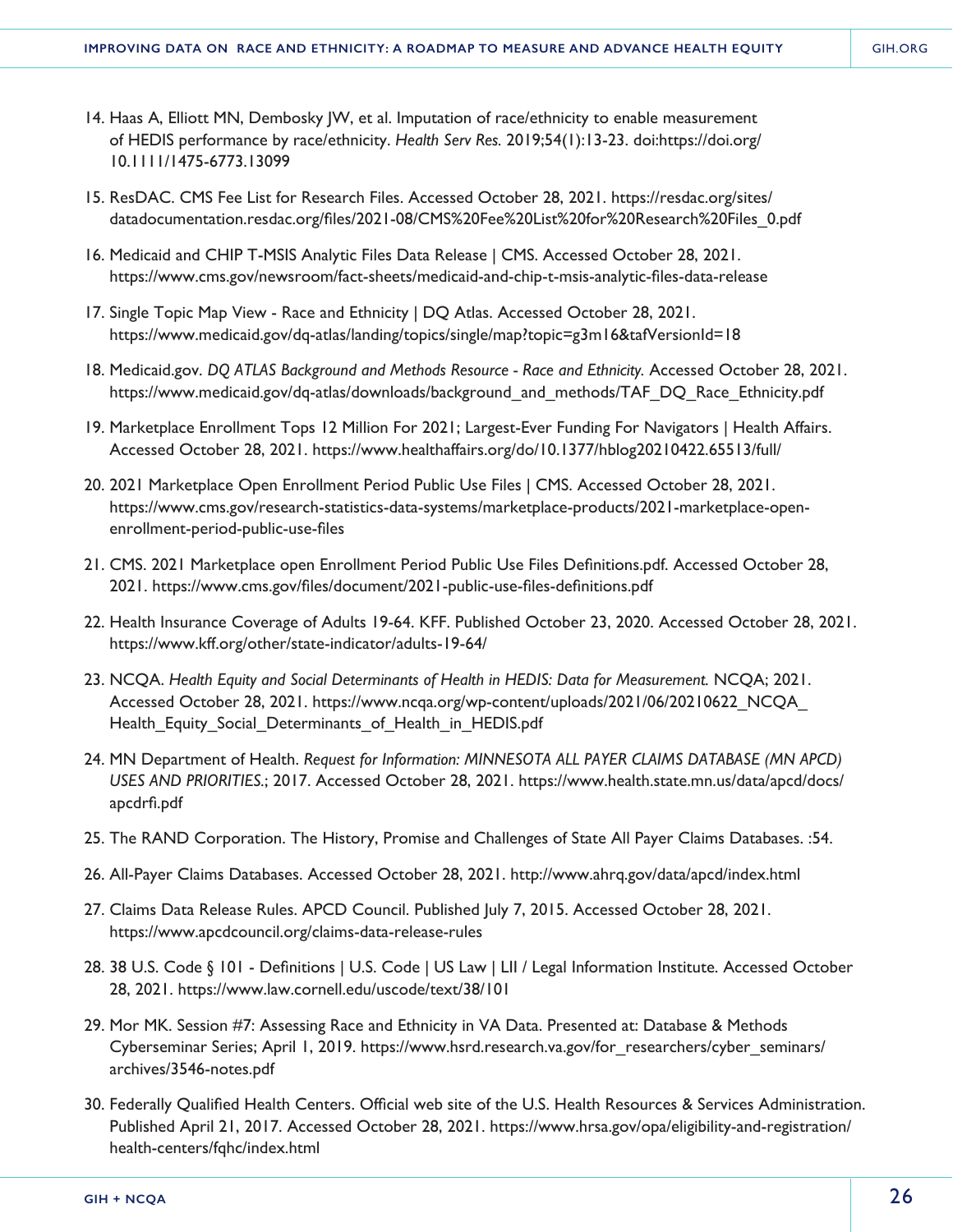- 31. HRSA Health Center Program. *2021 UDS Manual.* HRSA; 2021. Accessed October 28, 2021. https://bphc.hrsa.gov/sites/default/files/bphc/datareporting/pdf/2021-uds-manual.pdf
- 32. data.HRSA.gov. Table 3B: Demographic Characteristics. Published 2019. Accessed October 28, 2021. https://data.hrsa.gov/tools/data-reporting/program-data/national/table?tableName=3B&year=2019
- 33. American Indian/Alaska Native The Office of Minority Health. Accessed October 29, 2021. https://minorityhealth.hhs.gov/omh/browse.aspx?lvl=3&lvlid=62
- 34. CDC WONDER. Natality, 2016-2019. Accessed October 28, 2021. https://wonder.cdc.gov/natalityexpanded-current.html
- 35. Restricted-Use Vital Statistics Data. Published June 25, 2021. Accessed October 28, 2021. https://www.cdc.gov/nchs/nvss/nvss-restricted-data.htm
- 36. Are PRAMS data available to outside researchers? | CDC. Published June 30, 2021. Accessed October 28, 2021. https://www.cdc.gov/prams/prams-data/researchers.htm
- 37. Core Data Elements For IIS Functional Standards v4.0 | CDC. Published January 26, 2021. Accessed October 28, 2021. https://www.cdc.gov/vaccines/programs/iis/core-data-elements/iis-func-stds.html
- 38. Ndugga N, Hill L, Artiga S. Latest Data on COVID-19 Vaccinations by Race/Ethnicity. KFF. Published September 9, 2021. Accessed September 13, 2021. https://www.kff.org/coronavirus-covid-19/issue-brief/ latest-data-on-covid-19-vaccinations-race-ethnicity/
- 39. Gold JAW, DeCuir J, Coyle JP, et al. COVID-19 Case Surveillance: Trends in Person-Level Case Data Completeness, United States, April 5-September 30, 2020. *Public Health Rep Wash DC 1974.* 2021;136(4):466-474. doi:10.1177/00333549211006973
- 40. National Research Council. *Eliminating Health Disparities: Measurement and Data Needs.* (Ploeg MV, Perrin E, eds.). The National Academies Press; 2004. doi:10.17226/10979
- 41. Data NRC (US) P on DC of R and E, Melnick D, Perrin E. *IMPROVING RACIAL AND ETHNIC DATA ON HEALTH.* National Academies Press (US); 2003. Accessed October 29, 2021. https://www.ncbi.nlm.nih.gov/books/NBK222062/
- 42. Comment Letters to Special NAIC (EX) Committee on Race and Insurance 2021. Published online 2021. Accessed October 29, 2021. https://content.naic.org/sites/default/files/call\_materials/2021%20Comment%20 Letters%20-%20July%201.pdf
- 43. Institute of Medicine (US) Committee on Understanding and Eliminating Racial and Ethnic Disparities in Health Care. *Unequal Treatment: Confronting Racial and Ethnic Disparities in Health Care.* (Smedley BD, Stith AY, Nelson AR, eds.). National Academies Press (US); 2003. Accessed March 16, 2021. http://www.ncbi.nlm.nih.gov/books/NBK220358/
- 44. AHA Disparities Toolkit | IFDHE. Accessed October 29, 2021. https://www.aha.org/hretdisparities/toolkit
- 45. Provenance FHIR v4.0.1. Accessed November 22, 2021. https://www.hl7.org/fhir/provenance.html
- 46. Dearing JW, Cox JG. Diffusion Of Innovations Theory, Principles, And Practice. *Health Aff (Millwood).*  2018;37(2):183-190. doi:10.1377/hlthaff.2017.1104
- 47. Race FHIR v4.0.1. Accessed November 10, 2021. https://www.hl7.org/fhir/v3/Race/cs.html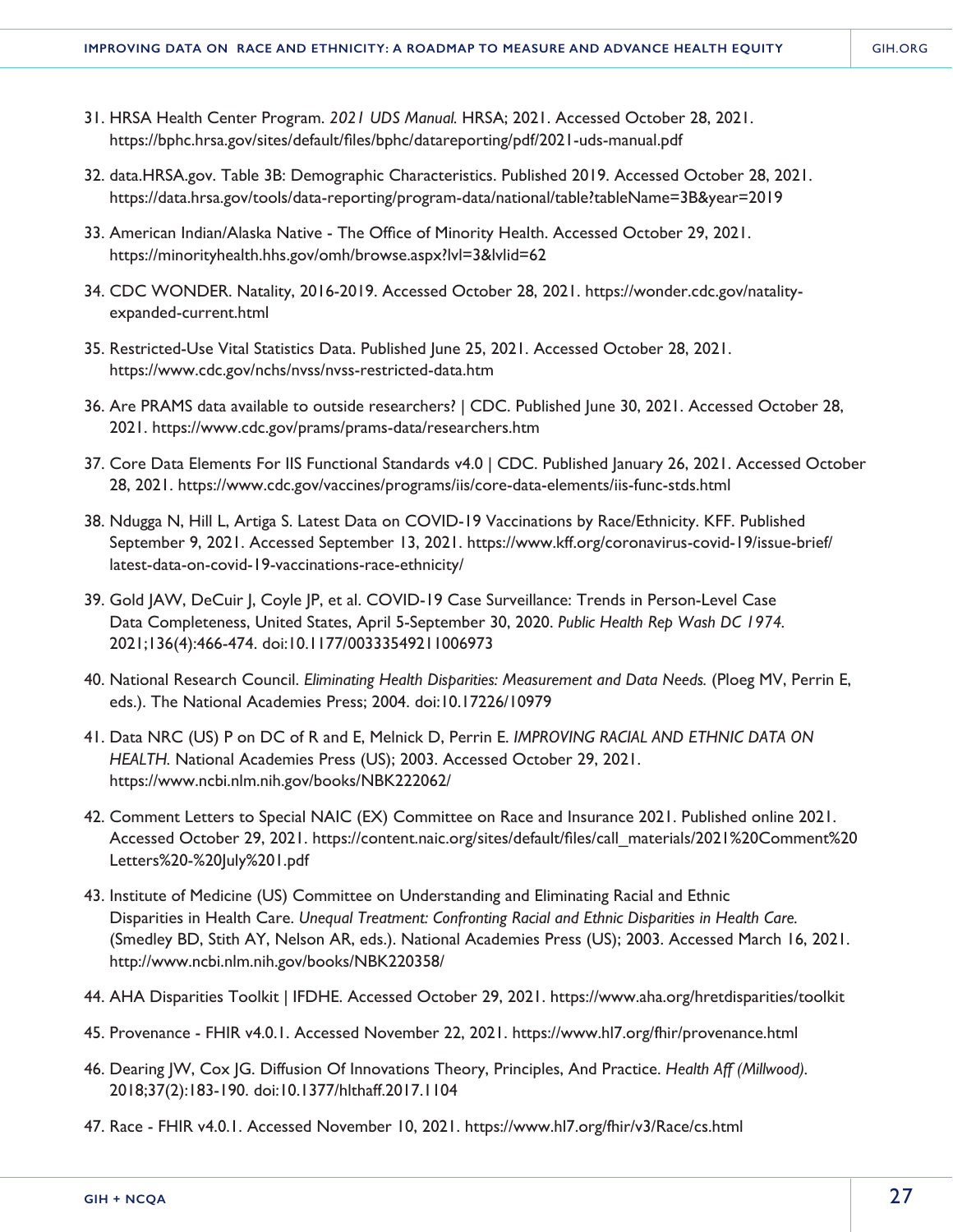- 48. Ethnicity FHIR v4.0.1. Accessed November 10, 2021. https://www.hl7.org/fhir/v3/Ethnicity/cs.html
- 49. Office of the National Coordinator for Health Information Technology. What is FHIR? Published 2019. Accessed November 22, 2021. https://www.healthit.gov/sites/default/files/2019-08/ONCFHIRFSWhatIsFHIR.pdf
- 50. Why We Ask. Accessed October 29, 2021. https://www.henryford.com:443/about/culture/diversity/why-we-ask
- 51. Health Equity Report | Blue Cross Blue Shield of Massachusetts. Accessed October 29, 2021. https://www.bluecrossma.org/myblue/equity-in-health-care/health-equity-report
- 52. EEO-1 Data Collection | U.S. Equal Employment Opportunity Commission. Accessed November 12, 2021. https://www.eeoc.gov/employers/eeo-1-data-collection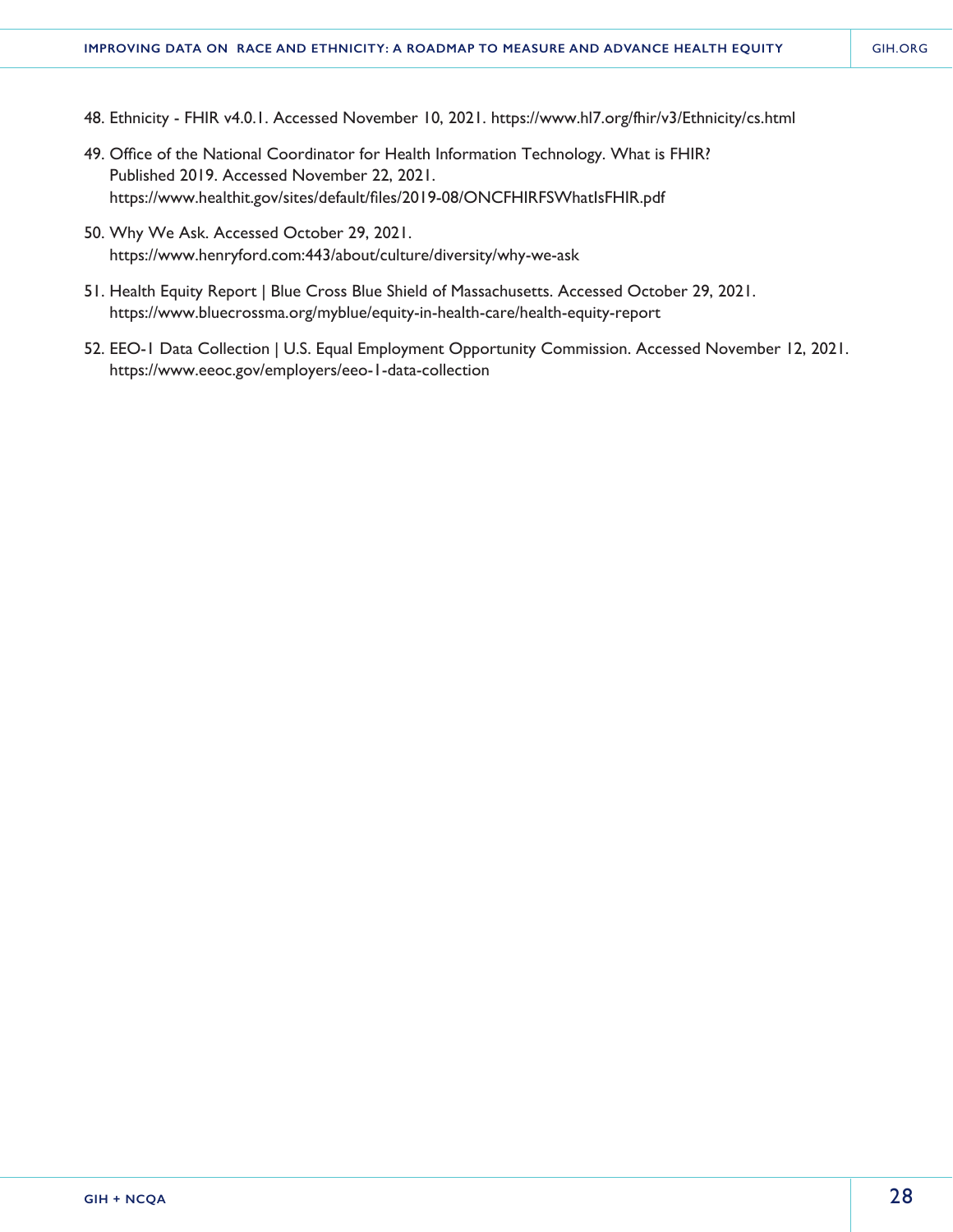| <b>DATA CATEGORY</b>            | <b>SOURCE</b>                                                          | <b>UNIT OF</b><br><b>REPORTING</b><br><b>OR ANALYSIS</b> | <b>DATA COLLECTION</b><br><b>STANDARD</b>                                                                                                                                                                                                           | <b>SELF-REPORTED?</b>                                                                                                                                                                                                                                                                            | <b>PERCENTAGE OF</b><br><b>INDIVIDUALS WITH</b><br><b>RACE/ETHNICITY DATA</b> | <b>AVAILABLE</b><br><b>FOR</b><br><b>ANALYSIS?</b> |
|---------------------------------|------------------------------------------------------------------------|----------------------------------------------------------|-----------------------------------------------------------------------------------------------------------------------------------------------------------------------------------------------------------------------------------------------------|--------------------------------------------------------------------------------------------------------------------------------------------------------------------------------------------------------------------------------------------------------------------------------------------------|-------------------------------------------------------------------------------|----------------------------------------------------|
| <b>Medicare</b>                 |                                                                        |                                                          |                                                                                                                                                                                                                                                     |                                                                                                                                                                                                                                                                                                  |                                                                               |                                                    |
| Enrollment                      | <b>Master Beneficia-</b><br>ry Summary File<br>(MBSF)                  | Individual                                               | Varies; relies on Social Security<br>Admin data. Before 1980,<br>limited to White/Black/Other/<br>Unknown; used 6 OMB<br>categories from 1980-1989;<br>since 1989, only collected if a<br>new name or Social Security<br>number requested via SS-5. | <b>Primarily drawn from</b><br>SSA records; may reflect<br>spouse's race/ethnicity;<br>widely used RTI defini-<br>tions rely on imputation<br>to improve identification<br>of Asian and Hispanic<br>beneficiaries                                                                                | 1.8% Unknown; 2.6%<br>Unknown or Other (2019)                                 | <b>RIF</b>                                         |
| Use of Services                 | <b>Medicare Encounter</b><br>and FFS Files                             | Encounter                                                | Merged from MBSF,<br>not collected in claims                                                                                                                                                                                                        | Merged from MBSF,<br>not collected in claims                                                                                                                                                                                                                                                     | Merged from MBSF,<br>not collected in claims                                  | <b>RIF</b>                                         |
| Quality of Care<br>and Outcomes | Medicare Part C/D<br><b>Stratified Reporting</b>                       | Plan                                                     | <b>MBSF</b> data supplemented<br>with MBISG imputation. Only<br>White, Black, Asian or Pacific<br><b>Islander (API) and Hispanic</b><br>available                                                                                                   | Imputed group mem-<br>bership "For reporting<br><b>HEDIS</b> data stratified by<br>race and ethnicity, racial<br>and ethnic group mem-<br>bership is estimated us-<br>ing a methodology that<br>combines information<br>from CMS administra-<br>tive data, surname, and<br>residential location" | Relies on imputed race/eth-<br>nicity data                                    | <b>PUF</b>                                         |
|                                 | <b>CMS Care Compare</b><br><b>Provider Data</b>                        | Provider                                                 | <b>NA</b>                                                                                                                                                                                                                                           | <b>NA</b>                                                                                                                                                                                                                                                                                        | 0%                                                                            | <b>PUF</b>                                         |
|                                 | <b>Long Term Care</b><br>Minimum Data Set                              | Individual                                               | <b>OMB 1997</b>                                                                                                                                                                                                                                     | Yes                                                                                                                                                                                                                                                                                              | Unknown                                                                       | <b>RIF</b>                                         |
|                                 | Home Health Out-<br>come and Assess-<br>ment Information<br><b>Set</b> | Individual                                               | <b>OMB 1997</b>                                                                                                                                                                                                                                     | Yes ("as identified by the<br>patient or caregiver")                                                                                                                                                                                                                                             | Unknown                                                                       | <b>RIF</b>                                         |

29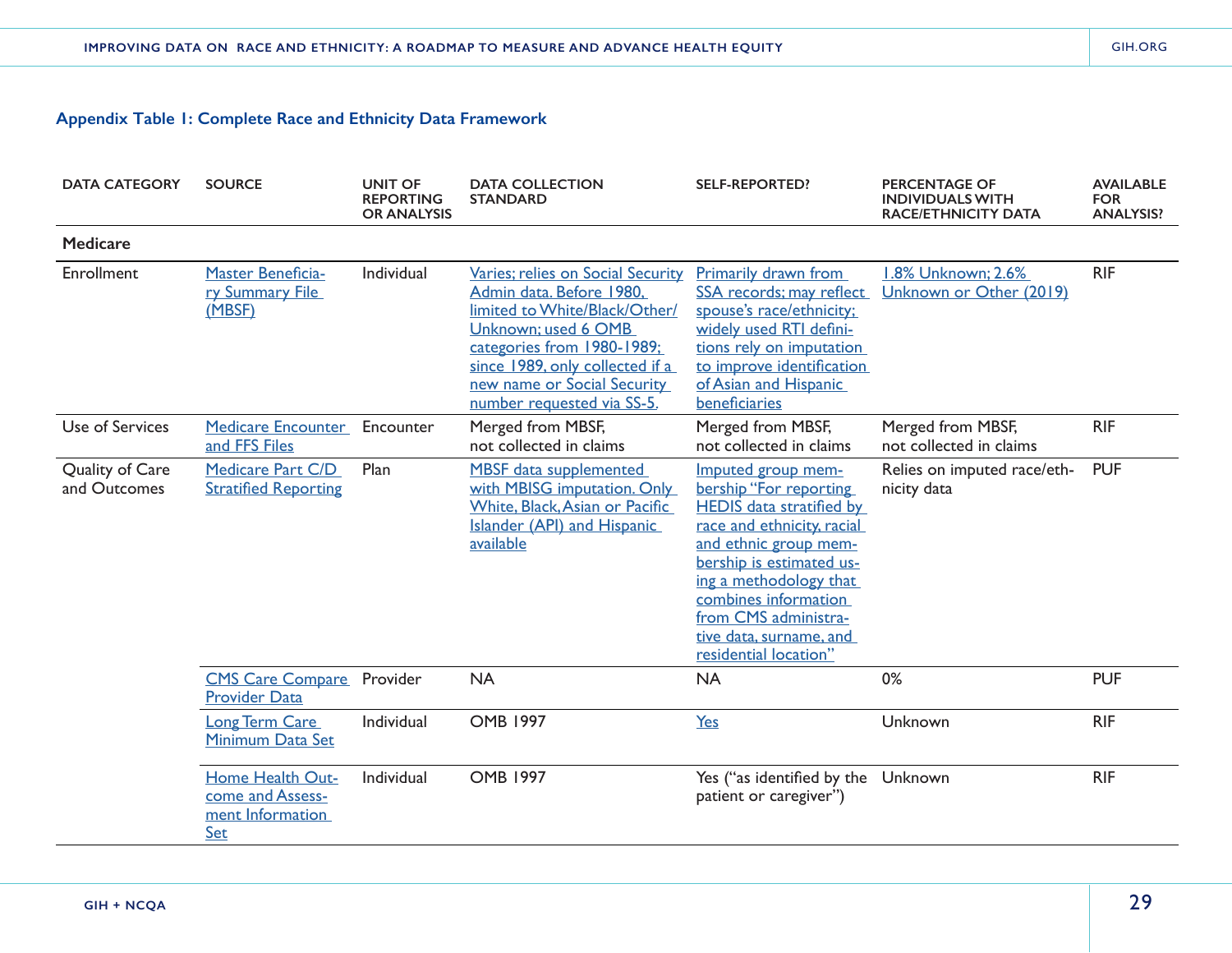| <b>DATA CATEGORY</b>                           | <b>SOURCE</b>                                      | UNIT OF<br><b>REPORTING</b><br><b>OR ANALYSIS</b> | <b>DATA COLLECTION</b><br><b>STANDARD</b>                                                                                                     | <b>SELF-REPORTED?</b>               | PERCENTAGE OF<br><b>INDIVIDUALS WITH</b><br><b>RACE/ETHNICITY DATA</b> | <b>AVAILABLE</b><br><b>FOR</b><br><b>ANALYSIS?</b> |
|------------------------------------------------|----------------------------------------------------|---------------------------------------------------|-----------------------------------------------------------------------------------------------------------------------------------------------|-------------------------------------|------------------------------------------------------------------------|----------------------------------------------------|
| <b>Medicare</b>                                |                                                    |                                                   |                                                                                                                                               |                                     |                                                                        |                                                    |
| Quality of Care<br>and Outcomes<br>(continued) | <b>CMS Hospice Item</b><br><u>Set</u>              | Individual                                        | <b>OMB 1997</b>                                                                                                                               | Yes                                 | Unknown                                                                | Unknown                                            |
|                                                | <b>CROWNWeb</b>                                    | Individual                                        | <b>OMB 1997</b>                                                                                                                               | Yes                                 | Unknown                                                                | <b>RIF</b>                                         |
|                                                | <b>Hospital Compare</b>                            | Facility                                          | Varies; some measure sources<br>have no race/ethnicity data;<br><b>HCAHPS</b> is similar to OMB<br>1997 with additional Hispanic<br>subgroups | <b>HCAHPS</b> is self-report-<br>ed | Unknown                                                                | Public<br>reports                                  |
| Cost of Care                                   | <b>MBSF Cost and</b><br><b>Utilization Segment</b> | Individual                                        | <b>NA</b>                                                                                                                                     | <b>NA</b>                           | 0% (linkable to MBSF)                                                  | <b>RIF</b>                                         |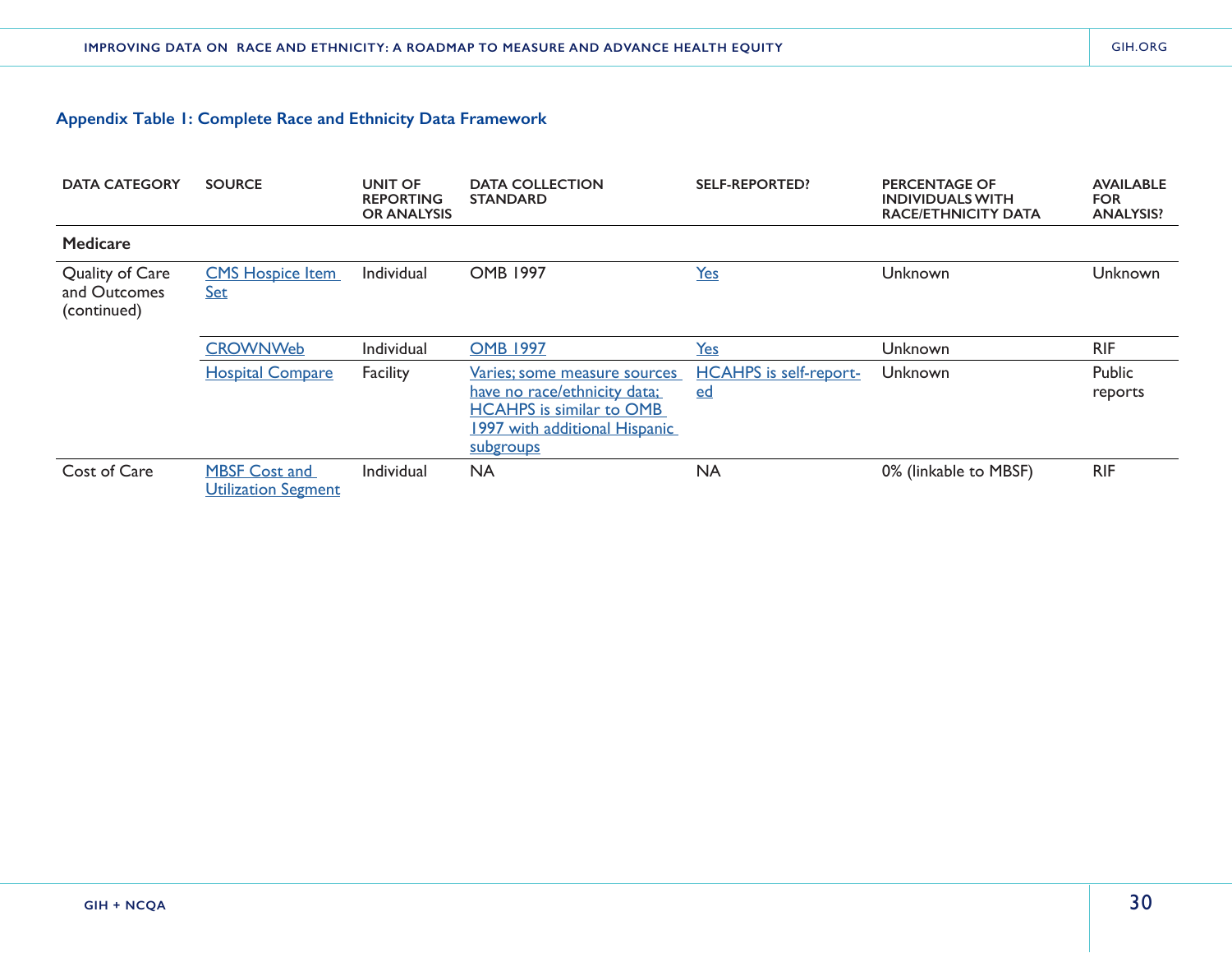| <b>DATA CATEGORY</b>            | <b>SOURCE</b>                                                                            | <b>UNIT OF</b><br><b>REPORTING</b><br><b>OR ANALYSIS</b> | <b>DATA COLLECTION</b><br><b>STANDARD</b>                                     | <b>SELF-REPORTED?</b>                                                                                                                                                                                                                                                                                                                                                                                                                                                                                                                                                                                | <b>PERCENTAGE OF</b><br><b>INDIVIDUALS WITH</b><br><b>RACE/ETHNICITY DATA</b>                         | <b>AVAILABLE</b><br><b>FOR</b><br><b>ANALYSIS?</b> |
|---------------------------------|------------------------------------------------------------------------------------------|----------------------------------------------------------|-------------------------------------------------------------------------------|------------------------------------------------------------------------------------------------------------------------------------------------------------------------------------------------------------------------------------------------------------------------------------------------------------------------------------------------------------------------------------------------------------------------------------------------------------------------------------------------------------------------------------------------------------------------------------------------------|-------------------------------------------------------------------------------------------------------|----------------------------------------------------|
| Medicaid/CHIP                   |                                                                                          |                                                          |                                                                               |                                                                                                                                                                                                                                                                                                                                                                                                                                                                                                                                                                                                      |                                                                                                       |                                                    |
| Enrollment                      | <b>T-MSIS Analytic Files</b><br>(TAF) Demographic<br>and Eligibility (DE)<br><b>File</b> | Individual                                               | HHS 2011 plus "unknown"<br>categories; also reported<br>rolled up to OMB 1997 | "Although states are<br>expected to report<br>information on both<br>race and ethnicity in<br><b>T-MSIS</b> , some states may<br>not submit complete<br>information because the<br>data were not collected<br>or technical difficulties<br>arose in reporting.<br>Some states may not<br>have complete data<br>on race and ethnicity<br>because they follow the<br>guidance from the Office<br>of Management and<br><b>Budget that establishes</b><br>self-identification as<br>the preferred means<br>of obtaining this<br>information, and not all<br>beneficiaries disclose<br>this information." | Varies by state; 17 with<br>90+% data, 20 with "high<br>concern" or "unusable" TAF<br>DE data quality | <b>RIF</b>                                         |
| Use of Services                 | <b>TAF Utilization Files</b>                                                             | Encounter                                                | <b>NA</b>                                                                     | <b>NA</b>                                                                                                                                                                                                                                                                                                                                                                                                                                                                                                                                                                                            | 0% (linkable to TAF DE file)                                                                          | <b>RIF</b>                                         |
| Quality of Care<br>and Outcomes | <b>Child and Adult</b><br><b>Health Care Core</b><br><b>Quality Measures</b>             | <b>State</b>                                             | <b>NA</b>                                                                     | <b>NA</b>                                                                                                                                                                                                                                                                                                                                                                                                                                                                                                                                                                                            | 0%                                                                                                    | <b>PUF</b>                                         |
| Cost of Care                    | <b>TAF Utilization Files</b>                                                             | Encounter                                                | <b>NA</b>                                                                     | <b>NA</b>                                                                                                                                                                                                                                                                                                                                                                                                                                                                                                                                                                                            | 0% (linkable to TAF DE file)                                                                          | <b>RIF</b>                                         |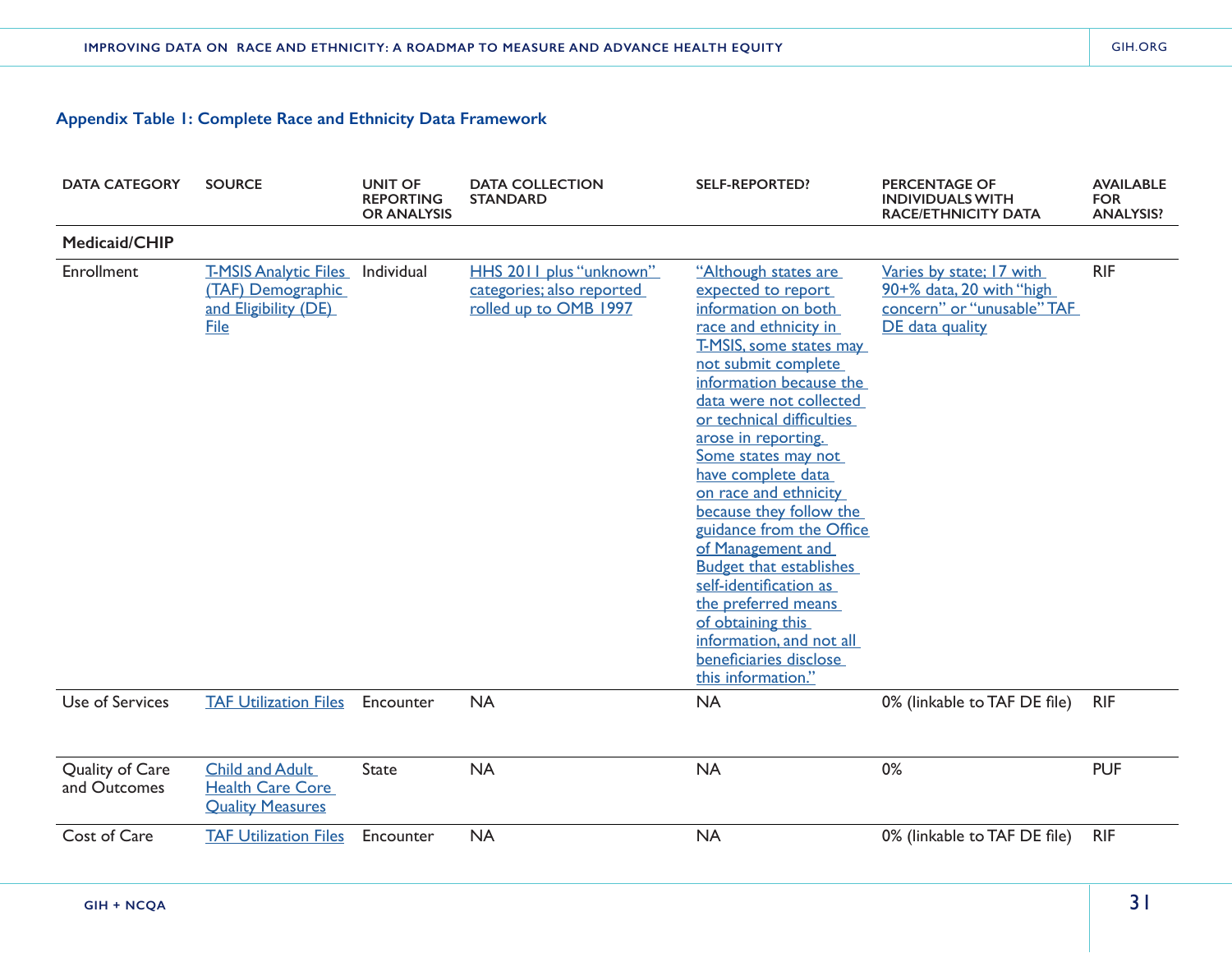| <b>DATA CATEGORY</b>            | <b>SOURCE</b>                                                                                          | <b>UNIT OF</b><br><b>REPORTING</b><br><b>OR ANALYSIS</b> | <b>DATA COLLECTION</b><br><b>STANDARD</b>                                                                                                                                                                                                                                  | <b>SELF-REPORTED?</b> | <b>PERCENTAGE OF</b><br><b>INDIVIDUALS WITH</b><br><b>RACE/ETHNICITY DATA</b> | <b>AVAILABLE</b><br><b>FOR</b><br><b>ANALYSIS?</b> |
|---------------------------------|--------------------------------------------------------------------------------------------------------|----------------------------------------------------------|----------------------------------------------------------------------------------------------------------------------------------------------------------------------------------------------------------------------------------------------------------------------------|-----------------------|-------------------------------------------------------------------------------|----------------------------------------------------|
| Marketplace                     |                                                                                                        |                                                          | <b>PUF</b>                                                                                                                                                                                                                                                                 |                       |                                                                               |                                                    |
| Enrollment                      | Marketplace Open<br><b>Enrollment Period</b><br><b>PUF</b>                                             | <b>State</b>                                             | Varies. State-based Market-<br>places (SBM) report race and<br>ethnicity as a single variable.<br>HC.gov uses 2011 standards<br>but report rolls up to 6 OMB<br>categories plus multiple<br>races and separate Hispanic,<br>non-Hispanic ethnicity. CO<br>does not report. | Yes                   | 11%-59% unknown race;<br>4%-42% unknown ethnicity<br>among HC.gov states      | <b>PUF</b>                                         |
| Use of Services                 | None available                                                                                         | <b>NA</b>                                                | <b>NA</b>                                                                                                                                                                                                                                                                  | <b>NA</b>             | <b>NA</b>                                                                     | <b>NA</b>                                          |
| Quality of Care<br>and Outcomes | <b>Child and Adult</b><br><b>Health Care Quality</b><br><b>Measures</b>                                | Plan                                                     | <b>NA</b>                                                                                                                                                                                                                                                                  | <b>NA</b>             | 0%                                                                            | <b>PUF</b>                                         |
| Cost of Care                    | <b>CMS Center for</b><br>Consumer Informa-<br>tion and Oversight<br>(CCIIO) Claims<br><b>Cost Data</b> | <b>State</b>                                             | <b>NA</b>                                                                                                                                                                                                                                                                  | <b>NA</b>             | 0%                                                                            | <b>PUF</b>                                         |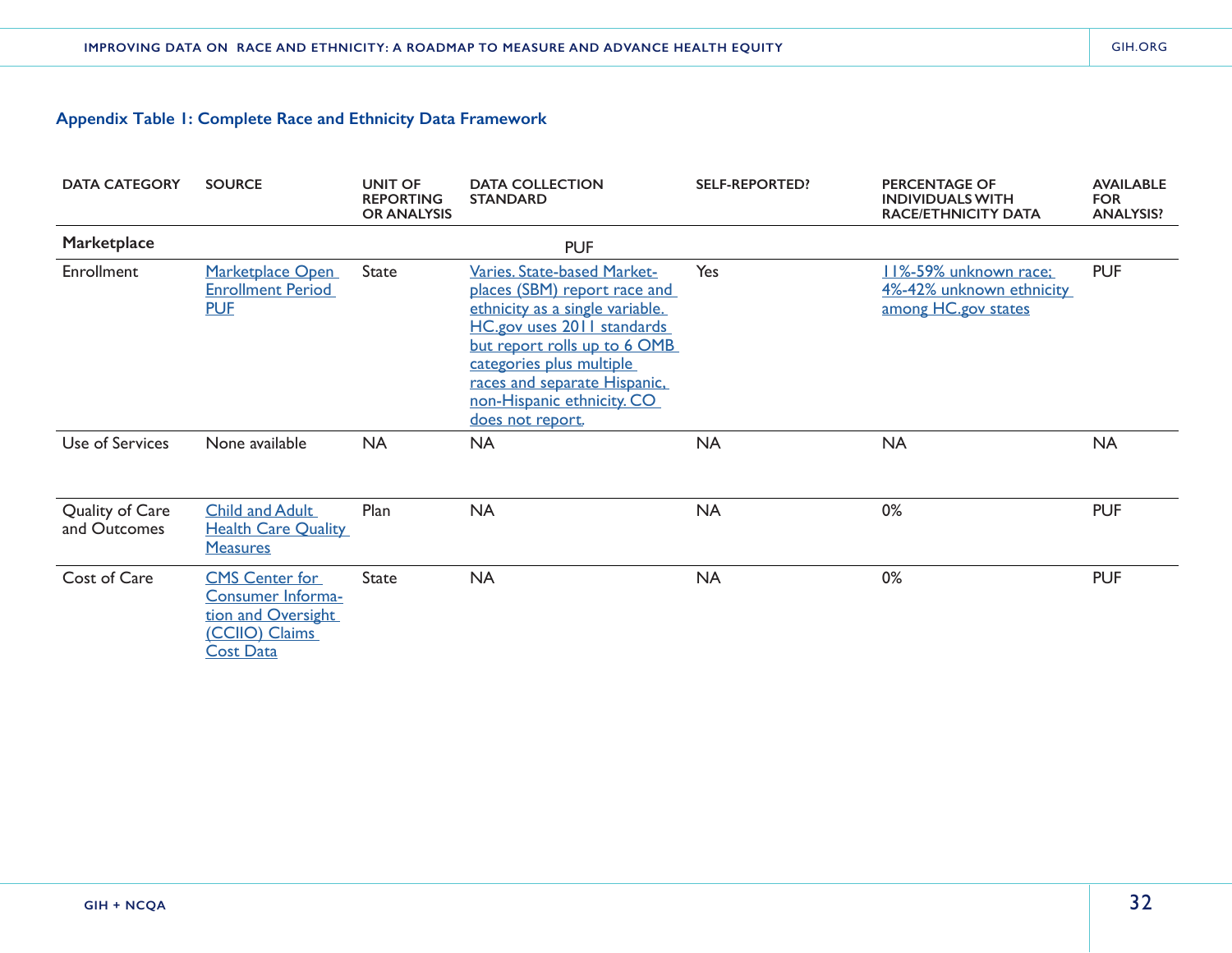| <b>DATA CATEGORY</b>                        | <b>SOURCE</b>                                                                                       | <b>UNIT OF</b><br><b>REPORTING</b><br><b>OR ANALYSIS</b> | <b>DATA COLLECTION</b><br><b>STANDARD</b>                                                               | <b>SELF-REPORTED?</b>                      | <b>PERCENTAGE OF</b><br><b>INDIVIDUALS WITH</b><br><b>RACE/ETHNICITY DATA</b>                                              | <b>AVAILABLE</b><br><b>FOR</b><br><b>ANALYSIS?</b>                 |
|---------------------------------------------|-----------------------------------------------------------------------------------------------------|----------------------------------------------------------|---------------------------------------------------------------------------------------------------------|--------------------------------------------|----------------------------------------------------------------------------------------------------------------------------|--------------------------------------------------------------------|
| <b>Other Commercial</b><br><b>Insurance</b> |                                                                                                     |                                                          |                                                                                                         |                                            |                                                                                                                            |                                                                    |
| Enrollment                                  | None available                                                                                      | <b>NA</b>                                                | <b>NA</b>                                                                                               | <b>NA</b>                                  | <b>NA</b>                                                                                                                  | <b>NA</b>                                                          |
| Use of Services                             | All Payer Claims<br><b>Databases</b>                                                                | Encounter                                                | Varies. OMB 1997 most<br>common, some states (e.g.<br>ME, MN) don't include<br>race or ethnicity at all | Varies by state and<br>payer within state. | Varies; one study found<br>19%-100% missing data for<br><u>race (2014)</u>                                                 | Only 9<br>states have<br><u>posted</u><br>rules for<br>data access |
| Quality of Care and<br><b>Outcomes</b>      | <b>Healthcare</b><br><b>Effectiveness Data</b><br>and Information Set<br>(HEDIS) Quality<br>Compass | Plan                                                     | <b>NA</b>                                                                                               | <b>NA</b>                                  | 0%. 24% of plans have race<br>data on 50+% of members,<br>6% of plans have ethnicity<br>data on 50%+ of members<br>(2019). | Available<br>under<br>license<br>from<br><b>NCQA</b>               |
| Cost of Care                                | <b>All Payer Claims Da-</b><br>tabases (APCD)                                                       | Encounter                                                | Varies. OMB 1997 most<br>common, some states<br>(e.g. ME, MN) don't include<br>race or ethnicity at all | Varies by state and payer<br>within state. | Varies;- one study found<br>19%-100% missing data for<br>race (2014)                                                       | Only 9<br>states have<br><u>posted</u><br>rules for<br>data access |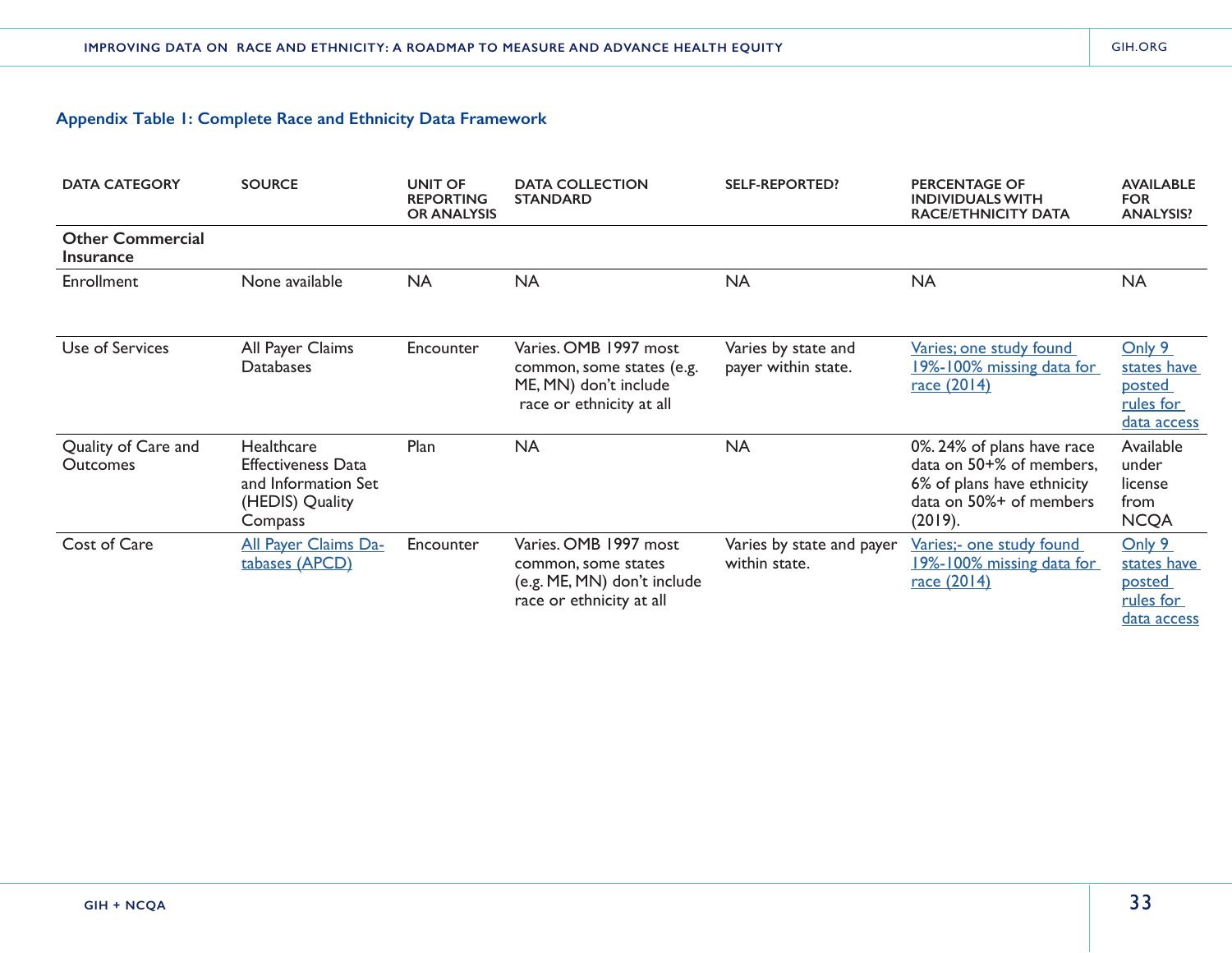| <b>DATA CATEGORY</b>                               | <b>SOURCE</b>                                                                                     | <b>UNIT OF</b><br><b>REPORTING</b><br><b>OR ANALYSIS</b> | <b>DATA COLLECTION</b><br><b>STANDARD</b>        | <b>SELF-REPORTED?</b>                                                                | <b>PERCENTAGE OF</b><br><b>INDIVIDUALS WITH</b><br><b>RACE/ETHNICITY DATA</b>                                                                                           | <b>AVAILABLE</b><br><b>FOR</b><br><b>ANALYSIS?</b>                |
|----------------------------------------------------|---------------------------------------------------------------------------------------------------|----------------------------------------------------------|--------------------------------------------------|--------------------------------------------------------------------------------------|-------------------------------------------------------------------------------------------------------------------------------------------------------------------------|-------------------------------------------------------------------|
| <b>Public Health Data</b>                          |                                                                                                   |                                                          |                                                  |                                                                                      |                                                                                                                                                                         |                                                                   |
| <b>Vital Statistics</b>                            | <b>Births</b>                                                                                     | Individual                                               | HHS 2011; also reported<br>rolled up to OMB 1997 | Instructions say "what<br>the mother/father con-<br>siders herself/himself to<br>be" | Mother: 100% for race,<br>99% for Hispanic origin;<br>Father: 82% for race,<br>87% for Hispanic origin                                                                  | <b>PUFs</b> for<br>national data;<br>restricted-use<br>files with |
|                                                    | Deaths                                                                                            | Individual                                               | OMB 1997 (since 1999)                            | Reported by funeral<br>director/ family of<br>deceased                               | Over 99%                                                                                                                                                                | more granular<br>geographic<br>identifiers                        |
| Immunizations                                      | <i>Immunization</i><br><b>Information</b><br>Systems (IIS)                                        | Individual                                               | OMB 1997 (CDC functional<br>standards)           | Unknown                                                                              | <b>Implementation varies</b><br>across state, territorial<br>and local registries.<br>Race/ ethnicity data were<br>available for 57%<br>of COVID vaccine<br>recipients. | Not available                                                     |
| Healthcare<br>Acquired<br>Infections               | <b>CDC</b><br>National<br>Healthcare<br>Safety Network<br>Data                                    | Individual                                               | <b>NA</b>                                        | <b>NA</b>                                                                            | 0%                                                                                                                                                                      | Public reports<br>available<br>about<br>infection rates           |
| Community-<br>acquired infections<br>(COVID, STIs) | <b>Human</b><br>infection with<br>Coronavirus<br>Disease 2019<br><b>Surveillance</b><br>Worksheet | Individual                                               | <b>OMB 1997</b>                                  | <b>Instructions ambiguous</b>                                                        | <b>Through Sept 2020, 57%</b><br>complete                                                                                                                               | <b>RIF with</b><br>combined<br>race/ethnicity<br>variable         |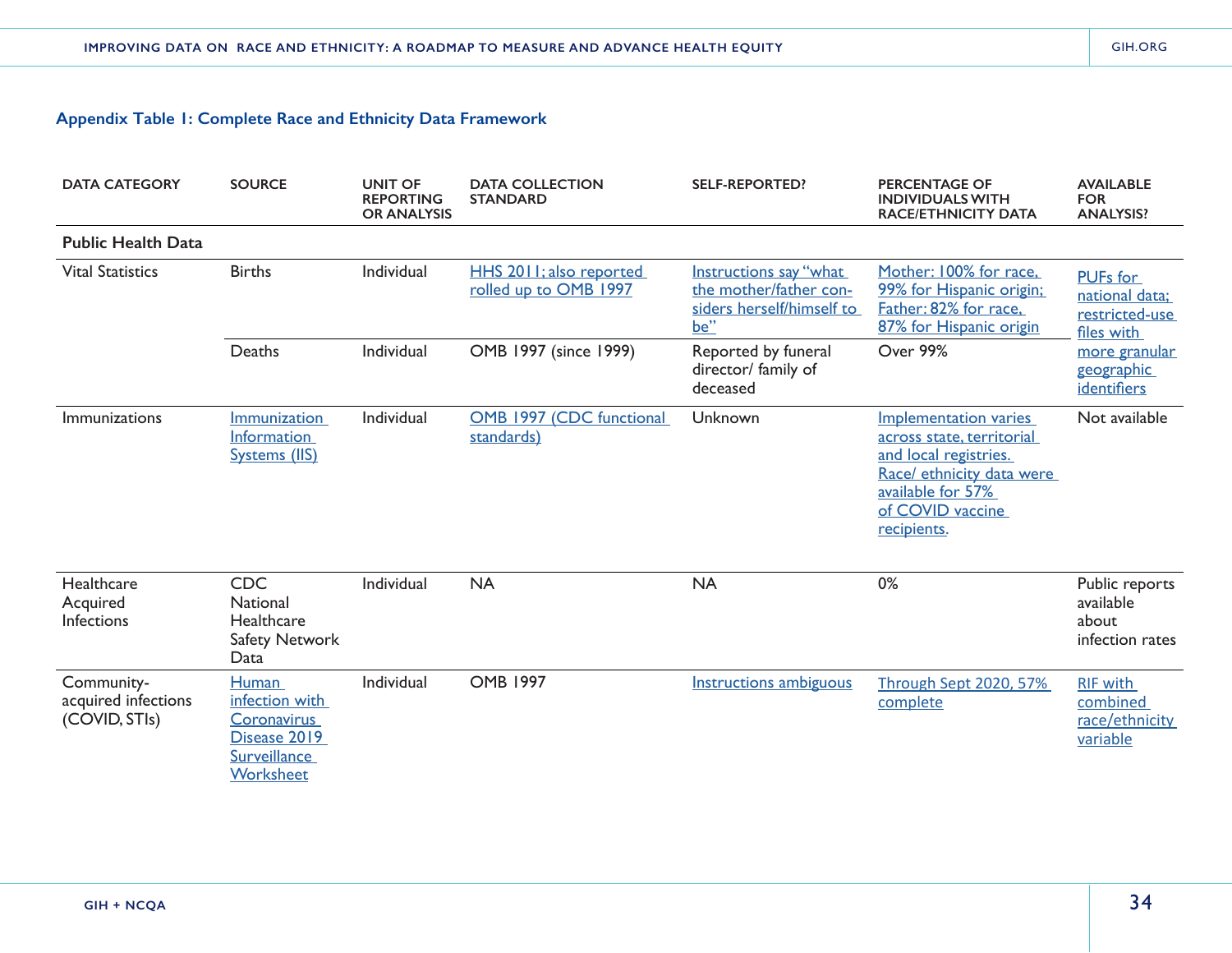| <b>DATA CATEGORY</b>                                                       | <b>SOURCE</b>                                                                                                             | <b>UNIT OF</b><br><b>REPORTING</b><br><b>OR ANALYSIS</b> | <b>DATA COLLECTION</b><br><b>STANDARD</b>                                                                                                                | <b>SELF-REPORTED?</b>                                                              | <b>PERCENTAGE OF</b><br><b>INDIVIDUALS WITH</b><br><b>RACE/ETHNICITY DATA</b> | <b>AVAILABLE</b><br><b>FOR</b><br><b>ANALYSIS?</b>   |
|----------------------------------------------------------------------------|---------------------------------------------------------------------------------------------------------------------------|----------------------------------------------------------|----------------------------------------------------------------------------------------------------------------------------------------------------------|------------------------------------------------------------------------------------|-------------------------------------------------------------------------------|------------------------------------------------------|
| <b>Public Health Data</b>                                                  |                                                                                                                           |                                                          |                                                                                                                                                          |                                                                                    |                                                                               |                                                      |
| Community-<br>acquired infections<br>(COVID, STIs)<br>(continued)          | <b>Adult HIV</b><br><b>Confidential Case</b><br><b>Report</b>                                                             | <b>Individual</b>                                        | <b>OMB 1997</b>                                                                                                                                          | <b>CDC</b> guidelines refer<br>to HHS 2011 standards,<br>which include self-report | Unknown                                                                       | Unknown                                              |
|                                                                            | <b>National Notifiable</b><br>Disease Surveillance<br>System/National<br><b>Electronic Disease</b><br>Surveillance System | Event                                                    | OMB 1997 (as least for<br><b>WONDER</b> tables)                                                                                                          | Recommended but not<br>uniformly applied                                           | Unknown                                                                       | Public reports<br>available about<br>infection rates |
| <b>Pregnancy Risk</b><br>Assessment<br><b>Monitoring System</b><br>(PRAMS) | <b>PRAMS</b>                                                                                                              | Individual<br>(birth)                                    | Modified OMB 1997; separate<br>Chinese, Filipino, Japanese<br>and Native Hawaiian catego-<br>ries, along with "Asian" roll-<br>up, for mother and father | <b>Extracted from birth</b><br>certificate records                                 | Unknown                                                                       | <b>RIF</b>                                           |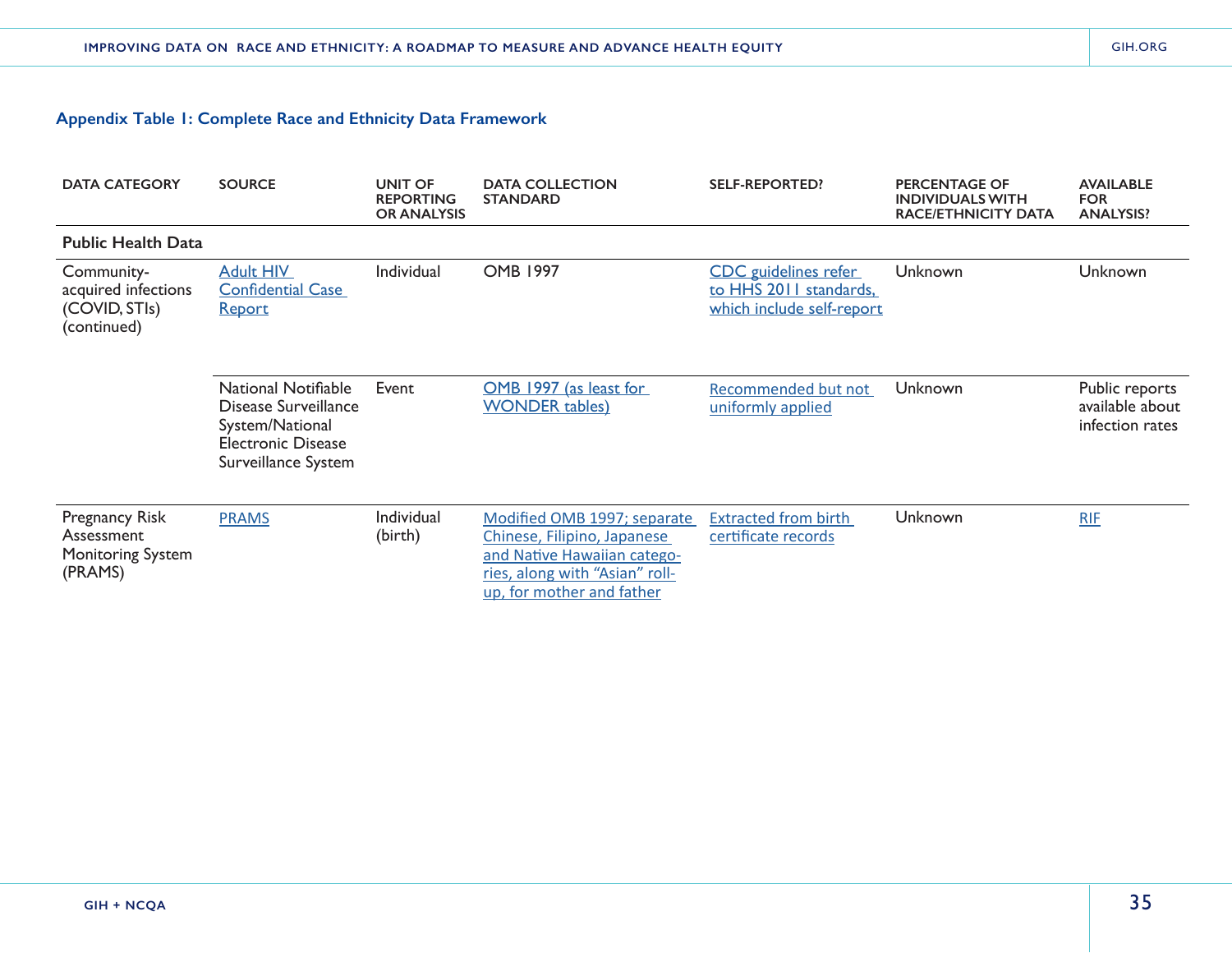| <b>DATA CATEGORY</b>                                           | <b>SOURCE</b>                                                                                                                  | <b>UNIT OF</b><br><b>REPORTING</b><br><b>OR ANALYSIS</b> | <b>DATA COLLECTION</b><br><b>STANDARD</b>                                                                                                  | <b>SELF-REPORTED?</b>                                                                                                                                                                                                                                                                | <b>PERCENTAGE OF</b><br><b>INDIVIDUALS WITH</b><br><b>RACE/ETHNICITY DATA</b>                                                                                                                    | <b>AVAILABLE</b><br><b>FOR</b><br><b>ANALYSIS?</b>                                 |
|----------------------------------------------------------------|--------------------------------------------------------------------------------------------------------------------------------|----------------------------------------------------------|--------------------------------------------------------------------------------------------------------------------------------------------|--------------------------------------------------------------------------------------------------------------------------------------------------------------------------------------------------------------------------------------------------------------------------------------|--------------------------------------------------------------------------------------------------------------------------------------------------------------------------------------------------|------------------------------------------------------------------------------------|
| <b>Other Federal</b><br><b>Delivery Systems</b>                |                                                                                                                                |                                                          |                                                                                                                                            |                                                                                                                                                                                                                                                                                      |                                                                                                                                                                                                  |                                                                                    |
| <b>Indian Health</b><br>Service                                | <b>National Patient</b><br><b>Information</b><br><b>Reporting System</b>                                                       | Individual                                               | <b>Blood Quantum and Tribal</b><br>Group                                                                                                   | Unknown                                                                                                                                                                                                                                                                              | Only contains records<br>from individuals<br>receiving services from<br>IHS providers. 78% of<br>American Indian/Alaska<br><b>Native population lives</b><br>outside tribal statistical<br>areas | Available via<br><b>IHS General</b><br>Data Mart<br>(GDM)                          |
| Veterans Health<br>Administration                              | <b>VA Corporate Data</b><br>Warehouse                                                                                          | Individual                                               | OMB 1997 with "Spanish" as<br>additional, alternate descrip-<br>tion of "Hispanic" category                                                | Intended to be self-<br>report but source and<br>process varies; 1/3 fill<br>out intake forms online;<br>data on remaining 2/3<br>collected on intake at VA<br>medical center either by<br>filling out forms them-<br>selves or having VA staff<br>read form and record<br>responses | $90%+$                                                                                                                                                                                           | Need to be VA<br>employee or<br>have "without<br>compensation"<br>affiliate status |
| Defense Health<br>Agency                                       | <b>Military Health Sys-</b><br>tem Mart Defense<br><b>Enrollment Eligibility</b><br><b>Reporting System</b><br>(MHS M2/ DEERS) | Individual<br>(enrolled ser-<br>vice member)             | OMB 1997 with additional<br>national origin variable, but<br>not an exact match to 2011<br><b>HHS</b> categories                           | Data reflects enrolled<br>service member ("spon-<br>sor"), not dependents                                                                                                                                                                                                            | Unknown                                                                                                                                                                                          | Unknown                                                                            |
| <b>Federally Qualified</b><br><b>Health Centers</b><br>(FQHCs) | <b>Health Resources</b><br>and Services<br><b>Administration</b><br>(HRSA) Uniform<br>Data System                              | Center                                                   | Modified OMB 1997; separate<br>"Native Hawaiian" and "Other<br>Pacific Islander" categories;<br>separate "More than one race"<br>line item | Yes, instructions are to<br>collect from patients<br>at registration, then<br>annually                                                                                                                                                                                               | 85% (2019)                                                                                                                                                                                       | <b>Publicly</b><br>available at the<br><b>FQHC</b> level                           |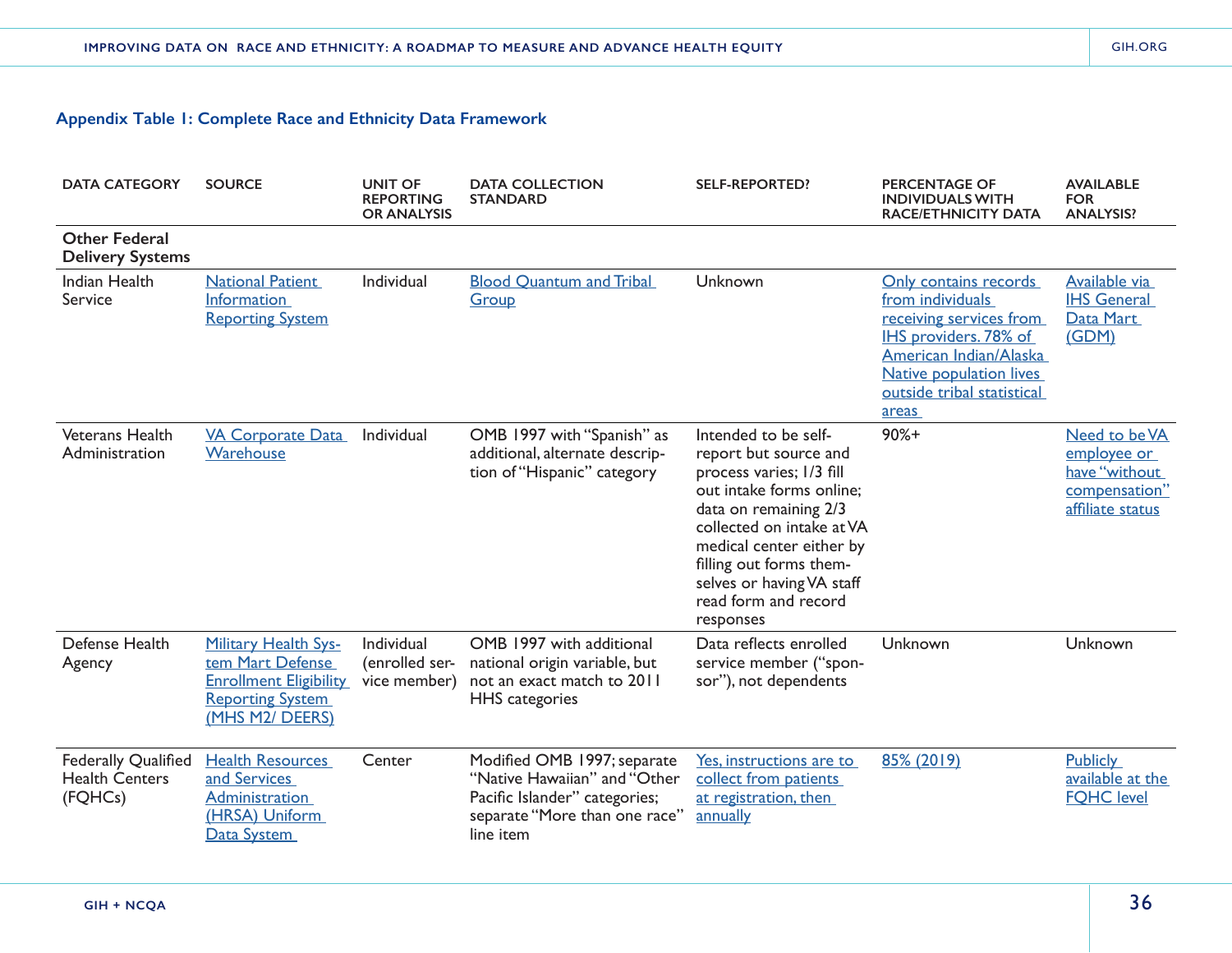| <b>TITLE</b>                                                                                                      | <b>YEAR</b> | <b>INSTITUTION</b>                                                                                 |
|-------------------------------------------------------------------------------------------------------------------|-------------|----------------------------------------------------------------------------------------------------|
| Unequal Treatment: Confronting Racial and Ethnic<br>Disparities in Health Care                                    | 2003        | Institute of Medicine                                                                              |
| Improving Racial and Ethnic Data on Health:<br>Report of a Workshop                                               | 2004        | <b>National Research Council</b><br>(National Academies of Sciences,<br>Engineering, and Medicine) |
| Eliminating Health Disparities: Measurement and<br>Data Needs                                                     | 2004        | <b>National Research Council</b><br>(National Academies of Sciences,<br>Engineering, and Medicine) |
| Race, Ethnicity and Language Data: Standardization<br>for Health Care Quality Improvement                         | 2009        | <b>Institute of Medicine</b>                                                                       |
| Accounting for Social Risk Factors in Medicare<br>Payment: Data                                                   | 2016        | National Academies of Sciences,<br><b>Engineering, and Medicine</b>                                |
| First Report to Congress: Social Risk Factors and<br>Performance in Medicare's Value-Based Purchasing<br>Programs | 2016        | Office of the Assistant Secretary<br>for Planning and Evaluation                                   |
| Second Report to Congress: Social Risk Factors and<br>Performance in Medicare's Value-Based Care Programs         | 2020        | Office of the Assistant Secretary<br>for Planning and Evaluation                                   |
| Social Risk Trial Final Report                                                                                    | 2021        | <b>National Quality Forum</b>                                                                      |
| Proposed Changes to Existing Measures for HEDIS <sup>®</sup><br><b>Measures</b>                                   | 2021        | <b>National Committee for</b><br><b>Quality Assurance</b>                                          |

# **Appendix Table 2: Reports on Racial and Ethnic Disparities and Health Equity Data**